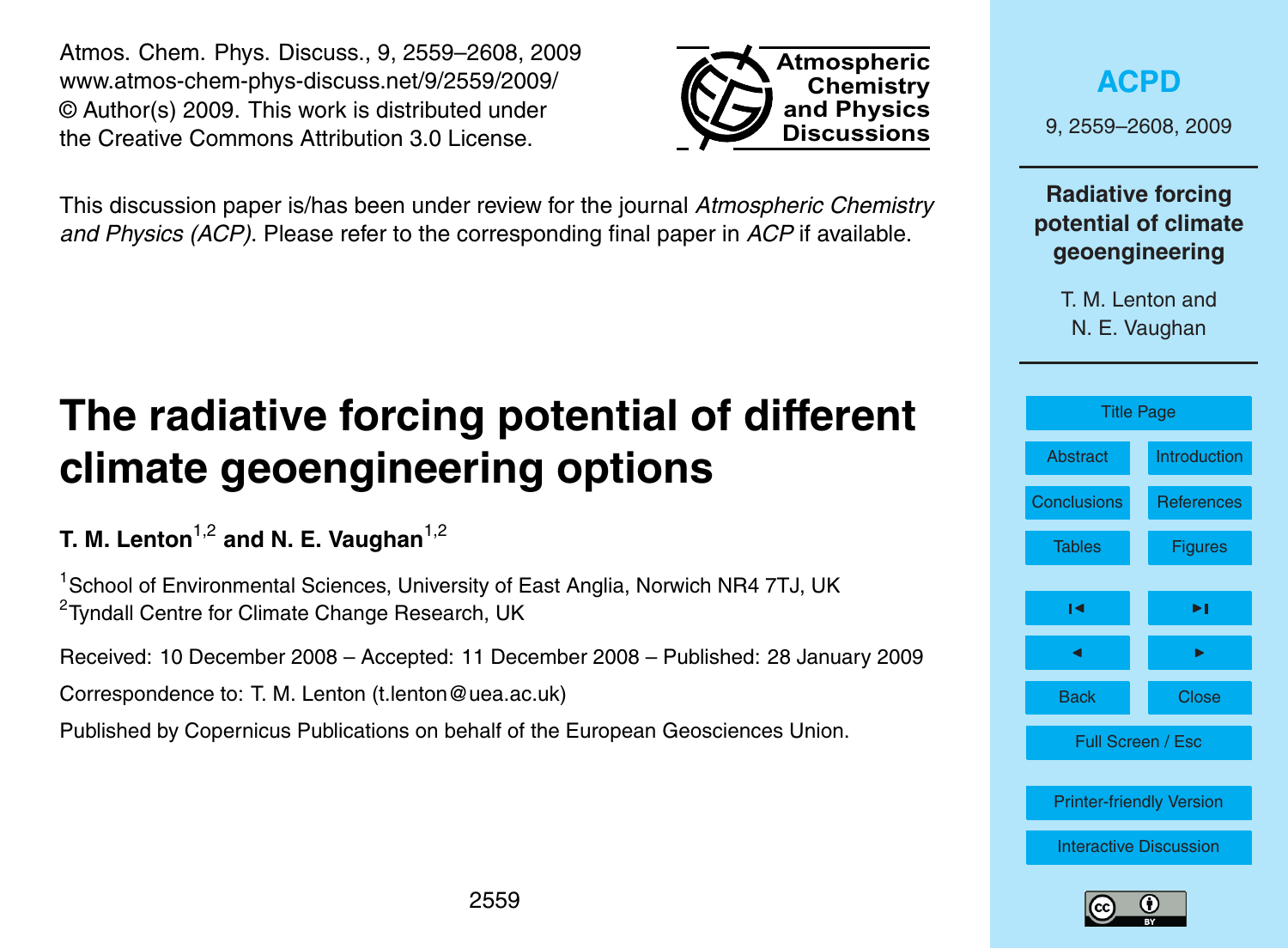## <span id="page-1-0"></span>**Abstract**

Climate geoengineering proposals seek to rectify the Earth's current radiative imbalance, either by reducing the absorption of incoming solar (shortwave) radiation, or by removing  $CO_2$  from the atmosphere and transferring it to long-lived reservoirs, thus <sup>5</sup> increasing outgoing longwave radiation. A fundamental criterion for evaluating geoengineering options is their climate cooling effectiveness, which we quantify here in terms of radiative forcing potential. We use a simple analytical approach, based on the global energy balance and pulse response functions for the decay of  $CO<sub>2</sub>$  perturbations. This aids transparency compared to calculations with complex numerical <sup>10</sup> models, but is not intended to be definitive. Already it reveals some significant errors in existing calculations, and it allows us to compare the relative effectiveness of a range of proposals. By 2050, only stratospheric aerosol injections or sunshades in space have the potential to cool the climate back toward its pre-industrial state, but some land carbon cycle geoengineering options are of comparable magnitude to mitigation

- $15$  "wedges". Strong mitigation, i.e. large reductions in CO<sub>2</sub> emissions, combined with global-scale air capture and storage, afforestation, and bio-char production, i.e. enhanced  $CO<sub>2</sub>$  sinks, might be able to bring  $CO<sub>2</sub>$  back to its pre-industrial level by 2100, thus removing the need for other geoengineering. Alternatively, strong mitigation stabilising  $CO<sub>2</sub>$  at 500 ppm, combined with geoengineered increases in the albedo of ma-
- <sup>20</sup> rine stratiform clouds, grasslands, croplands and human settlements might achieve a patchy cancellation of radiative forcing. Ocean fertilisation options are only worthwhile if sustained on a millennial timescale and phosphorus addition probably has greater long-term potential than iron or nitrogen fertilisation. Enhancing ocean upwelling or downwelling have trivial effects on any meaningful timescale. Our approach provides
- <sup>25</sup> a common framework for the evaluation of climate geoengineering proposals, and our results should help inform the prioritisation of further research into them.

## **[ACPD](http://www.atmos-chem-phys-discuss.net)**

9, 2559–2608, 2009

## **Radiative forcing potential of climate geoengineering**

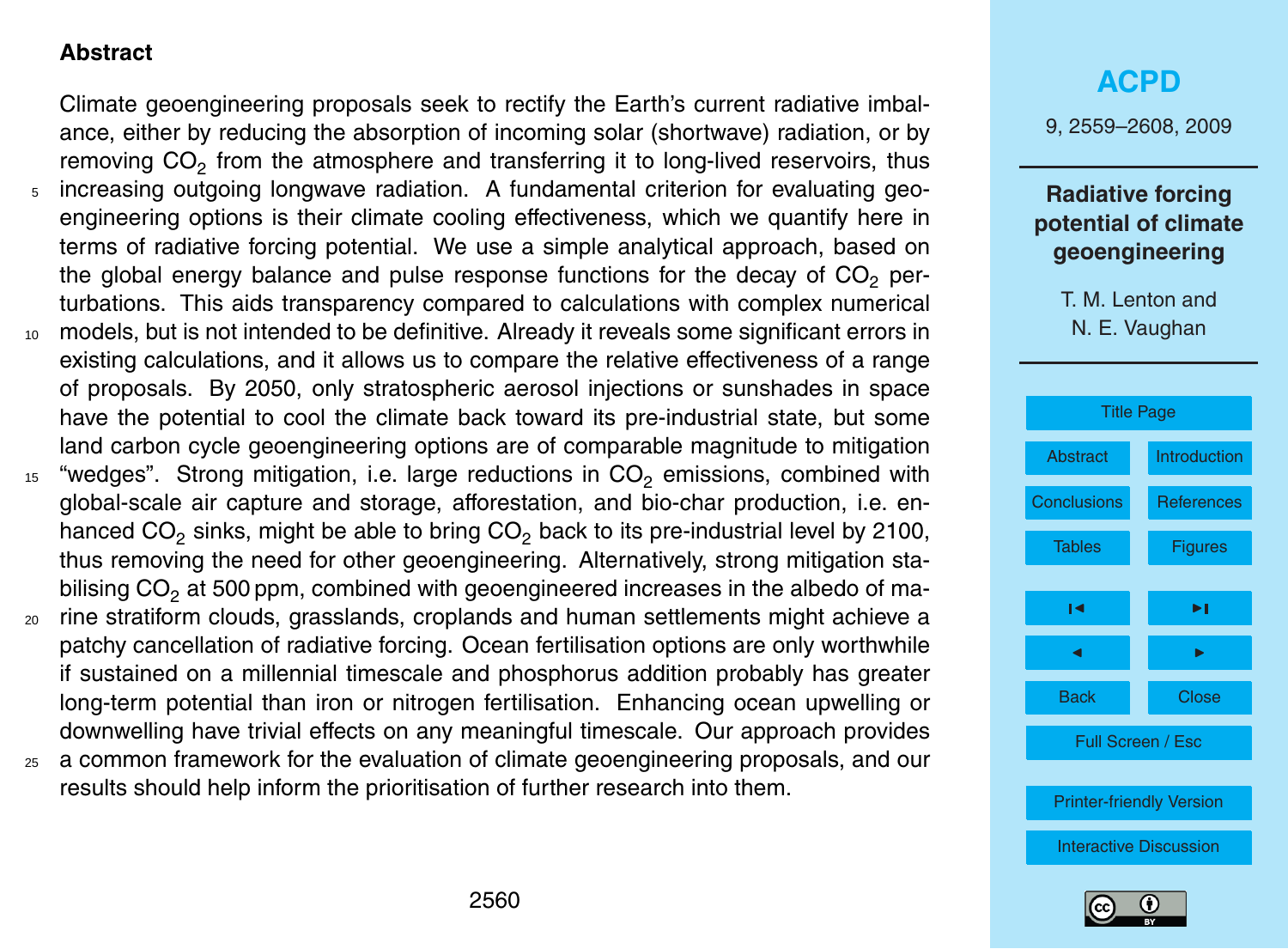## <span id="page-2-0"></span>**1 Introduction**

Geoengineering has been defined as "large-scale engineering of our environment in order to combat or counteract the effects of changes in atmospheric chemistry" (NAS, 1992), in particular to mediate the effects of elevated greenhouse gas, especially car-

- $_5$  bon dioxide (CO<sub>2</sub>), concentrations. In contrast, mitigation refers to activities that reduce anthropogenic emissions of greenhouse gases (particularly CO<sub>2</sub>). The realisation that existing mitigation efforts are proving wholly ineffectual at the global scale, as evidenced by post-2000 trends in anthropogenic  $CO<sub>2</sub>$  emissions (Canadell et al., 2007), has fuelled a recent resurgence of interest in geoengineering (Crutzen, 2006),
- <sup>10</sup> with a growing number of proposals being aired in the scientific literature (Boyd, 2008). The proposed roles for geoengineering vary from perpetually counteracting the radiative forcing due to mitigated anthropogenic greenhouse gas emissions (Wigley, 2006), to only being deployed if dangerous climate change is imminent or underway (Angel, 2006). Either way, accurate quantifications of potential climate cooling effects is crucial.
- <sup>15</sup> Yet there is something of a shortage of these, especially for carbon cycle geoengineering proposals where most efforts stop at quantifying an effect on atmospheric  $CO<sub>2</sub>$ (if indeed they get that far). Also, the enthusiasm of proponents has led to some exaggerated claims of the effectiveness of some geoengineering proposals, as we will show. As part of a broader review of climate geoengineering proposals to be published sepa-
- <sup>20</sup> rately (Vaughan and Lenton, 2009), we have sought to quantify, in a common currency, the climate cooling potential of a wide range of geoengineering proposals discussed in the recent literature. "Will it be effective?" is certainly not the only criterion against which geoengineering proposals should be judged (Boyd, 2008), but it serves as a "knock out" criterion: Only measures that pass the basic test of potential effectiveness <sup>25</sup> need be considered further.

At the simplest level, the surface temperature of the Earth results from the net balance of incoming solar (shortwave) radiation and outgoing terrestrial (longwave) radiation (Kiehl and Trenberth, 1997). Geoengineering options (Fig. 1) attempt to rectify

## **[ACPD](http://www.atmos-chem-phys-discuss.net)**

9, 2559–2608, 2009

## **Radiative forcing potential of climate geoengineering**



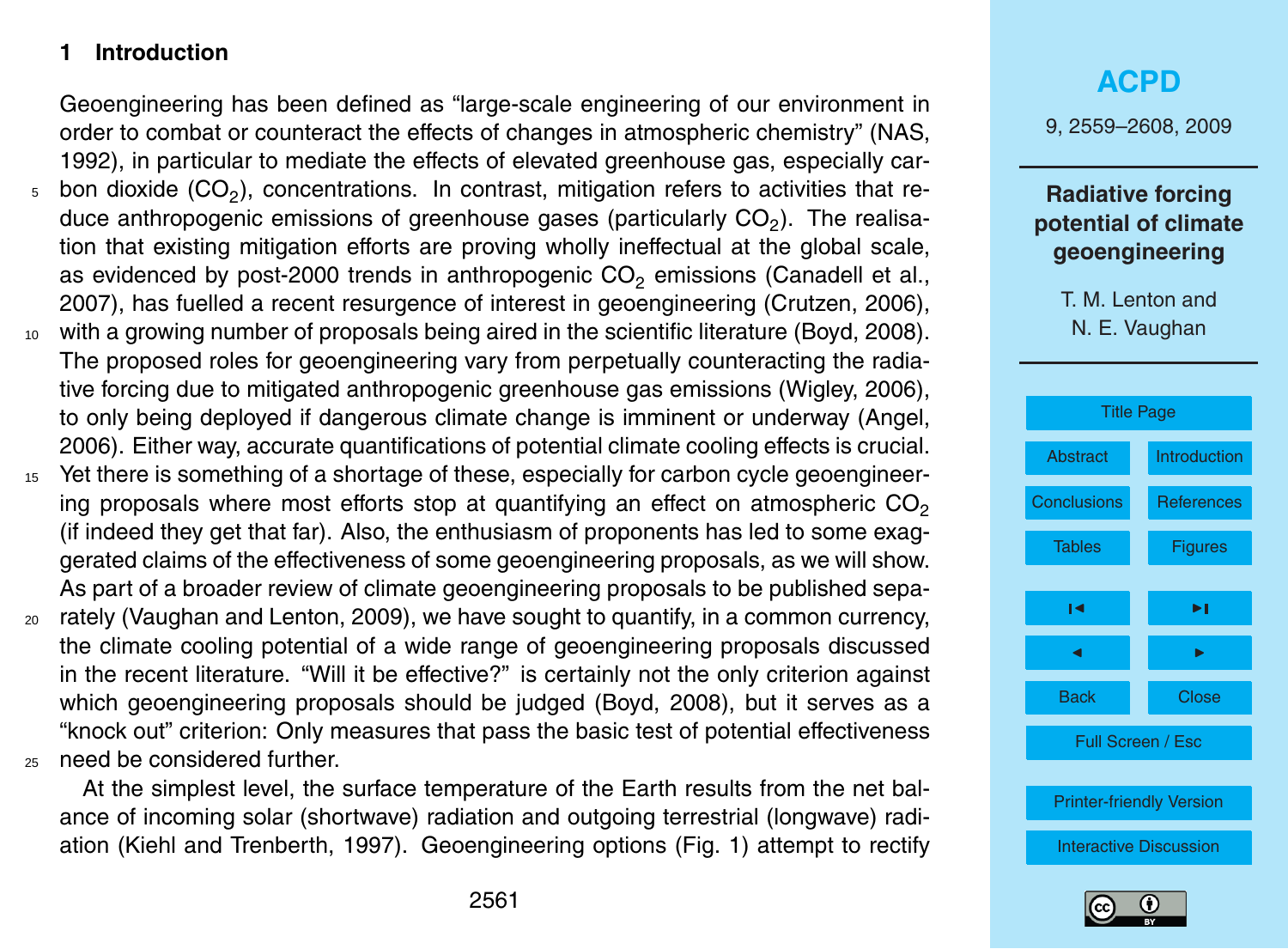the current radiative imbalance via either: (1) reducing the amount of solar (shortwave) radiation absorbed by the Earth, or (2) increasing the amount of longwave radiation emitted by the Earth. The shortwave options (1) can be subdivided into (a) those that seek to reduce the amount of solar radiation reaching the top of the atmosphere, and

- <sup>5</sup> (b) those that seek to increase the reflection of shortwave radiation (albedo) within the atmosphere or at the surface. The longwave options (2) primarily involve removing  $CO<sub>2</sub>$ from the atmosphere and preventing (at least some of) it from returning there. They can be subdivided into the enhancement or creation of (a) land and (b) ocean carbon sinks. Other climate geoengineering approaches are conceivable, for example, in-
- <sup>10</sup> creasing shortwave absorption in the stratosphere by injecting soot particles (Crutzen, 2006), or increasing outgoing longwave radiation by dispersing clouds over the polar ice caps, but we confine our attention to proposals focused on in the recent literature.

Shortwave geoengineering proposals (Fig. 1) start with reflecting away (or shading out, as seen from Earth) a fraction of incoming solar radiation by placing objects in a

- <sup>15</sup> solar orbit, e.g. at the inner Lagrange point (L1) (Angel, 2006). Alternatively, sunshades could be placed in an Earth orbit (NAS, 1992; Pearson et al., 2006). Once solar radiation enters the atmosphere, its reflection back to space could be enhanced by adding sulphate aerosol (Crutzen, 2006) or manufactured particles (Teller et al., 1997, 2002) to the stratosphere. Adding such aerosols to the troposphere (NAS, 1992) has been
- <sup>20</sup> ruled out due to negative impacts on human health, the greater loading required than the equivalent intervention in the stratosphere, and the need for multiple injection locations (Crutzen, 2006; MacCracken, 2006). However, increasing the reflectivity of low level marine stratiform clouds by mechanical (Latham, 1990) or biological (Wingenter et al., 2007) generation of cloud condensation nuclei (CCN) is being considered. Finally,
- $25$  the reflectivity of the Earth's surface could be increased, with recent proposals focused on the land surface, including albedo modification of deserts (Gaskill, 2004), grasslands (Hamwey, 2007), croplands (Ridgwell et al., 2009), human settlements (Hamwey, 2007), and urban areas (Akbari et al., 2008).

## **[ACPD](http://www.atmos-chem-phys-discuss.net)**

9, 2559–2608, 2009

#### **Radiative forcing potential of climate geoengineering**



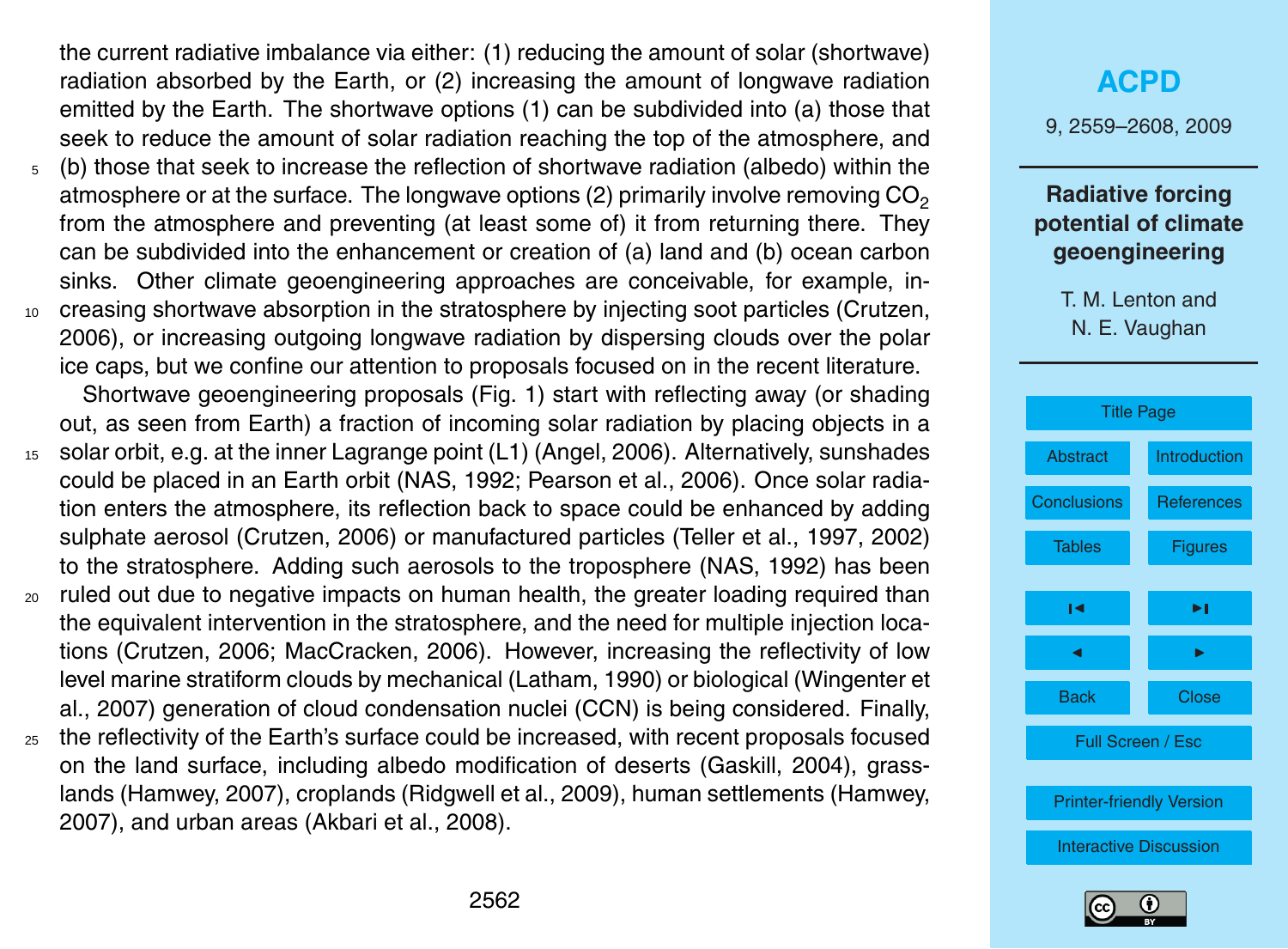Options for enhancing the land carbon sink (Fig. 1), involve increasing the net uptake of CO<sub>2</sub> (either by plants or by chemical means) and successfully storing the captured carbon either in vegetation biomass, in soils, or in geological storage sites. Afforestation and reforestation sequesters carbon in the biomass of trees (NAS, 1992), and is <sup>5</sup> also currently treated as a mitigation option by the Intergovernmental Panel on Climate Change (IPCC). The production of bio-char by pyrolysis (combustion largely in the absence of oxygen), converts roughly 50% of the carbon in biomass to a long-lived form – charcoal, which can then be added to soils (the rest produces  $CO<sub>2</sub>$  which can also be captured and stored) (Lehmann et al., 2006). Air capture and storage is used here  $_{\rm 10}$   $\,$  to cover two recently favoured pathways of capturing CO $_{2}$  from the "free air" and con-

- veying it to geological storage sites. Bio-energy with carbon storage (BECS) refers to a variety of biomass and bio-fuel production pathways, based around forestry, sugar cane and switchgrass production, followed by capture and storage of the  $CO<sub>2</sub>$  produced in the process of fermenting fuels and in combustion, followed by carbon storage (Read
- <sup>15</sup> and Lermit, 2005). Chemical capture and storage is achieved by using ambient (wind) or actively-generated flow over a sorbent material (such as sodium hydroxide, NaOH) resulting in a pure stream of  $CO<sub>2</sub>$  gas which is then compressed and transported to a storage site (Zeman, 2007; Keith et al., 2006).

Options for enhancing the ocean carbon sink (Fig. 1) generally depend on success-<sup>20</sup> fully transporting more carbon to the deep ocean, via either the biological (soft tissue) pump or the solubility pump, and increasing carbon storage there. We also consider the potential for increasing carbon storage in coastal and shelf sea sediments via increased nutrient (especially phosphorus) runoff from the land. Suggestions for enhancing the biological (soft tissue) pump involve adding limiting nutrients derived from the <sup>25</sup> land surface to appropriate surface areas of the ocean (Lampitt et al., 2008), including phosphorus, nitrogen and iron, or enhancing the upwelling of nutrient-rich waters (Lovelock and Rapley, 2007), potentially stimulating nitrogen fixation (Karl and Letelier, 2008). Suggestions for enhancing the solubility pump include increasing deep water production (i.e. downwelling in key regions) (Zhou and Flynn, 2005). Alternatively, in-

## **[ACPD](http://www.atmos-chem-phys-discuss.net)**

9, 2559–2608, 2009

## **Radiative forcing potential of climate geoengineering**



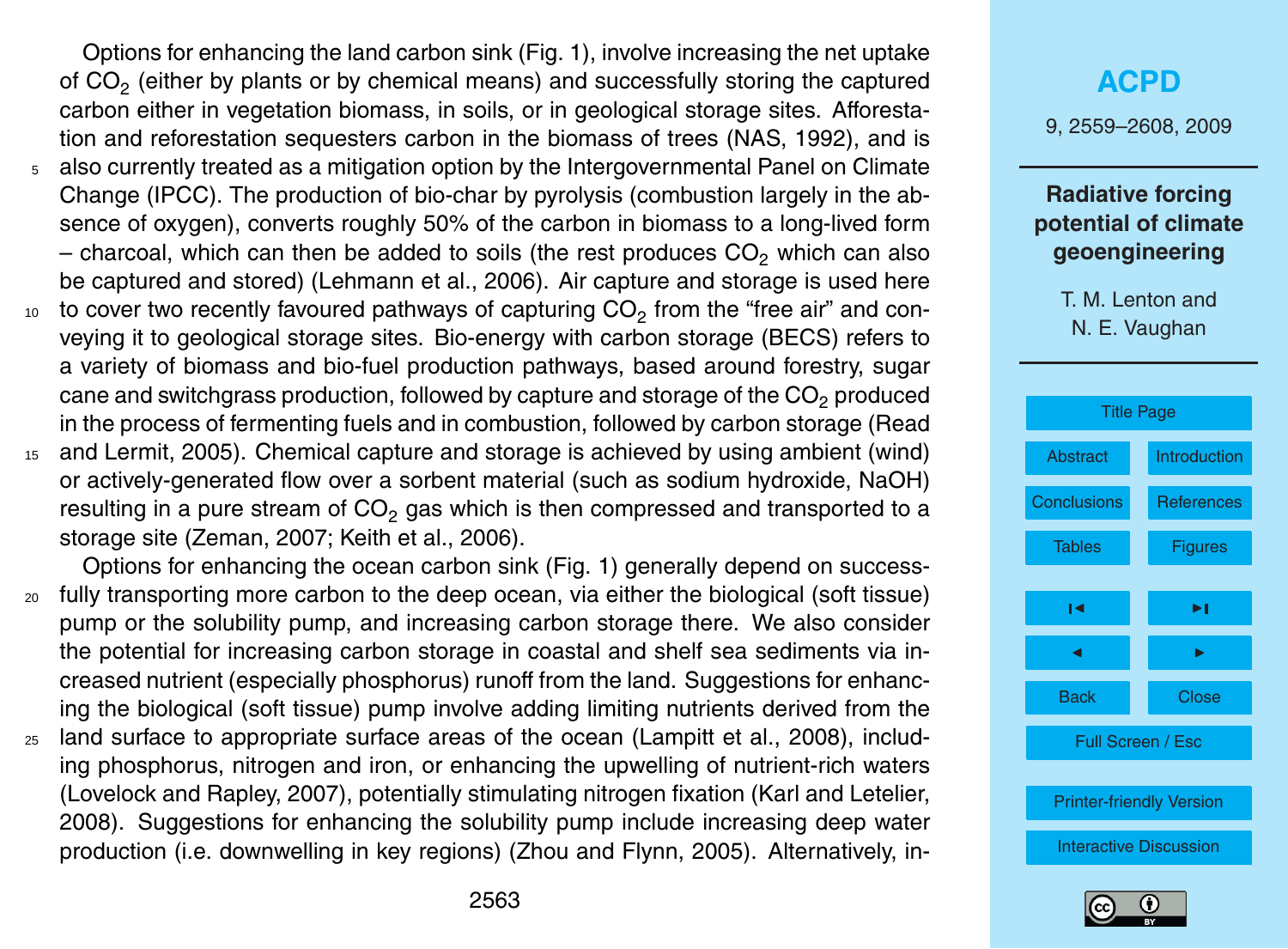creasing the alkalinity of the oceans through the addition of carbonate minerals should allow more  $\mathsf{CO}_2$  to be absorbed (Kheshgi, 1995; Harvey, 2008).

To compare these geoengineering options, we quantify the potential of each to cool the climate, in terms of radiative forcing (RF), and compare our simple estimates to <sup>5</sup> published values, where they exist. In broad terms, radiative forcing describes any imbalance in Earth's radiation budget caused by human interventions in the climate system. Once radiative forcing is applied, the climate system tends to adjust to recover energy balance, which usually takes the form of changes in temperature at various levels. The IPCC convention is to measure radiative forcing in terms of the change in net <sup>10</sup> irradiance at the tropopause, after allowing stratospheric temperatures to readjust to radiative equilibrium (IPCC, 2001, 2007). The tropopause is chosen because there is a direct relationship between radiative forcing across it and surface temperature change;

∆*Ts*=*λ* RF, where *λ* is a climate sensitivity parameter. This relationship holds reasonably well (within a given model) for most forcing factors, especially changes in well <sup>15</sup> mixed greenhouse gases. However, the true value of *λ* is poorly known, ranging over 0.6 to 1.2°C W<sup>-1</sup> m<sup>2</sup> in current models, with a value of  $\lambda$ =0.86°C W<sup>-1</sup> m<sup>2</sup> corresponding to their mean equilibrium response to doubling  $CO<sub>2</sub>$  of  $\Delta T<sub>s</sub>=3.2°C$  (IPCC, 2007). Allowing stratospheric temperatures to adjust is important for correctly evaluating the effect of changes in stratospheric ozone concentration and has a 5–10% effect on the

- <sup>20</sup> forcing due to some other greenhouse gases, but it is less important for shortwave forcing agents. For most shortwave forcing agents, the instantaneous radiative forcing at the top of the atmosphere (TOA) is linked to surface temperature change and can be substituted for the stratospheric-adjusted radiative forcing at the tropopause (IPCC, 2007). We calculate the effect of different shortwave geoengineering options
- <sup>25</sup> on the instantaneous TOA radiative forcing, because this allows us to make use of the shortwave part of the Earth's annual global mean energy budget (Kiehl and Trenberth, 1997). We compare the resulting values to the effect of different  $CO<sub>2</sub>$  geoengineering options on the stratospheric-adjusted radiative forcing at the tropopause, calculated from a well-known, simple formula (IPCC, 2001, 2007).

## **[ACPD](http://www.atmos-chem-phys-discuss.net)**

9, 2559–2608, 2009

## **Radiative forcing potential of climate geoengineering**

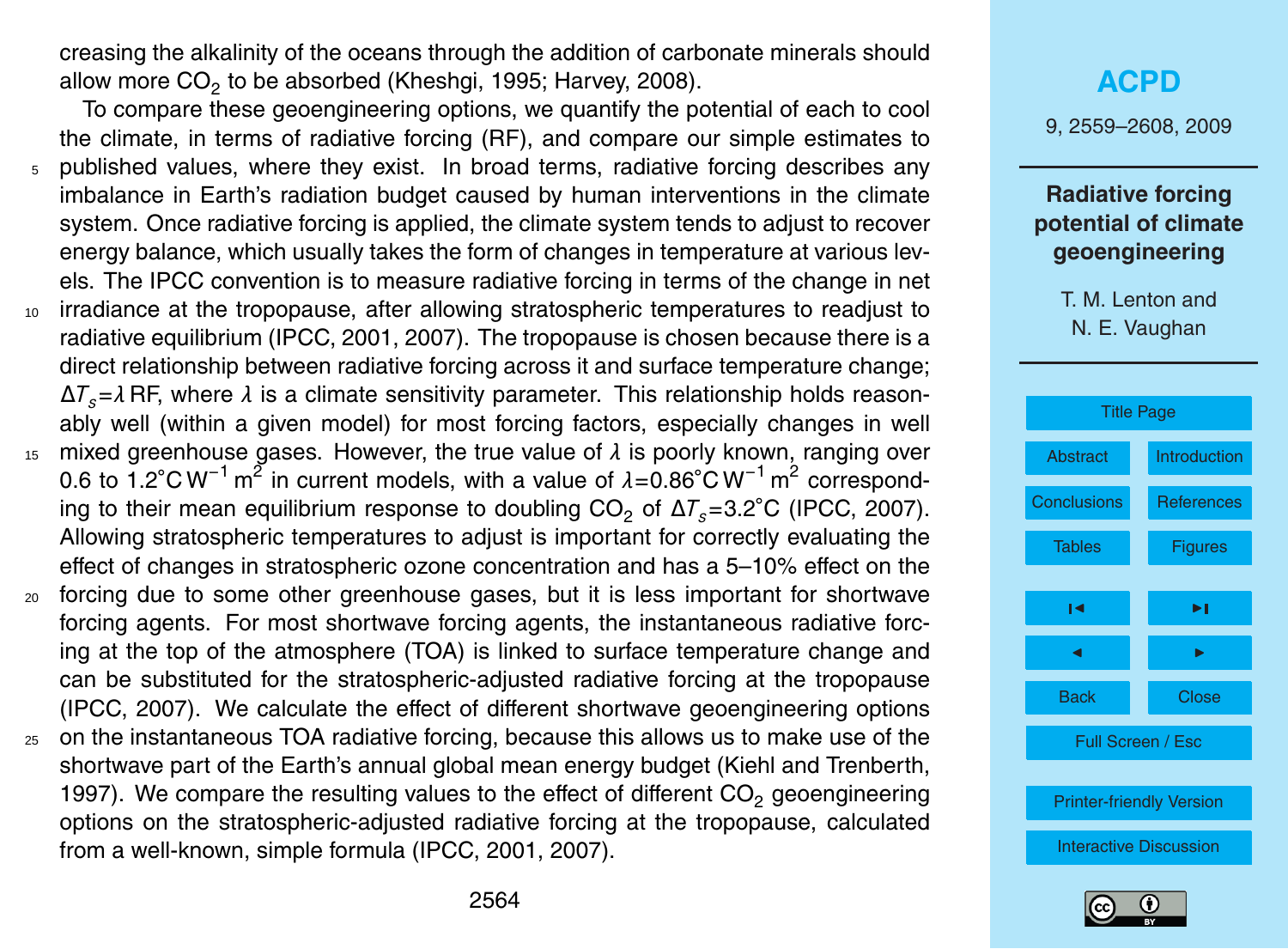In the geoengineering literature, either the present anthropogenic radiative forcing (+1.6[-1.0/+0.8] W m<sup>-2</sup> in 2005) or that due to a doubling of atmospheric  $CO_2$  $(+3.71 \text{ W m}^{-2})$  (IPCC, 2007), are typically taken as the targets to counteract. However, actual anthropogenic radiative forcing has varied, and will continue to vary, over time. By radiative forcing "potential" we generally mean the most negative radiative forcing that could physically be achieved by a particular option (irrespective of whether it is sensible or desirable, for other reasons, to achieve it). The exceptions are spacebased measures which have considerable capacity to be scaled up and atmospheric aerosol and CCN measures which have limited capacity to be scaled up. Geoengi-<sup>10</sup> neered radiative forcing effects themselves will all decay over time, although at widely

- differing rates. Shortwave geoengineering options generally have rather short lifetimes (from a few decades for spacecraft at the L1 point, a few years for stratospheric sulphate, to a few hours for tropospheric CCN). This is usually addressed by arguing that short-lived measures would be continually replenished, and we calculate their radia-<sup>15</sup> tive forcing potential on this basis, making them appear time-independent. In truth, all
- the options would take some time to develop and deploy and may never reach their estimated potential.

The longwave geoengineering options have to be considered in a time dependent manner, because they involve interfering with a dynamic carbon cycle. Hence we  $_{\rm 20}$  consider time-dependent scenarios of CO<sub>2</sub> removal from the atmosphere. There is an added complication that effects on atmospheric  $CO<sub>2</sub>$  will decay over time, due to the counter-balancing response of ocean and land carbon reservoirs to atmospheric perturbations. Effects will also decay if carbon storage is not permanent and CO<sub>2</sub> is leaked back to the atmosphere. Thus, to calculate an effect on atmospheric  $CO<sub>2</sub>$  one <sup>25</sup> must specify a timescale of interest. To calculate a corresponding impact on radiative forcing one also needs to account for the fact that the sensitivity of radiative forcing to a given change in CO<sub>2</sub> depends inversely on the absolute concentration of CO<sub>2</sub> (see Sect. 2.2). This demands that we specify a reference scenario for  $CO_2$  concentration.

## **[ACPD](http://www.atmos-chem-phys-discuss.net)** 9, 2559–2608, 2009 **Radiative forcing potential of climate geoengineering**

T. M. Lenton and N. E. Vaughan





We choose to focus on two intermediate time horizons of interest to policy makers,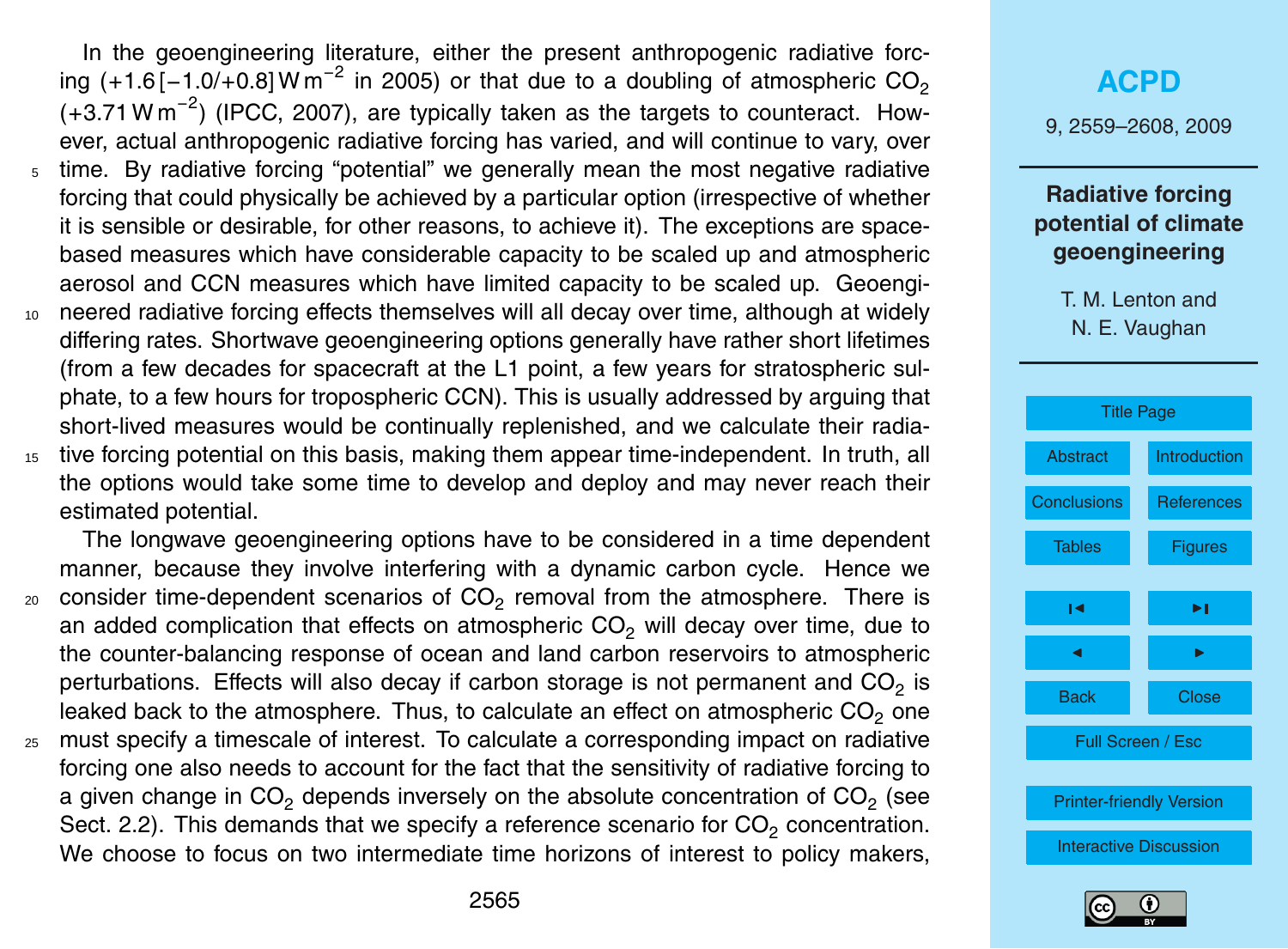2050 and 2100, and also consider long-term effects on the millennial timescale. Ultimately, the only way to return atmospheric CO<sub>2</sub> to pre-industrial levels is to permanently store (in some combination of the crust, sediments, soils, ocean, and terrestrial biosphere) an equivalent amount of CO<sub>2</sub> to the total emitted to the atmosphere.

- <sup>5</sup> We deliberately take a simple analytical approach to quantify radiative forcing potentials, based on the global energy balance and pulse response functions for the decay of CO<sub>2</sub> perturbations. The aim is to provide transparent results that are accurate to first order, in contrast to calculations with complex numerical models where one can never see exactly how the results are derived. The direct comparison of somewhat dif-
- <sup>10</sup> ferent shortwave and longwave radiative forcing measures appears reasonable in this context. Our approach is at a similar (or somewhat higher) level of complexity to analytical calculations in the geoengineering literature, with some notable exceptions, e.g. Hamwey (2007). Despite its simplicity, our approach reveals a number of significant errors in existing calculations in the literature, and it allows us to compare the relative
- <sup>15</sup> effectiveness of a range of proposals. It is not intended to be definitive. Clearly our estimates can be improved upon and we encourage interested readers to do so.

#### **2 Methods**

#### 2.1 Shortwave options

We quantify shortwave geoengineering options based on simple considerations of their <sup>20</sup> instantaneous effect on the Earth's annual global mean energy balance at the top of the atmosphere (TOA) (Kiehl and Trenberth, 1997). The annual global mean flux of solar radiation at the TOA is  $S_0$ =342 W m<sup>−2</sup>, 77 W m<sup>−2</sup> of this is reflected in the atmosphere by clouds and aerosols and 67 W m<sup>−2</sup> is absorbed in the atmosphere, leaving 198 W m<sup>-2</sup> to reach the surface, where 30 W m<sup>-2</sup> is reflected and 168 W m<sup>-2</sup> is ab- $_{25}$  sorbed. In total, 107 W m<sup>-2</sup> is reflected back to space corresponding to an average planetary albedo,  $\alpha_p$ =107/342=0.313, and a total absorption of 265 W m<sup>-2</sup>. Short-

## **[ACPD](http://www.atmos-chem-phys-discuss.net)** 9, 2559–2608, 2009 **Radiative forcing potential of climate geoengineering** T. M. Lenton and N. E. Vaughan [Title Page](#page-0-0) [Abstract](#page-1-0) [Introduction](#page-2-0) [Conclusions](#page-35-0) [References](#page-40-0) [Tables](#page-47-0) **[Figures](#page-49-0)**  $\sim$  J  $\sim$ J I Back Close Full Screen / Esc [Printer-friendly Version](http://www.atmos-chem-phys-discuss.net/9/2559/2009/acpd-9-2559-2009-print.pdf) [Interactive Discussion](http://www.atmos-chem-phys-discuss.net/9/2559/2009/acpd-9-2559-2009-discussion.html)

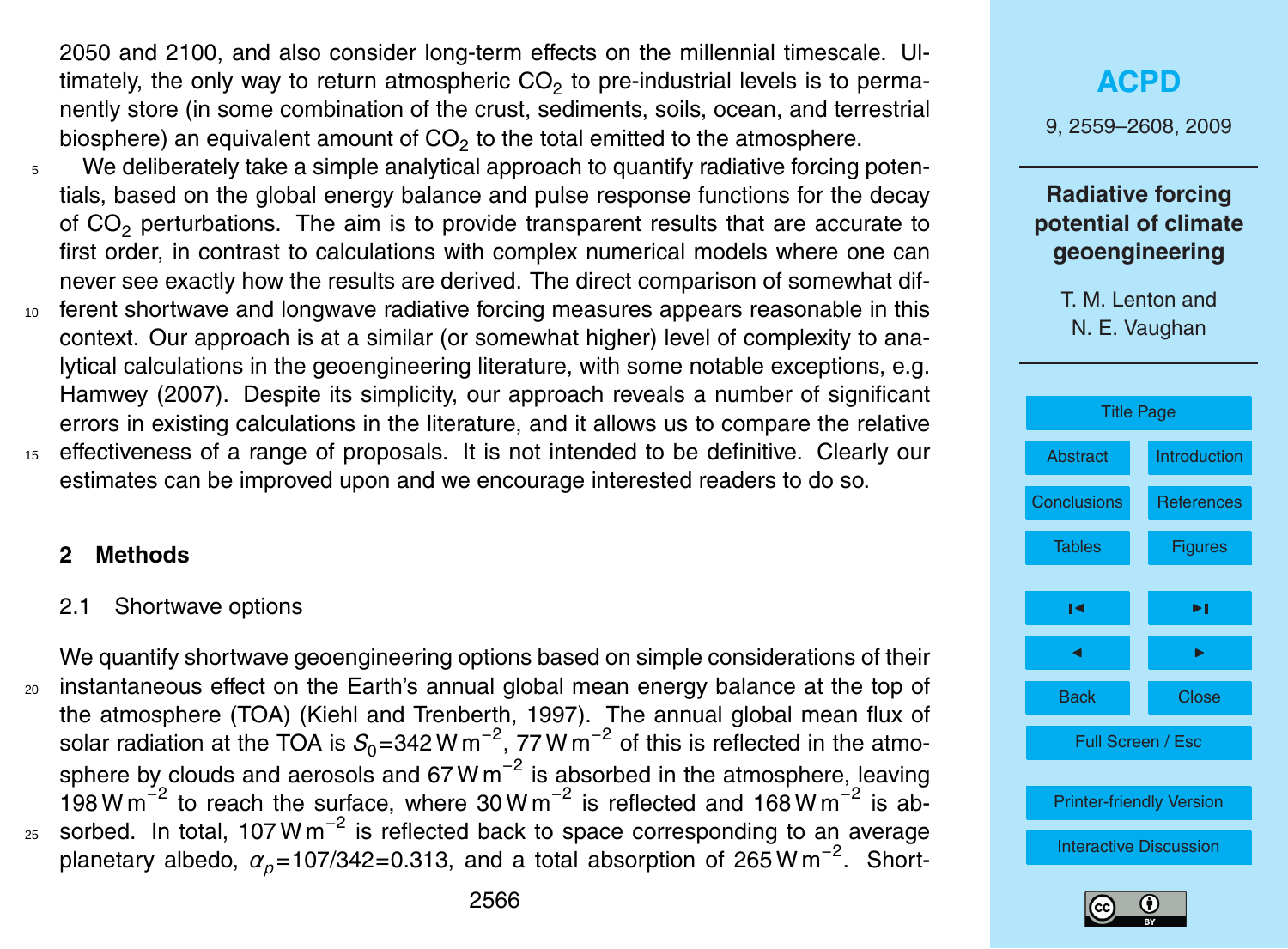wave geoengineering proposals aim to decrease the 265 W m<sup>-2</sup> absorbed, either by shading the Earth, or by increasing the planetary albedo.

For measures that seek to reduce the amount of solar radiation reaching the Earth, by ∆*S* (W m−<sup>2</sup> ), the resulting instantaneous TOA radiative forcing, RF is given by:

 $R = ΔS(1 - α<sub>p</sub>)$  (1)

In other words, the reduction in incoming solar radiation must exceed the required radiative forcing by a factor of 1/(1*−* $\alpha_p$ )=1.456.

For measures that seek to increase the planetary albedo by an amount ∆*α<sup>p</sup>* , the corresponding instantaneous TOA radiative forcing is given by:

 $R = -S_0 \Delta a_p$  (2)

However, changes in atmosphere/cloud or surface albedo, even if globally and uniformly applied, do not produce equivalent changes in planetary albedo. To estimate their effect on the planetary albedo with reasonable accuracy requires a simple model of the shortwave energy balance.

<sup>15</sup> We make the approximation that there are two reflective layers that contribute to the planetary albedo, one at the surface with albedo  $\alpha_{_S}$ , and one in the atmosphere with albedo *α<sup>a</sup>* . Atmospheric shortwave absorption is assumed to occur in a discrete layer with absorption fraction, *A<sup>a</sup>* , defined as the fraction of the shortwave flux reaching this layer that is absorbed. Multiple reflections and absorptions are neglected. In practice,

<sup>20</sup> the altitude of a change in atmospheric albedo will determine how much absorption has occurred before reflection, which in turn will alter the impact of a given atmospheric albedo change on the planetary albedo. We consider the two limiting cases; all reflection before all absorption, and all absorption before all reflection. Surface albedo, *αs*=30/168=0.152, is the same regardless of the order in which atmospheric reflection <sup>25</sup> and absorption occur.

First consider the case of a reflective layer at the top of the atmosphere (TOA) beneath which all atmospheric absorption occurs. This is a reasonable approximation for

**[ACPD](http://www.atmos-chem-phys-discuss.net)** 9, 2559–2608, 2009 **Radiative forcing potential of climate geoengineering** T. M. Lenton and N. E. Vaughan [Title Page](#page-0-0) [Abstract](#page-1-0) [Introduction](#page-2-0) [Conclusions](#page-35-0) [References](#page-40-0) [Tables](#page-47-0) [Figures](#page-49-0)  $\sim$  J  $\sim$ J I Back Close Full Screen / Esc [Printer-friendly Version](http://www.atmos-chem-phys-discuss.net/9/2559/2009/acpd-9-2559-2009-print.pdf) [Interactive Discussion](http://www.atmos-chem-phys-discuss.net/9/2559/2009/acpd-9-2559-2009-discussion.html)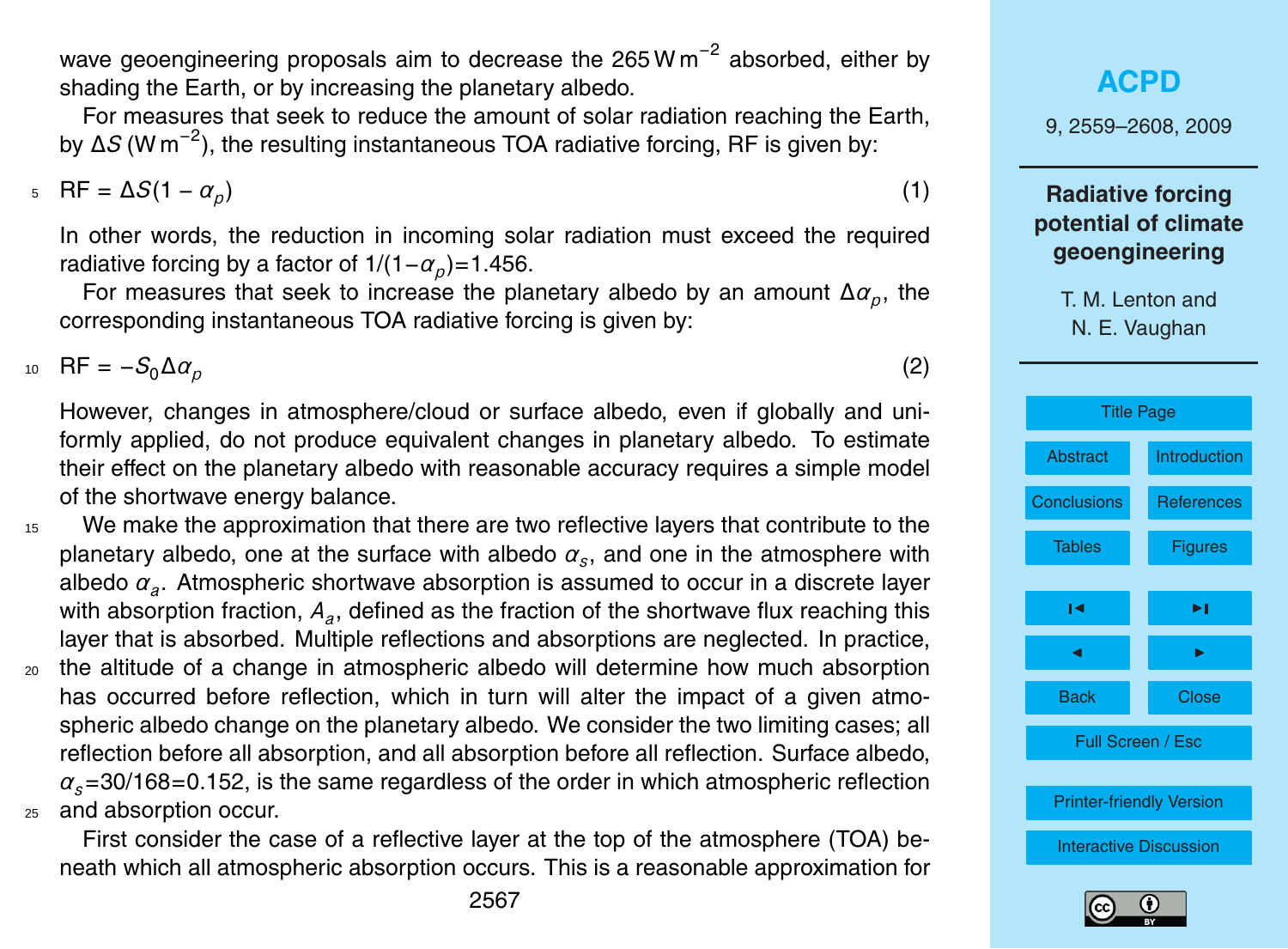proposals to increase stratospheric reflection. In this case, planetary albedo is related to atmosphere and surface albedos by:

$$
\alpha_p = \alpha_a + \alpha_s (1 - \alpha_a)(1 - A_a) \tag{3}
$$

with atmospheric albedo *αa*=77/342=0.225 and atmospheric absorption <sup>5</sup> *Aa*=67/265=0.253 consistent with the current global energy balance (Kiehl and Trenberth, 1997). Even though reflection occurs at the top of the atmosphere, changes in atmospheric albedo produce proportionately smaller changes in planetary albedo, because there is a counteracting change in reflection from the surface:

 $Δα<sub>p</sub> = Δα<sub>a</sub>(1 − α<sub>s</sub>(1 − A<sub>a</sub>)) = 0.886Δα<sub>a</sub>$ 

10 Alternatively, consider the case of a reflective layer just above the surface, above which all atmospheric absorption occurs. This is a reasonable approximation for proposals to increase reflection from low-level marine stratiform clouds. In this case, planetary albedo is related to atmosphere and surface albedo by:

$$
\alpha_p = \alpha_a (1 - A_a) + \alpha_s (1 - \alpha_a)(1 - A_a) \tag{5}
$$

<sup>15</sup> with atmospheric absorption *Aa*=67/342=0.196 and atmospheric albedo *αa*=77/275=0.280 consistent with the current global energy balance (Kiehl and Trenberth, 1997). The effect of changes in (low-level) atmospheric albedo on planetary albedo is reduced relative to Eq. (4) because the shortwave flux reaching the reflective layer is reduced by prior absorption:

$$
\Delta \alpha_{p} = \Delta \alpha_{a} (1 - \alpha_{s}) (1 - A_{a}) = 0.682 \Delta \alpha_{a}
$$
\n(6)

In both cases, changes in surface albedo have the same effect on the planetary albedo, producing even smaller changes:

$$
\Delta \alpha_p = \Delta \alpha_s (1 - \alpha_a)(1 - A_a) = 0.579 \Delta \alpha_s \tag{7}
$$

This is because the flux of radiation reaching the surface is only 198/342=0.579 of <sup>25</sup> the flux at the top of the atmosphere. (The same result is obtained for the different

## **[ACPD](http://www.atmos-chem-phys-discuss.net)**

9, 2559–2608, 2009

## **Radiative forcing potential of climate geoengineering**

T. M. Lenton and N. E. Vaughan

(4)



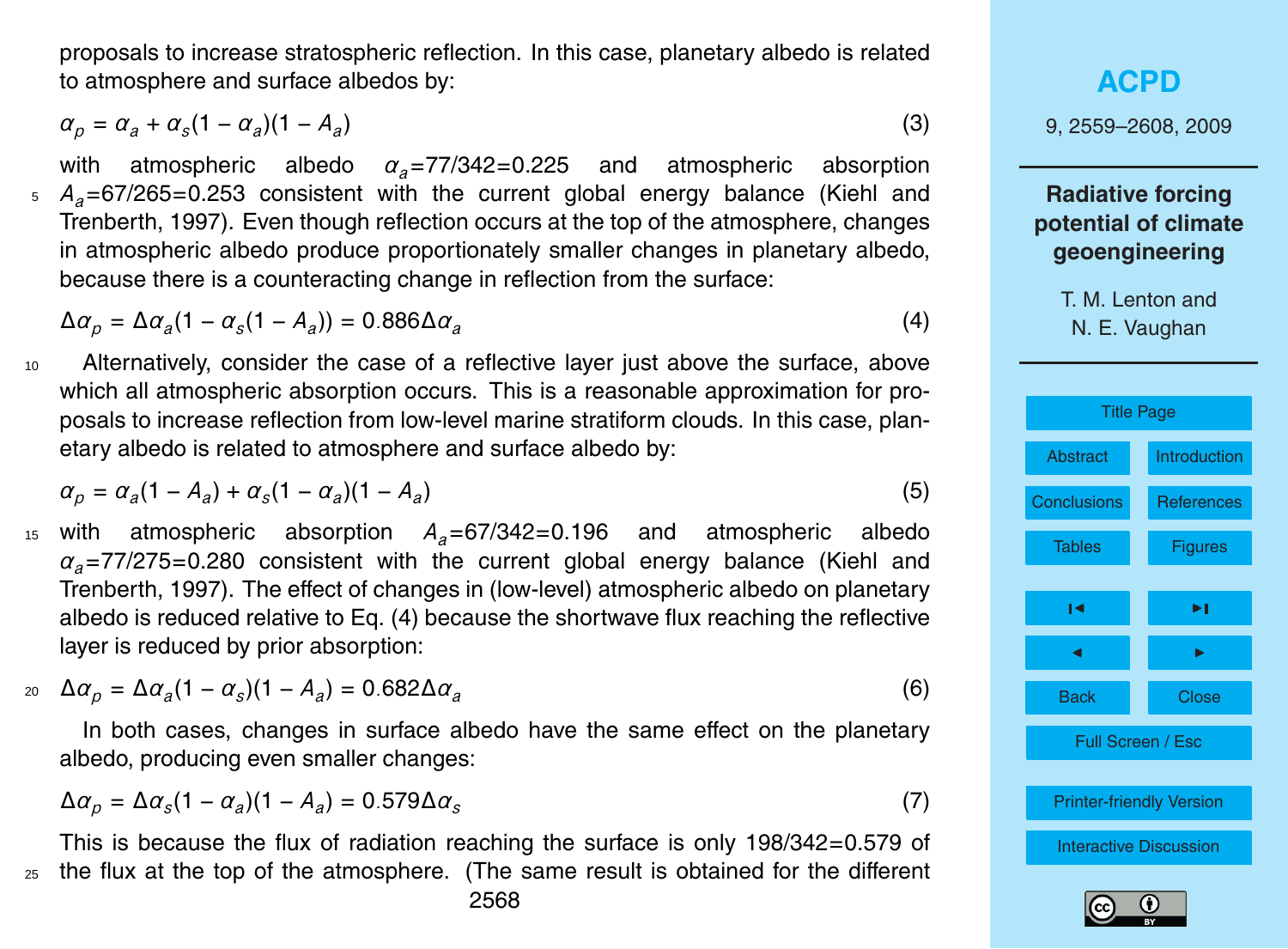combinations of  $A_a$  and  $\alpha_a$  because the shortwave flux reaching the surface is the same).

For geoengineering proposals where the albedo change covers only a fraction of the Earth's surface area, we multiply the quoted change in albedo by the fraction of the  $5$  Earth's surface area affected,  $f_{Earth}$ . Data for areal coverage of different land surface types were obtained from the International Geosphere-Biosphere Programme – Data and Information System (IGBP-DIS) (Loveland et al., 2000) and/or University of Maryland (UMd) (Hansen et al., 2000) land cover datasets. The resulting albedo change is then inserted into the appropriate choice of Eqs. (4), (6) or (7) and the result of that <sup>10</sup> inserted into Eq. (2).

## 2.2 Longwave (CO $_2$ ) options

We quantify longwave geoengineering options based on their effect on atmospheric  $CO<sub>2</sub>$  concentration and hence the stratospheric-adjusted radiative forcing at the tropopause (IPCC, 2001, 2007). The radiative forcing due to specific carbon cycle  $15$  geoengineering activities depends both on their effect on atmospheric CO<sub>2</sub> at a given time and on the absolute value of atmospheric  $CO<sub>2</sub>$  at that time. Radiative forcing is, to a reasonable approximation, a logarithmic function of CO<sub>2</sub>:

$$
RF = \beta \ln \frac{C}{C_{\text{ref}}}
$$
 (8)

Here *C* is the concentration of atmospheric  $CO<sub>2</sub>$  after a given time,  $C<sub>ref</sub>$  is a refer- $20$  ence concentration, and β=5.35 W m<sup>-2</sup> from (IPCC, 2001). Typically the pre-industrial  $C_{1800}$ =278 ppm= $C_{ref}$  is specified. Then, for example, the 2005 value of  $C=379$  ppm resulted in an RF of 1.66 W m<sup>-2</sup> (IPCC, 2007). The logarithmic relationship means that the sensitivity of RF to CO<sub>2</sub> (W m<sup>−2</sup> ppm<sup>−1</sup>) is inversely related to the concentration of  $\mathsf{CO}_{2}$ :

dRF d*C* =  $\frac{25}{10} = \frac{1}{2}$  (9)

*β C*





Full Screen / Esc

[Printer-friendly Version](http://www.atmos-chem-phys-discuss.net/9/2559/2009/acpd-9-2559-2009-print.pdf)

[Interactive Discussion](http://www.atmos-chem-phys-discuss.net/9/2559/2009/acpd-9-2559-2009-discussion.html)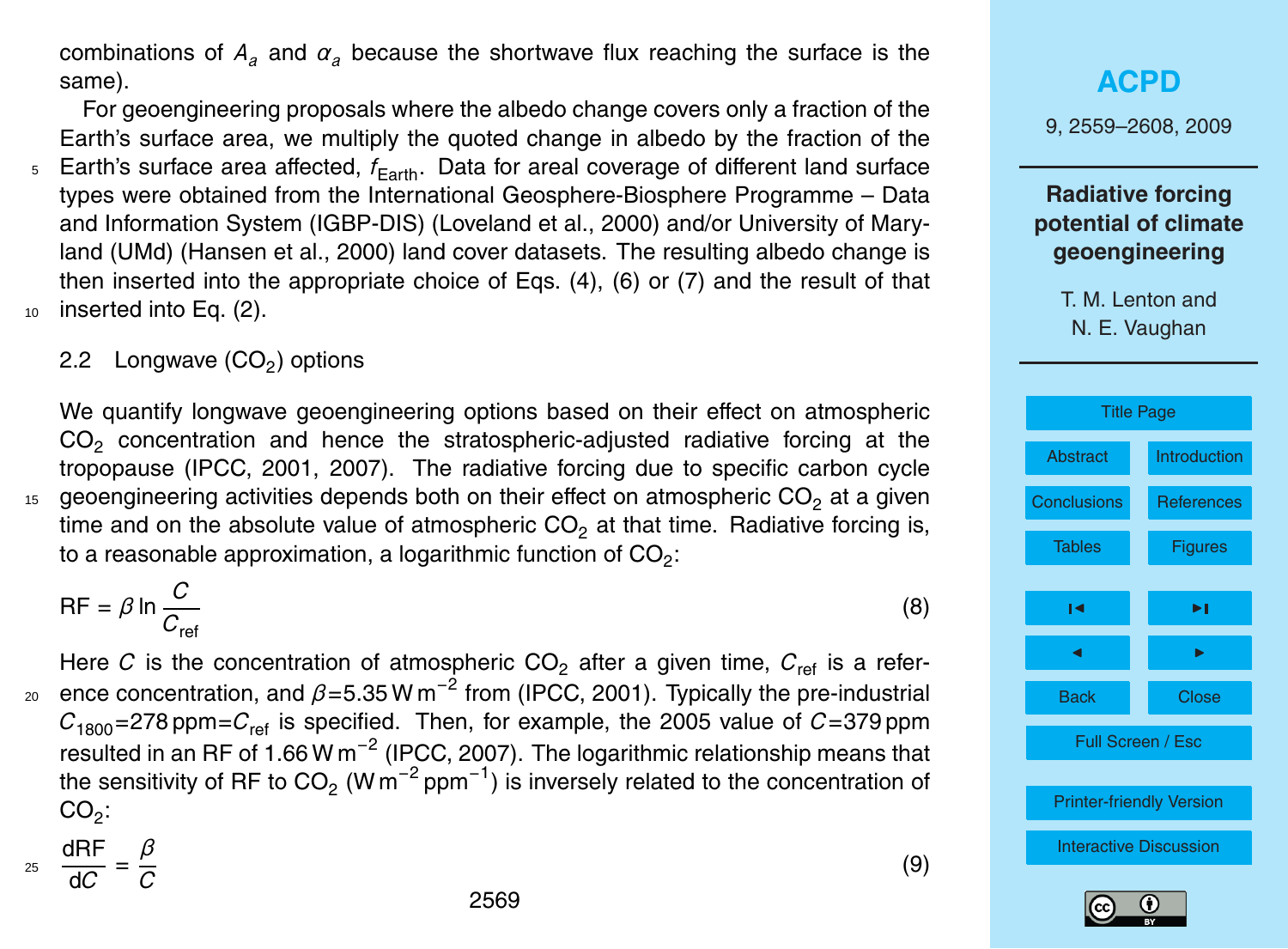Thus the present sensitivity (using a 2005 concentration of *C*=379 ppm) is 0.0141 W m<sup>-2</sup> ppm<sup>-1</sup>, whereas the pre-industrial sensitivity was 0.0192 W m<sup>-2</sup> ppm<sup>-1</sup> and at double pre-industrial CO<sub>2</sub> the sensitivity will be 0.0096 W m<sup>−2</sup> ppm<sup>−1</sup>. In general, the radiative forcing effect of a particular carbon cycle geoengineering activity at <sup>5</sup> a given time, *t*, can be calculated from:

$$
RF(t) \approx \frac{\Delta C_{\text{atm}}}{k} \frac{\beta}{C(t)}
$$
 (10)

where ∆C<sub>atm</sub> (in PgC) is the amount of CO<sub>2</sub> that has been removed from the atmosphere at that time (hence a negative number), *k*=2.14 PgC ppm−<sup>1</sup> is a simple conversion factor, and  $C(t)$  is the reference state that atmospheric  $CO<sub>2</sub>$  would be in, in <sup>10</sup> the absence of geoengineering, at that time. This immediately suggests a potential synergy between mitigation action (reducing *C*) and the effectiveness of carbon cycle geoengineering (increasing the magnitude of ΔC<sub>atm</sub>) because a given reduction in atmospheric CO<sub>2</sub> has a greater radiative forcing effect at lower CO<sub>2</sub>. However, as we will show below, a given geoengineering scenario ultimately has a greater effect on  $CO<sub>2</sub>$ 

 $_{^{15}}$   $\,$  at higher concentrations of CO $_{2}$  (i.e. in scenarios with larger total emissions). To make estimates of RF(*t*) we calculate  $\Delta C_{\text{atm}}$  and specify a reference  $C(t)$ .

First we consider the calculation of effects on atmospheric CO<sub>2</sub> (ΔC<sub>atm</sub>) over time. Adding CO<sub>2</sub> to the atmosphere or removing CO<sub>2</sub> from the atmosphere triggers responses from the ocean and land reservoirs that are continuously exchanging  $CO<sub>2</sub>$ 

 $_{\rm 20}$   $\,$  with the atmosphere. The result is that any perturbation to atmospheric CO $_{2}$ , whether an increase or a decrease, decays over time towards around 20% of its original size on a millennial timescale. The fraction of the original perturbation remaining after a given time, ∆*t* (in years), is called the airborne fraction, *f*(∆*t*). It is a complex function containing multiple decay timescales, related to multiple land and ocean carbon reser-<sup>25</sup> voirs. For relatively small perturbations, it can be approximated, from the Bern carbon cycle model (Joos et al., 1996) by:

$$
f(\Delta t) = 0.18 + 0.14e^{-\Delta t/420} + 0.18e^{-\Delta t/70} + 0.24e^{-\Delta t/21} + 0.26e^{-\Delta t/3.4}
$$
 (11)

## **[ACPD](http://www.atmos-chem-phys-discuss.net)** 9, 2559–2608, 2009 **Radiative forcing potential of climate geoengineering** T. M. Lenton and N. E. Vaughan [Title Page](#page-0-0) [Abstract](#page-1-0) [Introduction](#page-2-0) [Conclusions](#page-35-0) [References](#page-40-0) [Tables](#page-47-0) **[Figures](#page-49-0)**  $\sim$  J  $\sim$ J I Back Close Full Screen / Esc [Printer-friendly Version](http://www.atmos-chem-phys-discuss.net/9/2559/2009/acpd-9-2559-2009-print.pdf) [Interactive Discussion](http://www.atmos-chem-phys-discuss.net/9/2559/2009/acpd-9-2559-2009-discussion.html)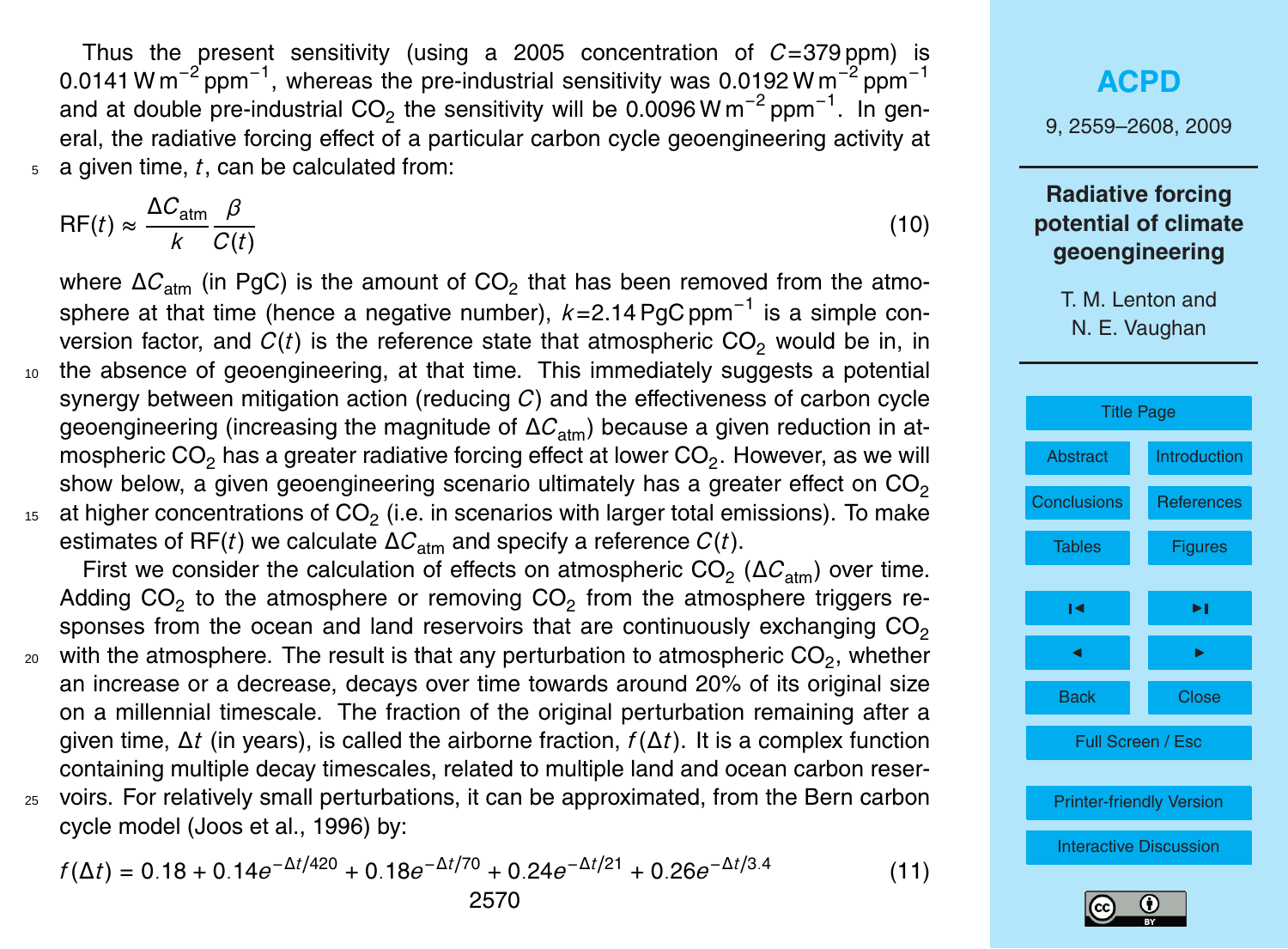According to this formula, for an instantaneous removal of carbon from (or release to) the atmosphere, 92% is still removed (or present) after 1 year, 64% after 10 years, 34% after 100 years, and 19% after 1000 years. This is a little confusing when compared with observations over 1960–2007 that the increase in atmospheric CO<sub>2</sub> in a given year <sup>5</sup> was only ∼50% of the total emissions that year. The discrepancy can be explained by

the fact that in any given year, the natural land and ocean carbon sinks represent an integrated response to all previous years of emissions.

For completeness we note that the amount of carbon sequestered by a particular geoengineering activity can also decay over time, if the reservoir to which the carbon

<sup>10</sup> is added is not permanently isolated from the atmosphere. To account for this we can introduce the notion of a stored fraction, *g*(∆*t*). Clearly for some sequestration options there will be multiple decay timescales, as there are for the atmosphere in Eq. (11). As a first approximation we can assume exponential decay of storage, with an e-folding timescale, *τ*:

 $g(\Delta t) = e^{-\Delta t/\tau}$  (12)

Now consider a specific carbon cycle geoengineering scenario, *R*(*t*), which starts in year  $t_s$  and involves the removal of CO<sub>2</sub> from the atmosphere as some function of time until it stops in year *t<sup>c</sup>* (here the removal flux is defined as positive). The amount of CO<sub>2</sub> which has been removed from the atmosphere,  $\Delta C_{\text{atm}}$ , at some future time,  $t_f$ , can be found by integrating (over the interval  $t_s$  to  $t_c$ ) the product of the removal function, its remaining stored fraction, and the remaining airborne fraction of that:

$$
\Delta C_{\text{atm}} = -\int_{t_s}^{t_c} R(t)g(t_f - t)f(t_f - t)dt
$$
\n(13)

We solve this integral using Eqs. (11) and (12) and three simple cases for *R*(*t*) that have been presented in the literature: (a) constant removal, *R*=*a*, (b) linearly increasing removal with time, *R*(*t*)=*b*(*t*−*t<sup>s</sup>* <sup>25</sup> ), and (c) exponentially increasing removal with time, *R(t)=E<sub>0</sub>e<sup>c(t-ts)</sup> (see Appendix A).* In general, we assume that the earliest time that a

## 9, 2559–2608, 2009 **Radiative forcing potential of climate geoengineering** T. M. Lenton and N. E. Vaughan [Title Page](#page-0-0) [Abstract](#page-1-0) [Introduction](#page-2-0) [Conclusions](#page-35-0) [References](#page-40-0) [Tables](#page-47-0) [Figures](#page-49-0)  $\sim$  J  $\sim$ J I Back Close Full Screen / Esc [Printer-friendly Version](http://www.atmos-chem-phys-discuss.net/9/2559/2009/acpd-9-2559-2009-print.pdf) [Interactive Discussion](http://www.atmos-chem-phys-discuss.net/9/2559/2009/acpd-9-2559-2009-discussion.html)

**[ACPD](http://www.atmos-chem-phys-discuss.net)**

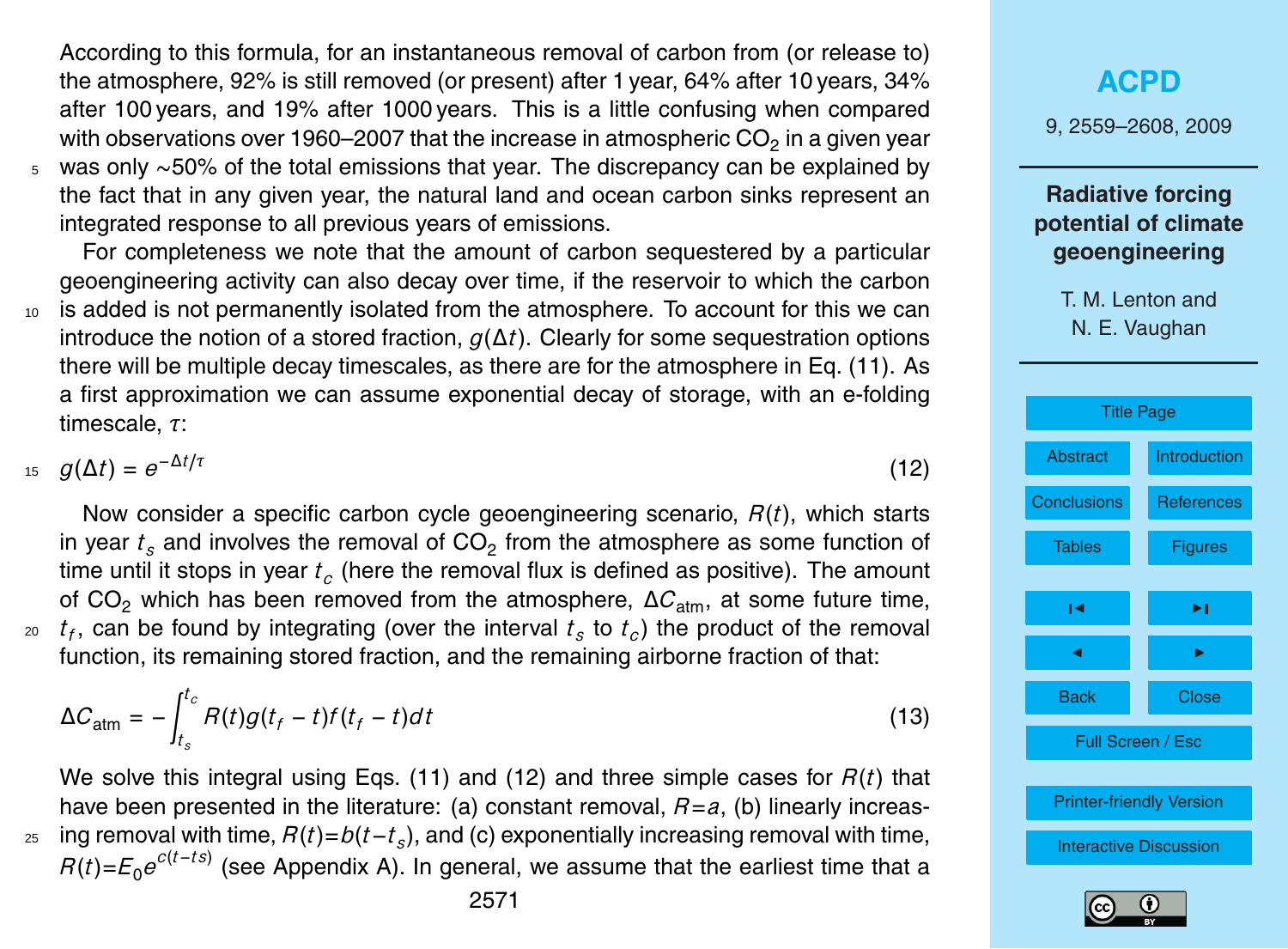particular carbon cycle geoengineering activity could start is *ts*=2020, although exceptions are made for some scenarios in the literature that start earlier. Unfortunately, information on the value of *τ* is lacking for some reservoirs, or they have multiple decay timescales. As we are seeking to quantify the maximum potential of each option, in

- the results presented we assume permanent sequestration, i.e.  $q(\Delta t)$ =1, thus simplifying the integrals (see Appendix A). For relatively short-lived storage reservoirs such as vegetation biomass this amounts to assuming that they will be continually replenished as they decay. For the most complex case of measures to increase deep ocean carbon storage we estimate the "sequestration flux" of carbon that crosses the depth
- <sup>10</sup> of winter mixing and assume it is permanently stored on the timescales considered, whereas any additional carbon that is remineralised above this depth is assumed to be instantaneously returned to the atmosphere.

Now we turn to the choice of the reference trajectory of atmospheric  $CO_2$ ,  $C(t)$ . Clearly this will be a complex function of time, determined by emissions and natural <sup>15</sup> sinks. To minimise errors introduced by non-linear feedbacks in the carbon cycle (and for consistency with the formulation of Eq. 11 for relatively small perturbations), we consider as a baseline a strong mitigation scenario with minimum reference CO<sub>2</sub> concentration at key times in the future. We pick out two medium-term time horizons, 2050 and 2100, of particular interest to policy makers. In 2050, with strong mitigation,  $CO<sub>2</sub>$ 

- <sup>20</sup> could be restricted to about 450 ppm (Kharecha and Hansen, 2008) (although even linearly extrapolating the current concentration growth rate of 2 ppm yr<sup>-1</sup> it will be close to 470 ppm). In 2100, with strong mitigation (but without geoengineered "negative emissions"), CO<sub>2</sub> could be restricted to about 500 ppm. Most studies considering a lower stabilisation target of 450 ppm, e.g. (Stern, 2006), have to invoke negative emissions
- <sup>25</sup> to achieve it, with a recent exception (Kharecha and Hansen, 2008). For reference, without mitigation and with strong positive carbon cycle-climate feedbacks,  $CO<sub>2</sub>$  could reach about 600 ppm in 2050, rising to about 1000 ppm in 2100 (Cox et al., 2000; Lenton, 2000; Friedlingstein et al., 2006).

## **[ACPD](http://www.atmos-chem-phys-discuss.net)**

9, 2559–2608, 2009

### **Radiative forcing potential of climate geoengineering**



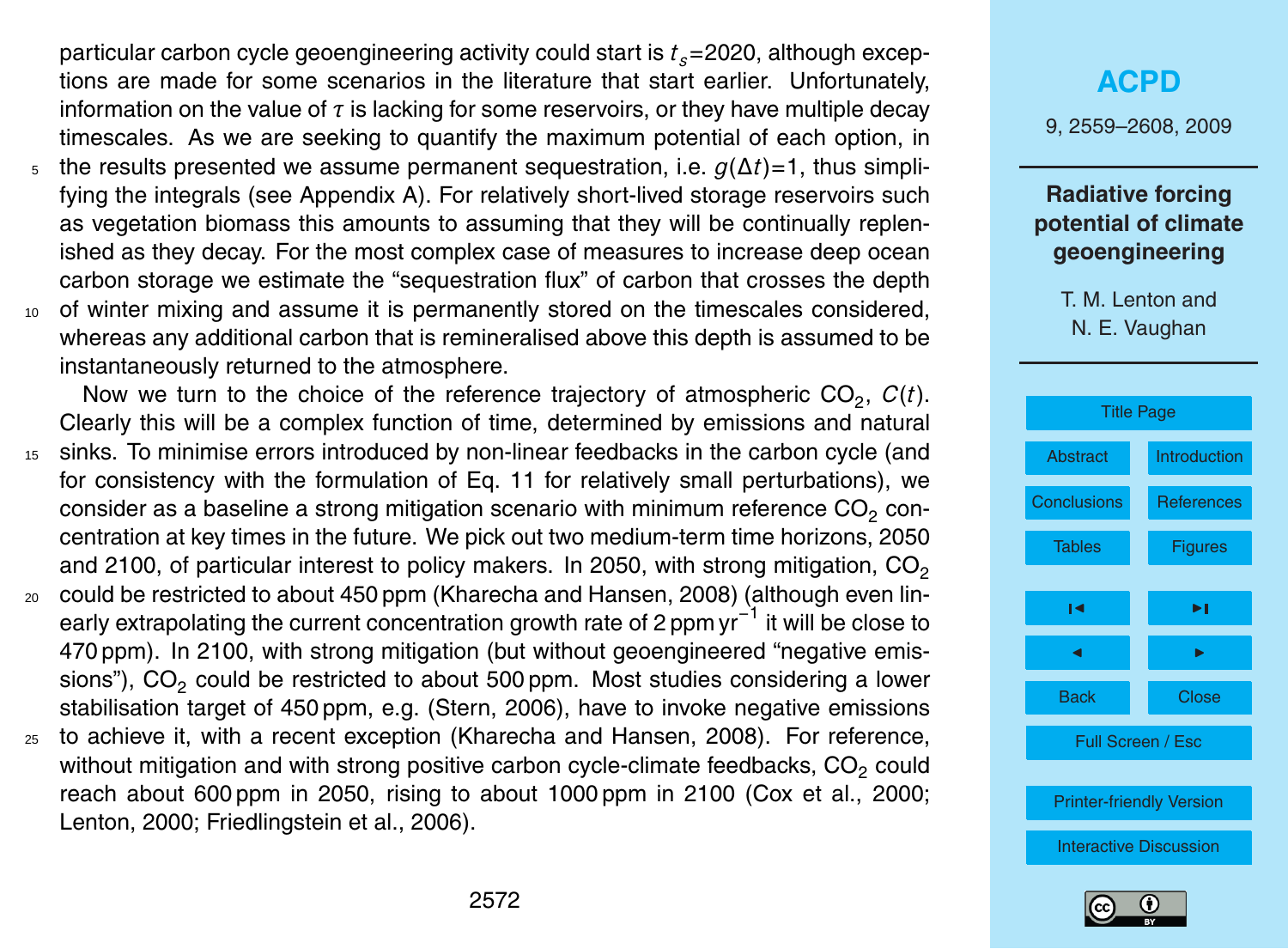Over long (millennial) timescales, long after a given geoengineering activity has ceased, the increase in atmospheric  $CO<sub>2</sub>$  will depend on cumulative emissions,  $\Sigma C_{\text{emit}}$ , minus the amount of carbon "permanently" sequestered by a given geoengineering option on this timescale, ΣC<sub>seq</sub>, times the long term airborne fraction (i.e. the first term  $\frac{1}{5}$  in Eq. 11), which we now call  $f_{\text{final}}$ . The radiative forcing effect of the geoengineering option can then be calculated from Eq. (8) by taking  $C_{\sf ref}$  to be the expected CO<sub>2</sub> in the absence of geoengineering and  $C$  to be the actual  $\mathsf{CO}_2$ , which gives:

$$
\mathsf{RF}_{\text{final}} \approx \beta \ln \left( \frac{C_{1800} + f_{\text{final}} (\Sigma C_{\text{emit}} - \Sigma C_{\text{seq}})/k}{C_{1800} + f_{\text{final}} \Sigma C_{\text{emit}}/k} \right)
$$
(14)

According to Eq. (11), the airborne fraction shrinks towards  $f_{final}=0.18$ , and is 0.193  $10$  after 1000 years (i.e. around year 3000). However, an important caveat is that  $f_{final}$ actually increases with the net amount of  $CO<sub>2</sub>$  added to the ocean-atmosphere-land system, as a consequence of ocean carbonate chemistry and positive climate-carbon cycle feedbacks (Lenton, 2006). To get an estimate of how  $f_{final}$  varies as a function of net carbon addition we find a good fit to numerical model results (Lenton, 2006) <sup>15</sup> (*<*1.5% error for 0–5000 PgC), is given by:

 $f_{\text{final}}$ =0.152*e*<sup>0.000179 Σ $C_{\text{added}}$  (15)</sup>

where  $\Sigma C_{\text{added}} = \Sigma C_{\text{emit}}$  in the reference case and  $\Sigma C_{\text{added}} = \Sigma C_{\text{emit}} - \Sigma C_{\text{seq}}$  in the geoengineering case. In this numerical model (Lenton, 2006) the minimum airborne fraction is smaller than in Eq. (11) (Joos et al., 1996). However, even with strong mitigation, <sup>20</sup> a realistic lower limit on cumulative emissions is  $\Sigma C_{\text{emit}}$ =1000 PgC, which is roughly twice the emissions to date. Since 1800, around 350 PgC has been emitted from fossil fuel burning, and up to 165 PgC from land-use change emissions. This gives  $f_{\text{final}} = 0.18$ consistent with our earlier assumptions.

Using Eq. (15) in (14), we find an interesting result; that although a given change  $25$  in atmospheric CO<sub>2</sub> has a greater impact on radiative forcing at lower concentrations of  $CO<sub>2</sub>$  a given sequestration of carbon has a greater impact on atmospheric

2573

#### **[ACPD](http://www.atmos-chem-phys-discuss.net)**

9, 2559–2608, 2009

## **Radiative forcing potential of climate geoengineering**

- T. M. Lenton and
- N. E. Vaughan



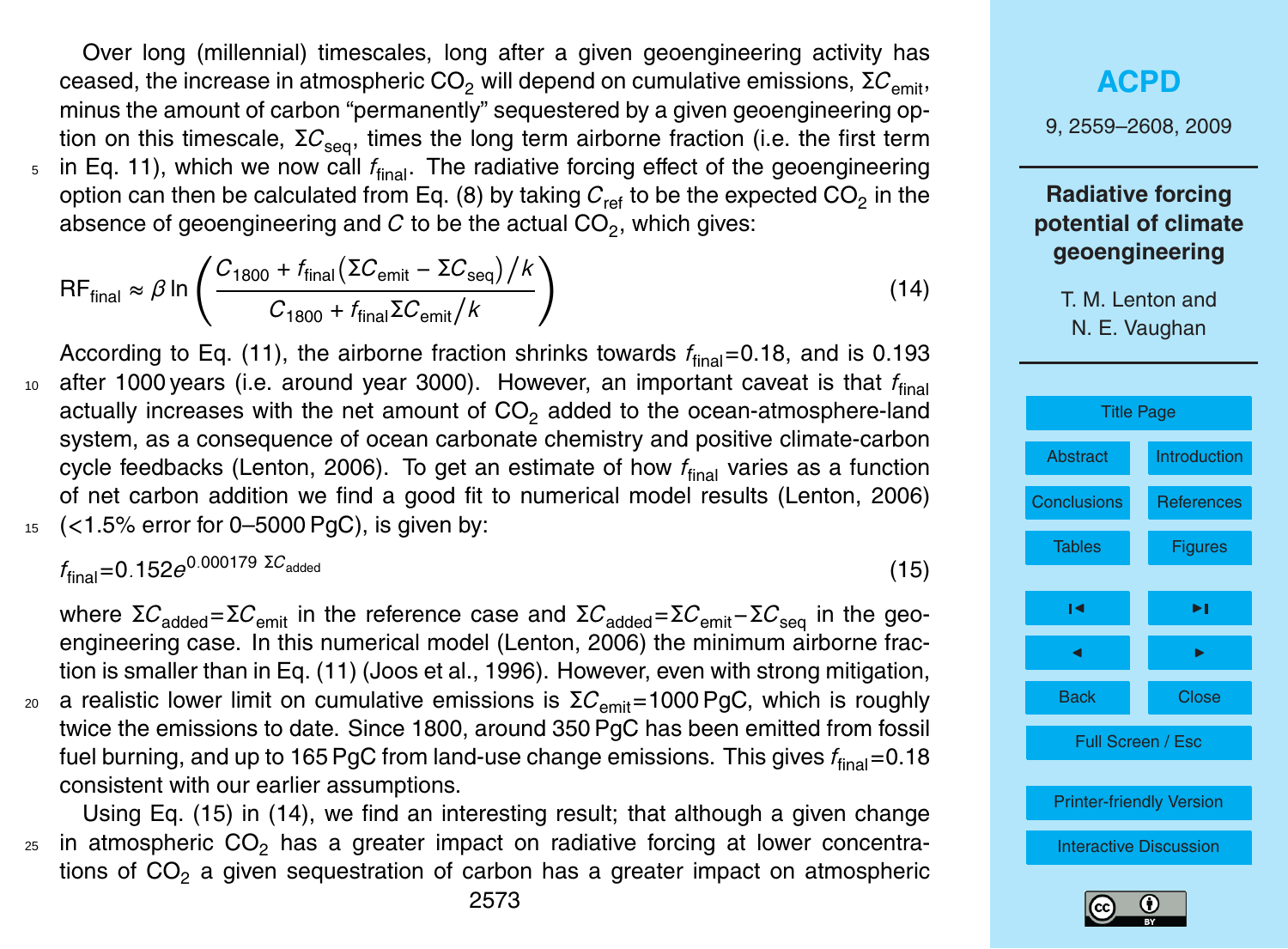$CO<sub>2</sub>$  if total emissions of carbon are greater. The two effects approximately cancel such that a given permanent sequestration of carbon has roughly the same impact on radiative forcing regardless of the total emissions of carbon. To illustrate this, consider a no-mitigation scenario, where all conventional fossil fuel resources are as- $5$  sumed to be combusted between 1800 and 3000, giving cumulative  $CO<sub>2</sub>$  emissions of order Σ*C*emit=5000 PgC (2336 ppm). The corresponding *f*final=0.372, gives a reference 1147 ppm in the atmosphere (roughly 4 times the pre-industrial level) and a corresponding radiative forcing of 7.58 W  $m^{-2}$ . In contrast, in our strong mitigation scenario, with Σ $C_{\text{emit}}=1000$  PgC (467 ppm) and  $f_{\text{final}}=0.182$ , the final atmospheric concen-<sub>10</sub> tration is 363 ppm with a corresponding radiative forcing of 1.43 W m<sup>−2</sup>. For 100 PgC permanently sequestered, in the strong mitigation case  $\mathsf{CO}_2$  is lowered by 10 ppm,

whereas in the no mitigation case  $CO_2$  is lowered by 32 ppm, but in both cases, RF<sub>final</sub>≈−0.15 W m<sup>-2</sup>. For 1000 PgC permanently sequestered, in the strong mitigation case RF<sub>final</sub>≈−1.43 W m<sup>−2</sup> (returning CO<sub>2</sub> to 278 ppm and completely cancelling 15 the radiative forcing that would have occurred due to 1000 PgC emissions), whereas in the no mitigation case RF<sub>final</sub>≈−1.54 W m<sup>−2</sup> (due to lowering CO<sub>2</sub> from 1147 ppm to 859 ppm).

In the following, we offer upper estimates of the potential of different carbon cycle geoengineering options, concentrating on the time horizons of 2050, 2100 and 3000.

- <sup>20</sup> To calculate intermediate timescale effects of particular geoengineering scenarios on atmospheric CO<sub>2</sub>, we use solutions to Eq. (13) (see Appendix A), and convert this to radiative forcing using Eq. (10) and lower limits on atmospheric  $CO<sub>2</sub>$  at the time, consistent with strong mitigation. To estimate the long-term effects of different cumulative geoengineering activities, there are two options. For measures where reservoirs would
- <sup>25</sup> not be saturated and activity is assumed to continue on the millennial timescale we use Eq. (13) with  $t_c = t_f = 3000$ , and Eq. (10) assuming  $C_{ref} = 363$  ppm, i.e. strong mitigation. For measures where sequestration reservoirs could be filled well before 3000, we use Eqs. (14) and (15), together with estimates of their maximum potential long-term carbon storage, and total emissions corresponding to strong mitigation (1000 PgC). We

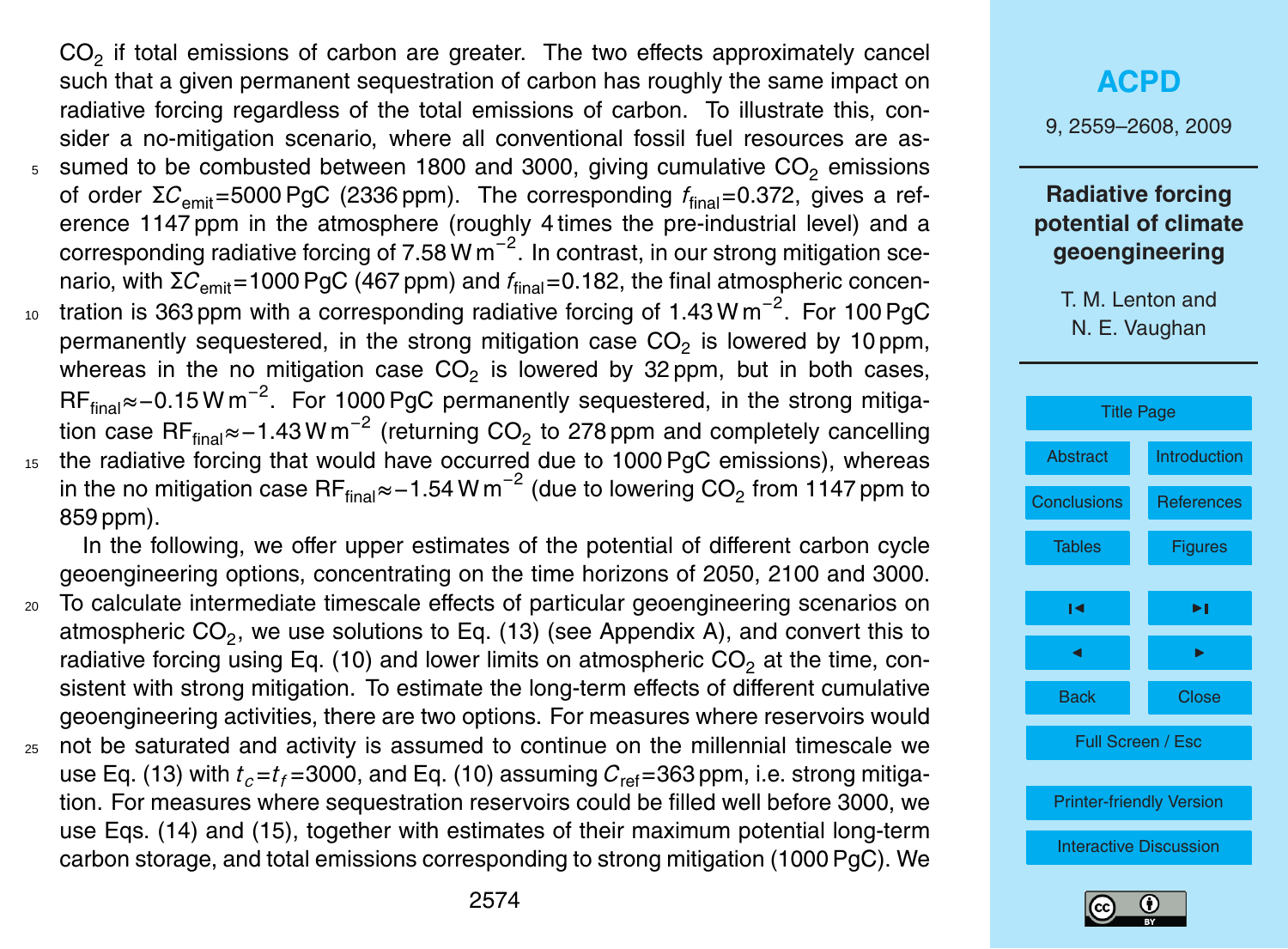have also made calculations for a "no mitigation" (5000 PgC) scenario but the long-term radiative forcing effects generally do not differ significantly. To calculate the intermediate timescale effects of a "no mitigation" scenario one should ideally take into account the fact that the airborne fraction increases significantly with increasing emissions (i.e. <sup>5</sup> the terms in Eq. 11 change). Preliminary estimates and Eq. (10) suggest that the resulting radiative forcing effects will be similar to or less than we obtain assuming a strong mitigation scenario.

#### **3 Results**

The results are summarised in Table 1 for shortwave options and Table 2 for longwave  $10$   $(CO<sub>2</sub>)$  options.

- 3.1 Shortwave options
- 3.1.1 Sunshades in space

To offset a doubled pre-industrial atmospheric concentration of  $CO_2$  is usually assumed to require a decrease in incoming solar radiation of roughly 1.8%, (e.g. <sup>15</sup> Govindasamy and Caldeira, 2000), which using Eq. (1) gives a radiative forcing of RF=−4.23 W m<sup>-2</sup>. However, RF=3.71 W m<sup>-2</sup> from doubling  $CO<sub>2</sub>$  is more accurate (IPCC, 2001, 2007) and the counteracting decrease in incoming solar radiation should be 1.58% (∆*S*=5.40 W m−<sup>2</sup> ). If such a reduction in incoming solar radiation were achieved by placing a sunshade consisting of multiple "flyers" at the L1 point (Angel,

 $_{\rm 20}$  2006), it would require a total area of 4.1 million km $^{2}$  (revised from 4.7 million km $^{2}$ ). The negative radiative forcing effect could be varied by altering the size of the sunshade. The calculations presented in the literature are based on a static radiative imbalance, however with the observed trends in emissions to date (Raupach et al., 2007) it is clear that the radiative imbalance is set to continue increasing. For example, if a sunshade



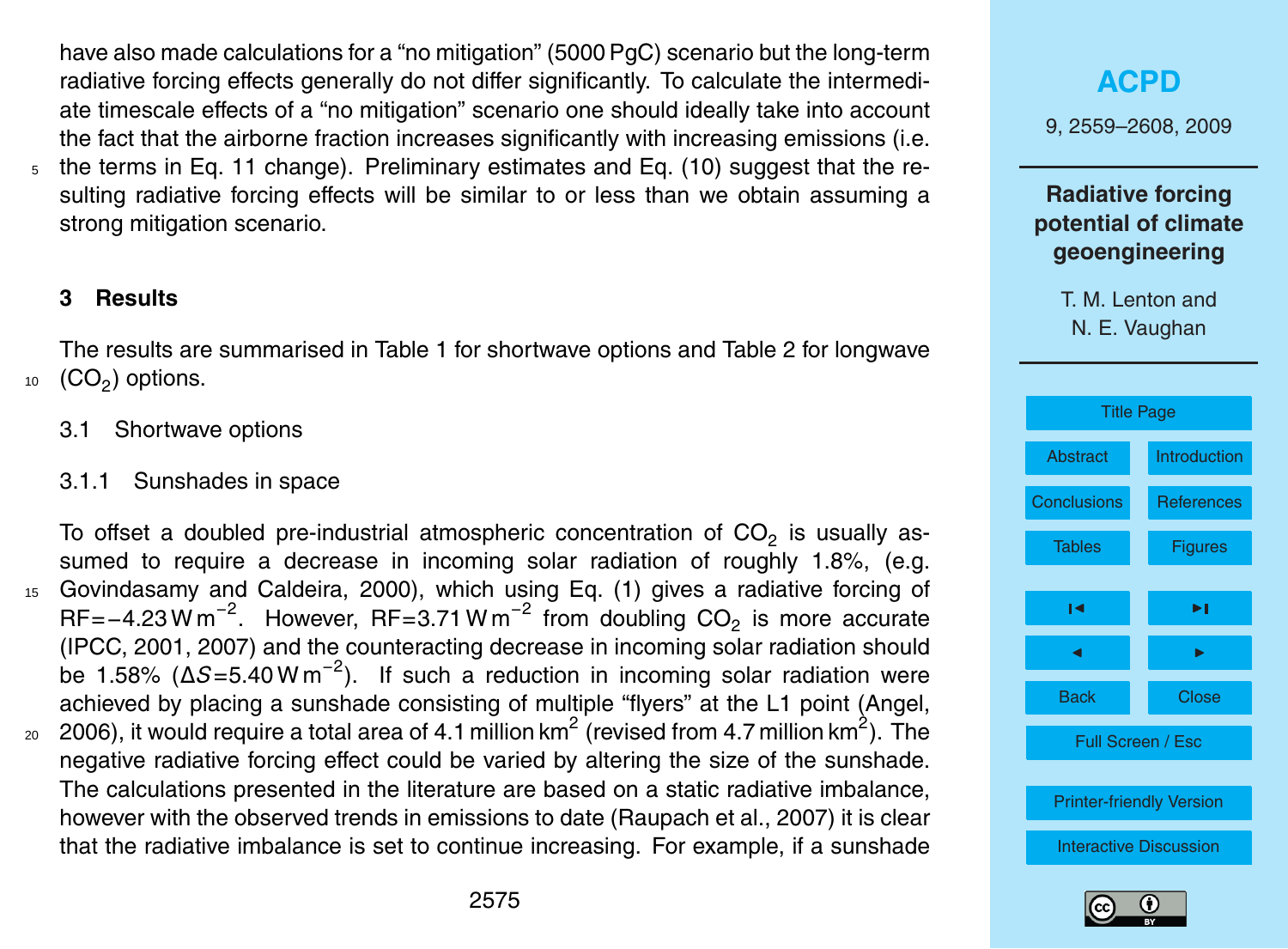was in place today at the L1 point to offset the current radiative imbalance, then given that atmospheric CO<sub>2</sub> is rising at 2 ppm yr $^{-1}$  and converting this to 0.0282 W m $^{-2}$  yr $^{-1}$ using Eq. (9), a surface area of ∼31 000 km<sup>2</sup> would need to be added each year. This equates to ∼135 000 launches per year, each carrying 800 000 space flyers of area  $5$  0.288 m<sup>2</sup> (Angel, 2006). Thus, the area of shades or reflectors in space would need to increase significantly year on year to keep pace with the current rate of increase in radiative forcing.

#### 3.1.2 Stratospheric aerosols

To counteract the radiative forcing due to a doubling of atmospheric CO<sub>2</sub> (3.71 W m<sup>−2</sup>) <sup>10</sup> by increasing the stratospheric reflection of shortwave radiation back to space (assuming no absorption occurs above the stratosphere), requires an average global increase in atmospheric albedo of ∆*αa*=0.012 (Table 1). If this is achieved with sulphate aerosol, the amount required depends on the size of the particles and the location of injection, ranging from an estimated 1.5 TgS yr<sup>-1</sup> (Rasch et al., 2008) to 5 TgS yr<sup>-1</sup> (Crutzen, <sup>15</sup> 2006; Wigley, 2006). Smaller particles (radius ∼0.1*µ*m) are more effective because they have no impact in the longwave, while the larger, volcanic-like particles absorb and emit in the longwave (Stenchikov et al., 1998). The residence time and spatial spread of particles in the stratosphere varies greatly with the location of injection (Crutzen, 2006; Wigley, 2006; Rasch et al., 2008). Residence time and global coverage is maximised <sup>20</sup> when injections occur into the lower stratosphere over the tropics (Oman et al., 2005; Robock et al., 2008). If manufactured particles are used instead of sulphate aerosol, the required mass loading could potentially be reduced by orders of magnitude (Teller et al., 1997, 2002).

3.1.3 Increase cloud albedo – mechanical

<sup>25</sup> Marine stratiform cloud albedo could be globally increased by the mechanical generation of sea salt spray as a source of cloud condensation nuclei (CCN) (Latham, 1990).



[Interactive Discussion](http://www.atmos-chem-phys-discuss.net/9/2559/2009/acpd-9-2559-2009-discussion.html)

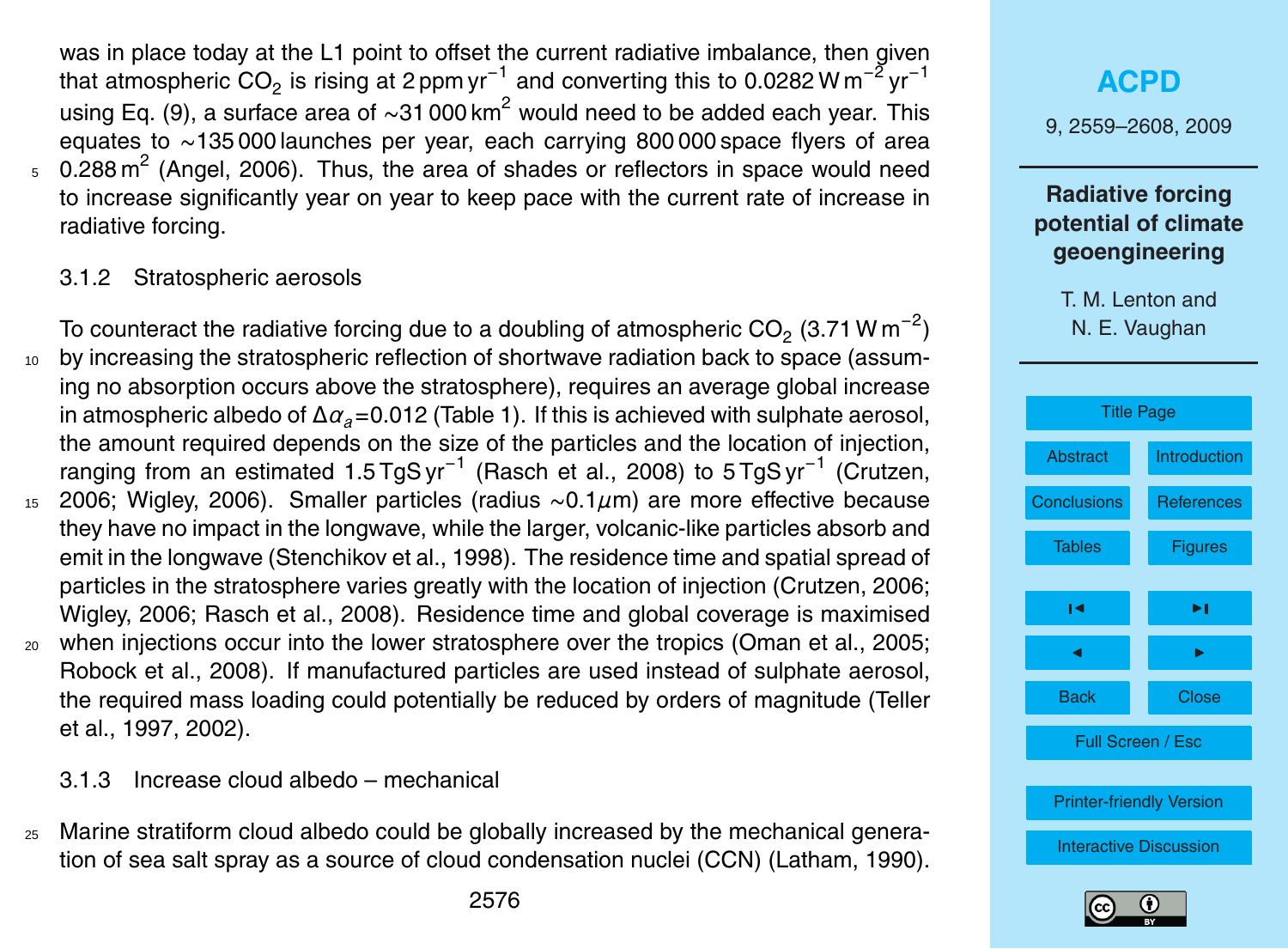It has been argued that a 50–100% increase in droplet concentration in all marine stratiform clouds would give rise to an increase in top-of-cloud albedo of 0.02, causing a planetary albedo increase of 0.005, and that this would offset a doubling of atmospheric  $\mathsf{CO}_2$  (Latham, 2002; Bower et al., 2006). However, an increase in planetary albedo of

- 5 0.005 gives a TOA radiative forcing of -1.71 W m<sup>-2</sup> from Eq. (2), sufficient to offset the present anthropogenic radiative forcing, but not that from a doubling of CO<sub>2</sub>, as noted in the original source (Charlson et al., 1987). To offset 3.71 W m $^{-2}$  from doubling CO $_{\rm 2}$ requires a planetary albedo increase of 0.011 (Latham et al., 2008). Furthermore, the original conversion from changes in top-of-cloud albedo to planetary albedo assumed
- <sup>10</sup> 30% global coverage of marine stratiform clouds (i.e. 42% coverage over the ocean) and ∆*αp*=0.83 ∆*α<sup>a</sup>* i.e. very little absorption before reflection – compare to Eqs. (4) and (6). Recently the numbers have been revised, considering non-overlapped marine stratiform clouds to cover 17.5% of the Earth's surface, a required change in top-ofcloud albedo of 0.062 is estimated (Latham et al., 2008). However, the revised calcu-
- <sup>15</sup> lation assumes that the change in low-level cloud albedo causes an identical change in planetary albedo, which would be wrong even if the clouds were at the top of the atmosphere. Instead they are near the surface and the change in planetary albedo could be less than 70% of the change in top-of-cloud albedo, from Eq. (6). Accounting for this, we estimate a required increase in top-of-cloud albedo of 0.091 (Table 1) across <sup>20</sup> all regions of marine stratiform clouds. This is a markedly larger value than the often
- cited 0.02, but not inconceivable given that such clouds can range in albedo from 0.3 to 0.7. The CCN source required to achieve this change in albedo needs re-quantifying.

3.1.4 Increase cloud albedo – biological

An alternative proposal to enhance marine stratiform cloud albedo is to increase the <sup>25</sup> biological source of CCN from dimethyl sulphide (DMS) emissions (Charlson et al., 1987) by iron fertilising a large patch of the Southern Ocean for one month in summer (Wingenter et al., 2007). It has been estimated that this could generate a 10% increase

## **[ACPD](http://www.atmos-chem-phys-discuss.net)** 9, 2559–2608, 2009 **Radiative forcing potential of climate geoengineering** T. M. Lenton and N. E. Vaughan [Title Page](#page-0-0) [Abstract](#page-1-0) [Introduction](#page-2-0) [Conclusions](#page-35-0) [References](#page-40-0) [Tables](#page-47-0) [Figures](#page-49-0)  $\sim$  J  $\sim$ J I Back Close Full Screen / Esc [Printer-friendly Version](http://www.atmos-chem-phys-discuss.net/9/2559/2009/acpd-9-2559-2009-print.pdf) [Interactive Discussion](http://www.atmos-chem-phys-discuss.net/9/2559/2009/acpd-9-2559-2009-discussion.html)

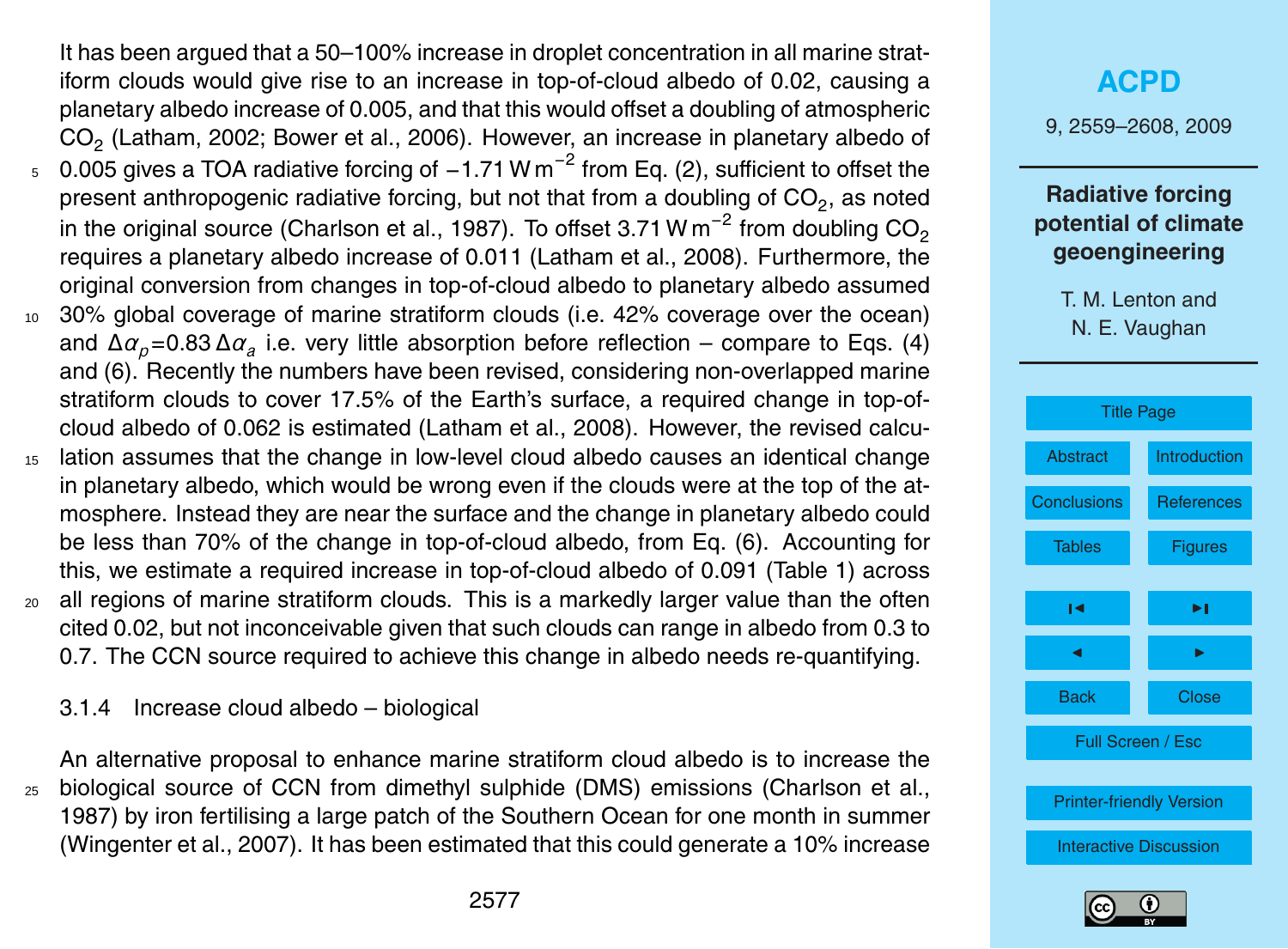in total CCN over the entire Southern Ocean (∼10% of the Earth's surface) and a corresponding increase in cloud albedo by 0.008 (Wingenter et al., 2007). This was argued to be capable of causing a regional, seasonal radiative forcing of ~3 W m $^{-2}$  (Wingenter et al., 2007), but this wrongly assumes the change in low-level cloud albedo causes an <sup>5</sup> identical change in planetary albedo. Correcting for this and scaling by fraction of the year as well as fraction of the Earth's surface affected gives ∆*αa*=0.000067, and an annual global mean RF=−0.016 W m<sup>−2</sup> (Table 1). This does not factor in that the TOA solar radiation over the Southern Ocean in summer is slightly more than the global annual average. Yet it is probably a significant overestimate as the increase in CCN over 10 the Southern Ocean has subsequently been revised downwards to 2.6% (Vogt et al., 2008) or 1.4% (Woodhouse et al., 2008) giving a corresponding cloud albedo increase of ∼0.002 or ∼0.001 and a factor of 4 to 8 reduction in radiative forcing.

#### 3.1.5 Increase desert albedo

It has been suggested at a meeting at the US Department of Energy (Gaskill, 2004) 15 that increasing the albedo of global desert areas (up to  $1.16 \times 10^{13}$  m<sup>2</sup> deemed suitable) could counteract a significant amount of radiative forcing. These land areas are suggested because they are largely uninhabited, sparsely vegetated, flat and stable (aeolian deserts are excluded). Such deserts typically have an albedo in the range 0.2 to 0.5, depending on geologic composition (Tsvetsinskaya et al., 2002). An albedo <sup>20</sup> increase from 0.36 to 0.8 has been proposed (Gaskill, 2004), with the addition of a reflective surface, made of white polyethylene top surface and an aluminium bottom surface. The application of this to 2% of Earth's surface (1.0×10<sup>13</sup> m<sup>2</sup>) has been estimated to give  $-2.75$  W m<sup>-2</sup> radiative forcing (Gaskill, 2004), but from the global annual mean energy budget we get RF=-1.74 W  $m^{-2}$  (Table 1). The discrepancy may be be-<sup>25</sup> cause deserts generally have higher incident solar radiation than the global average

value. The cooling effect of this option would clearly be biased to the regions altered.





[Printer-friendly Version](http://www.atmos-chem-phys-discuss.net/9/2559/2009/acpd-9-2559-2009-print.pdf)

[Interactive Discussion](http://www.atmos-chem-phys-discuss.net/9/2559/2009/acpd-9-2559-2009-discussion.html)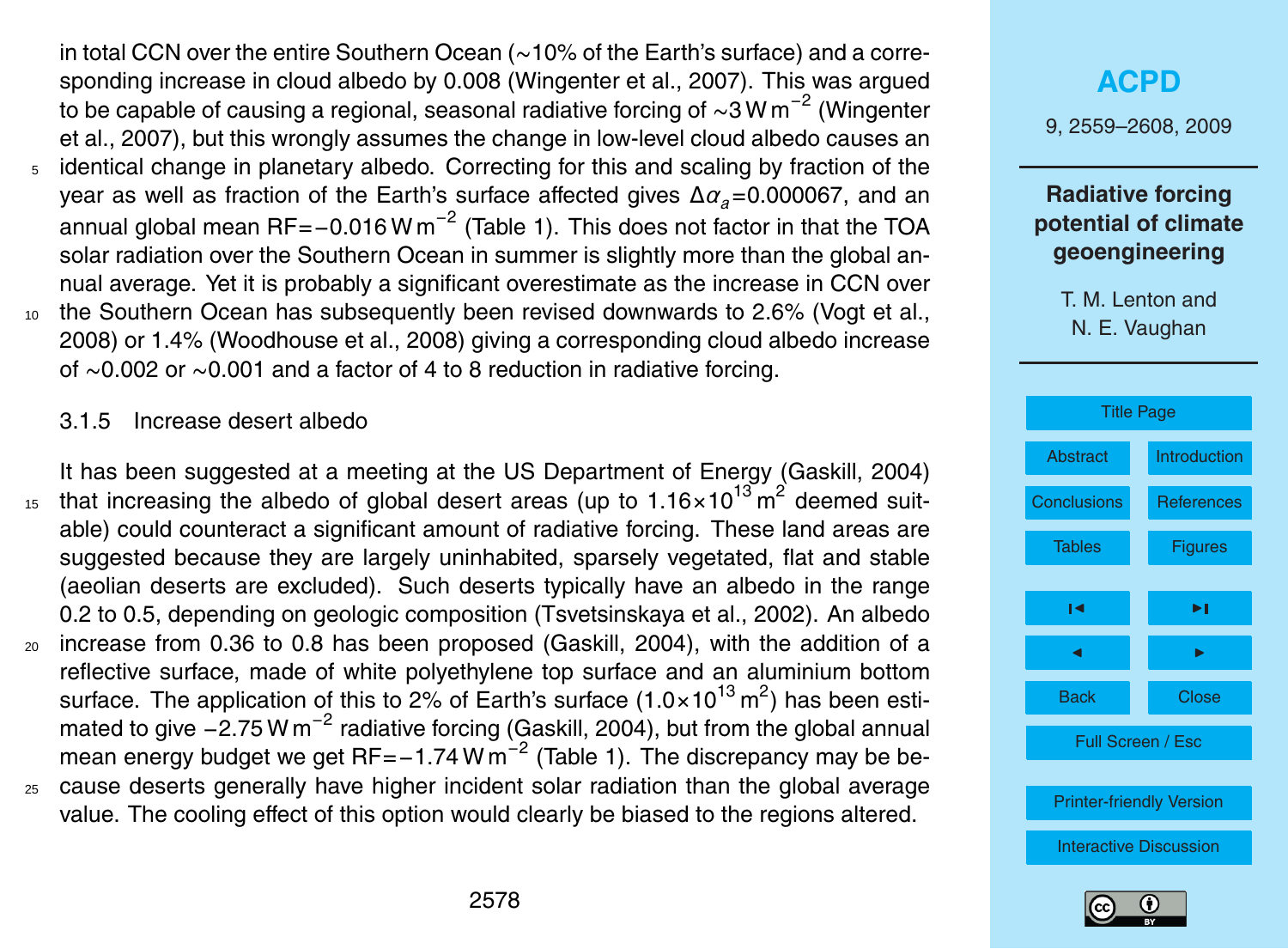#### 3.1.6 Increase grassland albedo

Variegated plants, light shrubs or bioengineered grasses and shrubs could be used to increase the albedo of grassland, open shrubland and savannah globally by an estimated 0.0425 (25%) from 0.17 (Hamwey, 2007). Using a static 2-D radiative transfer <sup>5</sup> model a predicted increase in global annual average surface albedo of ∆*αs*=0.0026 and RF=−0.56 W m<sup>−2</sup> are predicted (Hamwey, 2007). We use the total area of grassland, open shrubland and savannah from the IGBP-DIS land cover dataset (Loveland et al., 2000), and our cruder method to estimate  $\Delta \alpha_s$ =0.0032 and RF=-0.64 W m<sup>-2</sup> (Table 1).

<sup>10</sup> 3.1.7 Increase cropland albedo

A similar proposal addresses croplands and assumes a default increase in maximum canopy albedo by 0.04 (20%) from 0.2 (Ridgwell et al., 2009). The area of croplands is considerably greater in the IGBP-DIS (Loveland et al., 2000) than the UMd (Hansen et al., 2000) land cover dataset (1.4×10<sup>13</sup> m<sup>2</sup> versus 1.11×10<sup>13</sup> m<sup>2</sup>) giving a corre-15 sponding range in RF=-0.17 to -0.22 W m<sup>-2</sup>. However, a 0.08 increase in maximum canopy albedo is argued to be feasible (Ridgwell et al., 2009), and we take this as an upper limit, which together with the upper area estimate gives RF=−0.44 W m<sup>-2</sup> (Table 1). This proposal has been assessed in a coupled atmosphere-ocean model (HadCM3) with a dynamic global vegetation model (TRIFFID), designating areas of <sub>20</sub> cropland in which only  $C_3$  or  $C_4$  grasses are allowed to grow, but not explicitly representing cropping (Ridgwell et al., 2009). For a change in maximum canopy albedo of 0.08, a global mean surface temperature change of −0.213±0.083◦C is predicted relative to a control run with 700 ppm  $CO_2$ . Given a climate sensitivity parameter for this model of *λ*=0.89°CW<sup>-1</sup> m<sup>2</sup> (IPCC, 2007) this suggests a radiative forcing of  $25$  RF=−0.24± 0.09 W m<sup>-2</sup> was generated in this model experiment, considerably less than our estimate. This may be explained by the actual canopy albedo change being less than the maximum 0.08 and/or a smaller area being covered by crops in the model.

## **[ACPD](http://www.atmos-chem-phys-discuss.net)** 9, 2559–2608, 2009 **Radiative forcing potential of climate geoengineering** T. M. Lenton and N. E. Vaughan [Title Page](#page-0-0) [Abstract](#page-1-0) [Introduction](#page-2-0) [Conclusions](#page-35-0) [References](#page-40-0) [Tables](#page-47-0) **[Figures](#page-49-0)**  $\sim$  J  $\sim$ J I Back Close Full Screen / Esc [Printer-friendly Version](http://www.atmos-chem-phys-discuss.net/9/2559/2009/acpd-9-2559-2009-print.pdf)



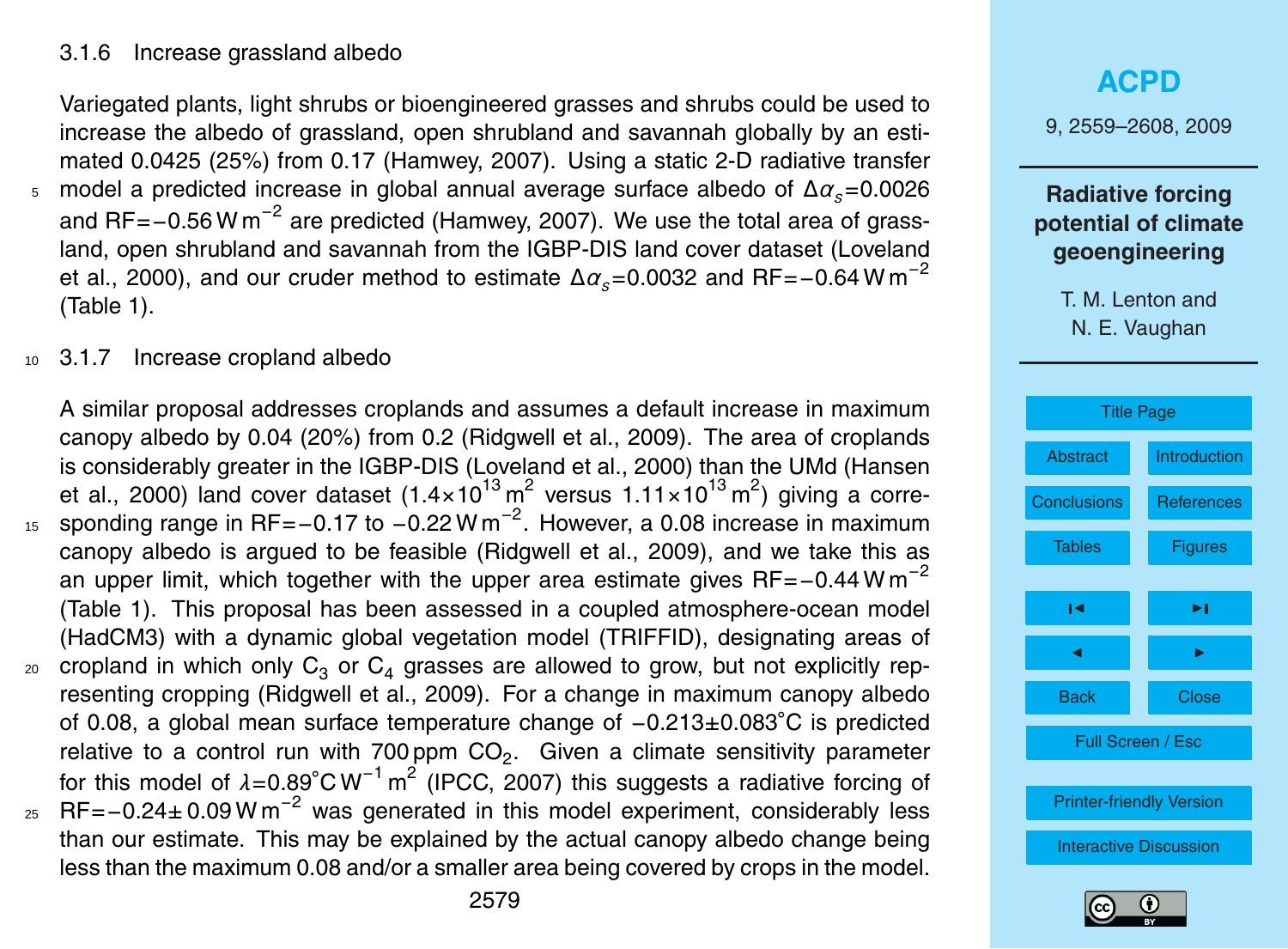#### 3.1.8 Increase human settlement albedo

Albedo enhancement measures could potentially be applied to all areas of human settlement (Hamwey, 2007). A per capita value of 500 m<sup>2</sup> of human settlement has been assumed (Hamwey, 2007), and using 2005 global population data this gives a settled area of 0.64% of the Earth's surface (or 2.3% of the land surface). This area is assumed to have an albedo of 0.15, appropriate for the composite surface albedo of urban regions (Taha, 2008; Jin et al., 2005), and it is assumed it can be doubled to 0.3 (Hamwey, 2007). This albedo is apportioned over a 2-D radiative transfer model space to obtain a change in global surface albedo of <sup>∆</sup>*αs*=0.000875 and RF=−0.17 W m−<sup>2</sup> <sup>10</sup> (Hamwey, 2007). Using the same area and our cruder global approach, we obtain  $Δα<sub>s</sub>=0.00096$  and RF= $-0.19$  W m<sup>-2</sup> (Table 1).

3.1.9 Increase urban albedo

The albedo of urban regions can be increased by using highly reflective roofs and altering the material used in paving roads (Rosenfeld et al., 1997; Akbari et al., 2008). <sup>15</sup> A proposed increase in the albedo of all urban roofs and pavements by 0.1 has been estimated to induce a radiative forcing of  $-0.044$  W m<sup>-2</sup>, based on 1% of the land surface being urban and 25% of this being roof area and 35% paved surface (i.e. 0.174% of the Earth's surface) (Akbari et al., 2008). Using the same ∆*αs*=0.000174 we estimate RF=−0.034 W m $^{-2}$ . However, the actual global urban area is far less than  $_{\rm 20}$  assumed (Akbari et al., 2008) at 2.6×10 $^{11}$  m<sup>2</sup> (Loveland et al., 2000; Hansen et al., 2000) or 0.051% of the Earth's surface, which gives RF=-0.01 W m<sup>-2</sup> (Table 1).



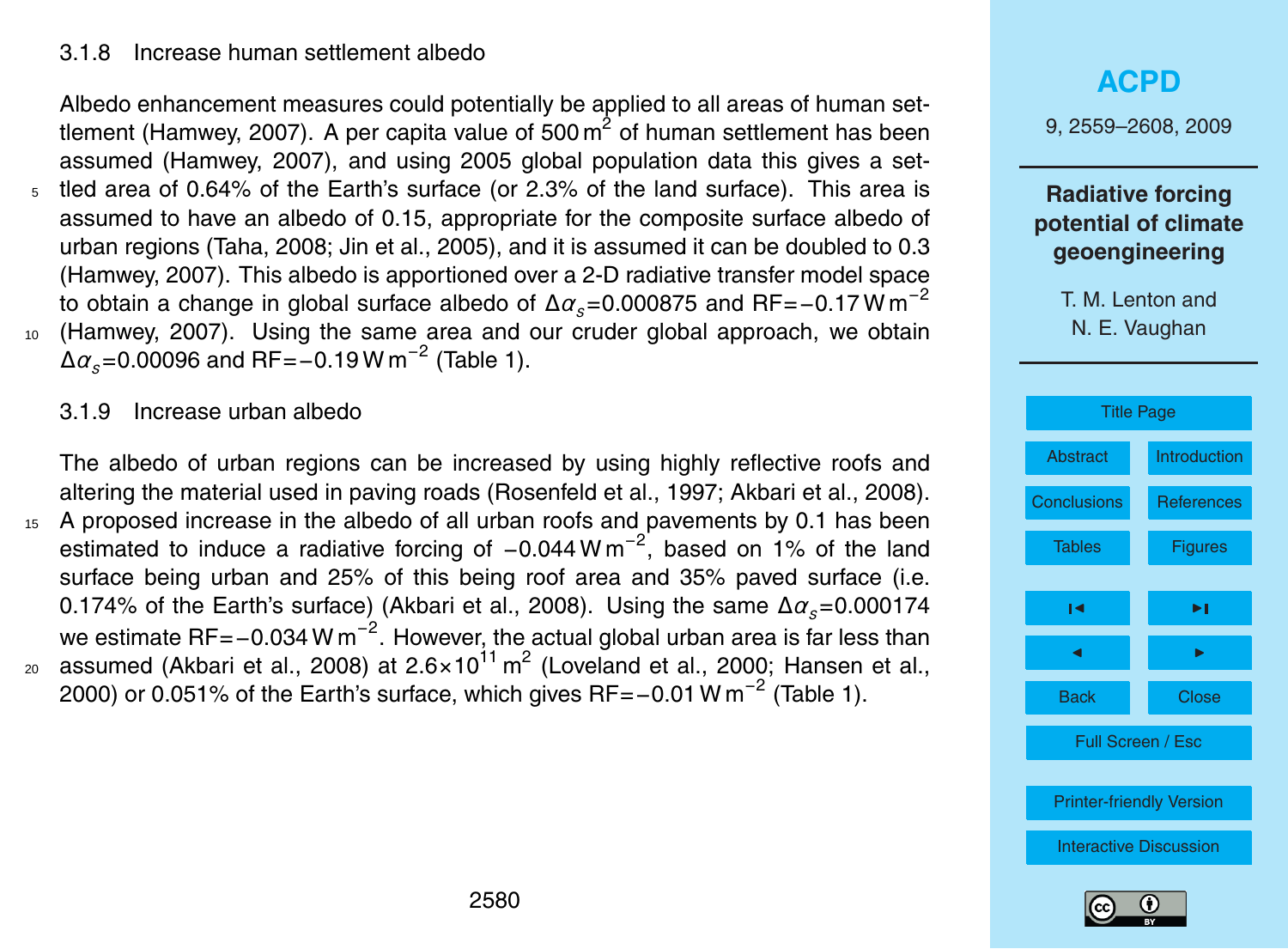## 3.2 Longwave (CO $_2$ ) options

#### 3.2.1 Afforestation and reforestation

The most optimistic estimates suggest that 120 PgC could be accumulated by afforestation and reforestation by 2035 (Read, 2008; Read and Parshotam, 2007), as-<sub>5</sub> suming a linear increase in removal (at *b*=0.4 PgC yr<sup>-2</sup>) from 0 PgC yr<sup>-1</sup> in 2010 to 9.6 PgC yr<sup>-1</sup> in 2034, i.e. around four times the current land carbon sink. This is followed by the accumulation a further 63 PgC in standing plantations by 2060 (i.e. 183 PgC in total), at a constant rate of *a*=2.52 PgC yr−<sup>1</sup> . It is assumed that there is no decay of the biomass reservoir on this timescale. Following this scenario, we calcu-<sup>10</sup> late 79 PgC (37 ppm) would have been removed from the atmosphere in 2035, 88 PgC (41 ppm) in 2050 giving RF(2050)≈ – 0.49 W m<sup>-2</sup>, and 94 PgC (44 ppm) in 2060, showing a saturation of the effect. Given that the 183 PgC stored in plantation biomass in 2060 exceeds estimates of the total amount of carbon that has been lost to date due to land use change (Houghton, 2008) (much of it from soil), it is not clear that 15 it could be increased further. It has separately been estimated that 192 PgC could be accumulated in 50 years (Leake, 2008) but other sources give only 50–100 PgC (Winjum et al., 1992). Holding the 183 PgC store constant to 2100 (i.e. no further uptake or decay) causes the effect on the atmosphere to decay to 73 PgC (34 ppm), with RF(2100)≈-0.37 W m<sup>-2</sup>. Assuming strong mitigation, 35 PgC (16 ppm) are removed  $_{20}$  from the atmosphere in 3000 and  $\mathsf{RF}_{\mathsf{final}}\!\approx\!-0.27\,\mathsf{W}\,\mathsf{m}^{-2}.$ 

#### 3.2.2 Bio-char production

It has been estimated that up to 0.56 PgC yr<sup>−1</sup> of bio-char could be produced at present and that this could be significantly increased by up-scaling biomass energy production (Lehmann et al., 2006). One scenario for bio-char production suggests 15.6 PgC could 25 be stored by 2035 and 52 PgC by 2060, increasing linearly at *b*=0.048 PgC yr<sup>-2</sup> from 0 PgC yr<sup>-1</sup> in 2010 to 1.2 PgC yr<sup>-1</sup> in 2035 and then exponentially at *c*=1.5% yr<sup>-1</sup> to

## 9, 2559–2608, 2009 **Radiative forcing potential of climate geoengineering**

**[ACPD](http://www.atmos-chem-phys-discuss.net)**



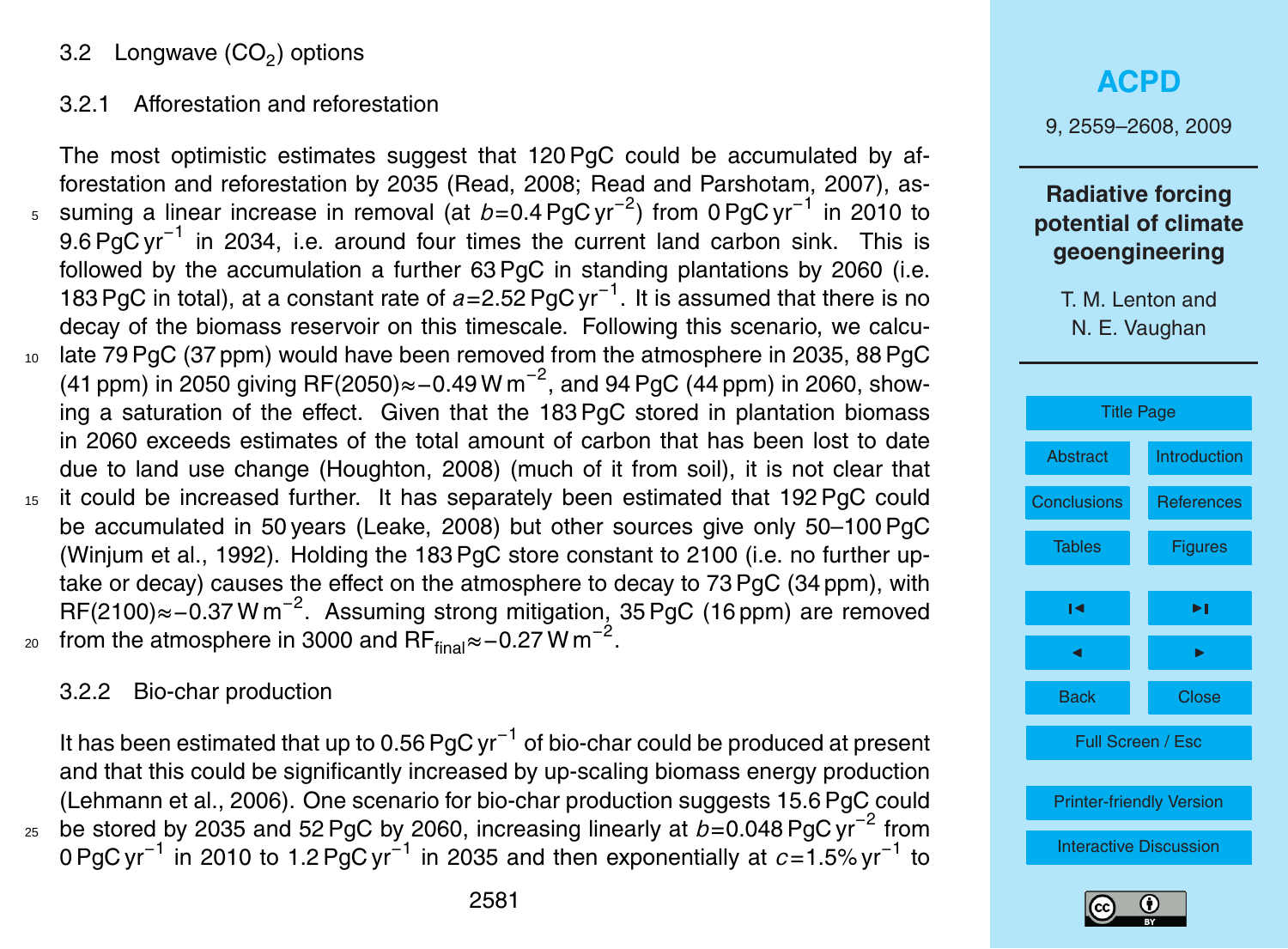1.74 PgC yr<sup>-1</sup> in 2060, i.e. approaching the size of the current land carbon sink (Read, 2008; Read and Parshotam, 2007). Assuming there is no decay of the charcoal carbon on this timescale, we calculate 11 PgC (5 ppm) would have been removed from the atmosphere in 2035, 22 PgC (10 ppm) in 2050 giving RF(2050)≈−0.12 W m<sup>−2</sup>, and <sup>5</sup> 31 PgC (14 ppm) in 2060. There is scope to further scale-up this geoengineering option, according to estimates that if projected renewable energy demand in 2100 were met entirely through pyrolysis, up to 5.5–9.5 PgC yr<sup>-1</sup> of bio-char could be produced (Lehmann et al., 2006). Continuing the exponential trend forward gives 3.15 PgC yr−<sup>1</sup> in 2100, a total bio-char reservoir of 148 PgC and a corresponding removal from the 10 atmosphere of 79 PgC (37 ppm) giving RF(2100)≈-0.40 W m<sup>-2</sup>. In the long term, the bio-char storage capacity of global cropland is estimated at 224 PgC and for temperate grasslands 175 PgC, i.e. ∼400 PgC in total (or a ∼25% increase in global soil carbon). Assuming that as it decays, this reservoir is continually refilled, the long-term potential is RF<sub>final</sub>≈−0.52 W m<sup>−2</sup>, which in the strong mitigation scenario is due to a 34 ppm

15 reduction in  $CO<sub>2</sub>$ .

### 3.2.3 Air capture and storage

Bio-energy with carbon storage (BECS) is estimated to have a better cost-benefit ratio than air capture with sodium hydroxide (Keith et al., 2006). An optimistic estimate is that with  $CO<sub>2</sub>$  sequestration from fermentation starting in 2020 and  $CO<sub>2</sub>$ <sup>20</sup> capture from flue gases in 2025, up to 50 PgC could be sequestered by 2035 and a whopping 298 PgC by 2060 (Read, 2008; Read and Parshotam, 2007). These figures assume that bio-fuels displace oil as the major transport fuels equivalent to 8.4 PgC yr<sup>−1</sup> in 2035 and 12.2 PgC yr<sup>−1</sup> in 2060, and biomass burning displaces a significant amount of the coal used in electricity production equivalent to 4.2 PgC yr<sup>-1</sup> in  $_{25}$  2035 and 6.1 PgC yr<sup>-1</sup> in 2060. (These displacements are not considered here as they amount to mitigation.) Taking this scenario as an upper estimate we calculate



that 124 PgC (58 ppm) would have been removed from the atmosphere in 2050, with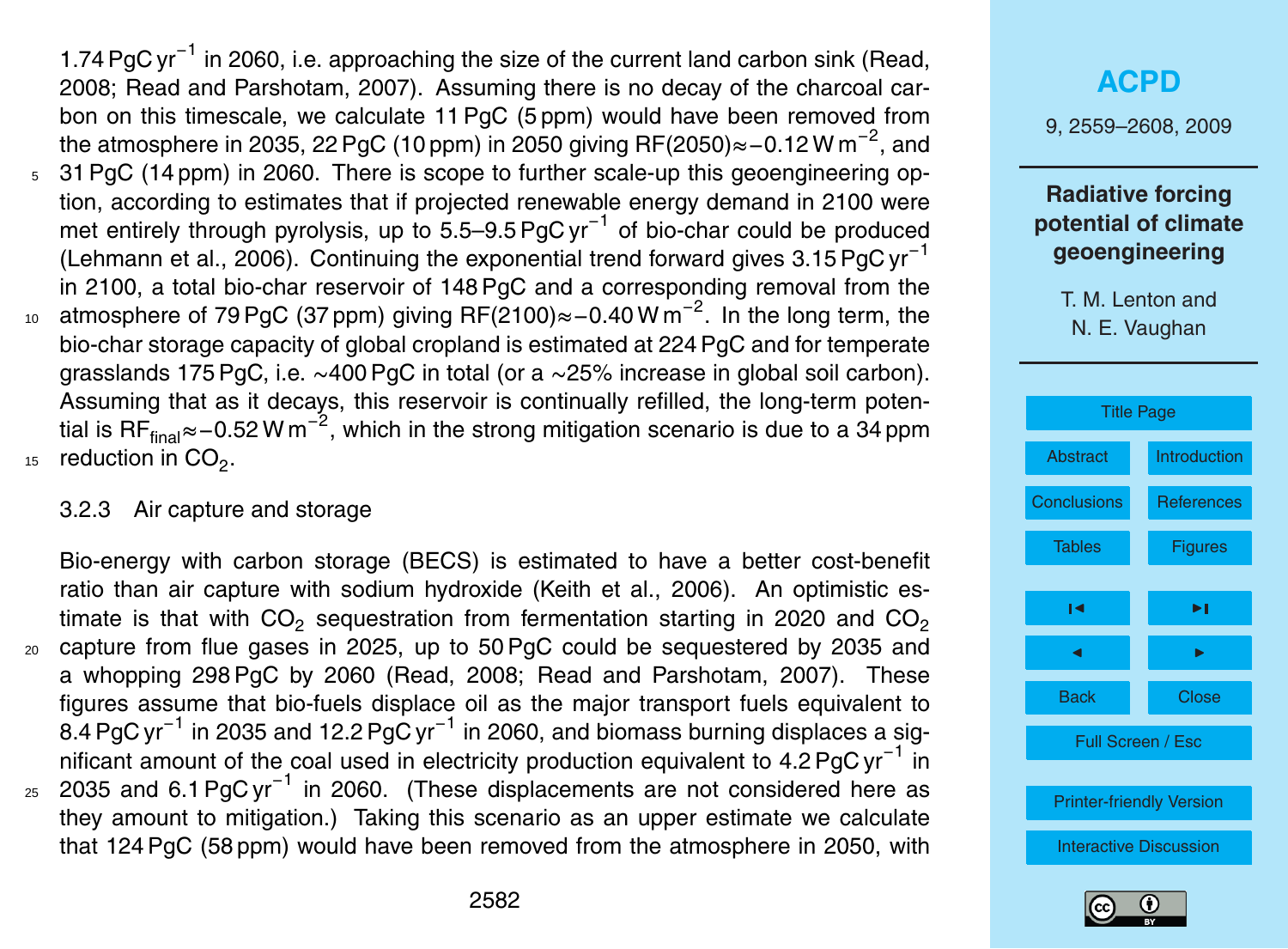RF(2050)≈-0.69 W m<sup>-2</sup>. Having reached such a high level, activity would be unlikely to just stop after 2060. Assuming sequestration remains constant at 11.8 PgC yr<sup>−1</sup> until 2100, a massive 771 PgC would be sequestered causing a 399 PgC (186 ppm) atmospheric reduction and RF(2100)≈-1.99 W m<sup>-2</sup>. Alternatively, chemical air capture with <sup>5</sup> storage, using e.g. sodium hydroxide and lime, could potentially generate whatever size of carbon sink societies were willing to pay for, as it is unlikely to be limited by available substrates or land surface area (Keith et al., 2006). Ultimately the amount of  $\mathsf{CO}_2$  sequestered may be limited by the size of available geologic reservoirs, but their storage capacity is estimated to exceed available fossil fuel resources (IPCC, 2005; <sup>10</sup> House et al., 2006). In the long term, air capture and storage activity appears to have the potential to sequester *>*1000 PgC and cancel the total emissions from a strong mitigation scenario, i.e.  $\mathsf{RF}_{\mathsf{final}}$ ≈−1.43 W m $^{-2}$ , and more.

3.2.4 Phosphorus addition to the ocean

Humans already mine and add to the land surface  $0.39-0.45\times10^{12}$  mol P yr<sup>-1</sup> which <sup>15</sup> has increased the riverine flux of biologically-available (dissolved and particulate) phosphorus (including sewage) to coastal seas by 0.27×10<sup>12</sup> mol P yr<sup>−1</sup>, suggesting a 60– 70% transfer efficiency (Mackenzie et al., 2002). If all of this is converted to organic carbon with a Redfield ratio of  $C.P = 106$  then it is already generating a sink of 0.34 PgC yr−<sup>1</sup> , mostly in coastal and shelf sea sediments. It has been suggested <sup>20</sup> that mined phosphate could also be directly added to the surface ocean (Lampitt et al., 2008), potentially increasing the conversion efficiency to organic carbon. Regardless of whether this happens, we can expect inadvertent phosphorus additions to increase in future, one projection giving a linear increase to 0.42×10<sup>12</sup> mol P yr<sup>−1</sup> in 2035 (Mackenzie et al., 2002), which could drive a sink of 0.53 PgC yr<sup>-1</sup>. Extrapolat-25 ing the linear trend forwards gives 0.70×10<sup>12</sup> mol P yr<sup>-1</sup> added to the ocean in 2100 driving 0.88 PgC yr<sup>-1</sup>. We calculate 14 PgC (6.5 ppm) removed from the atmosphere in 2050 giving RF(2050)≈–0.077 W m<sup>-2</sup>, and 30 PgC (14 ppm) removed in 2100 giving



[Printer-friendly Version](http://www.atmos-chem-phys-discuss.net/9/2559/2009/acpd-9-2559-2009-print.pdf)

[Interactive Discussion](http://www.atmos-chem-phys-discuss.net/9/2559/2009/acpd-9-2559-2009-discussion.html)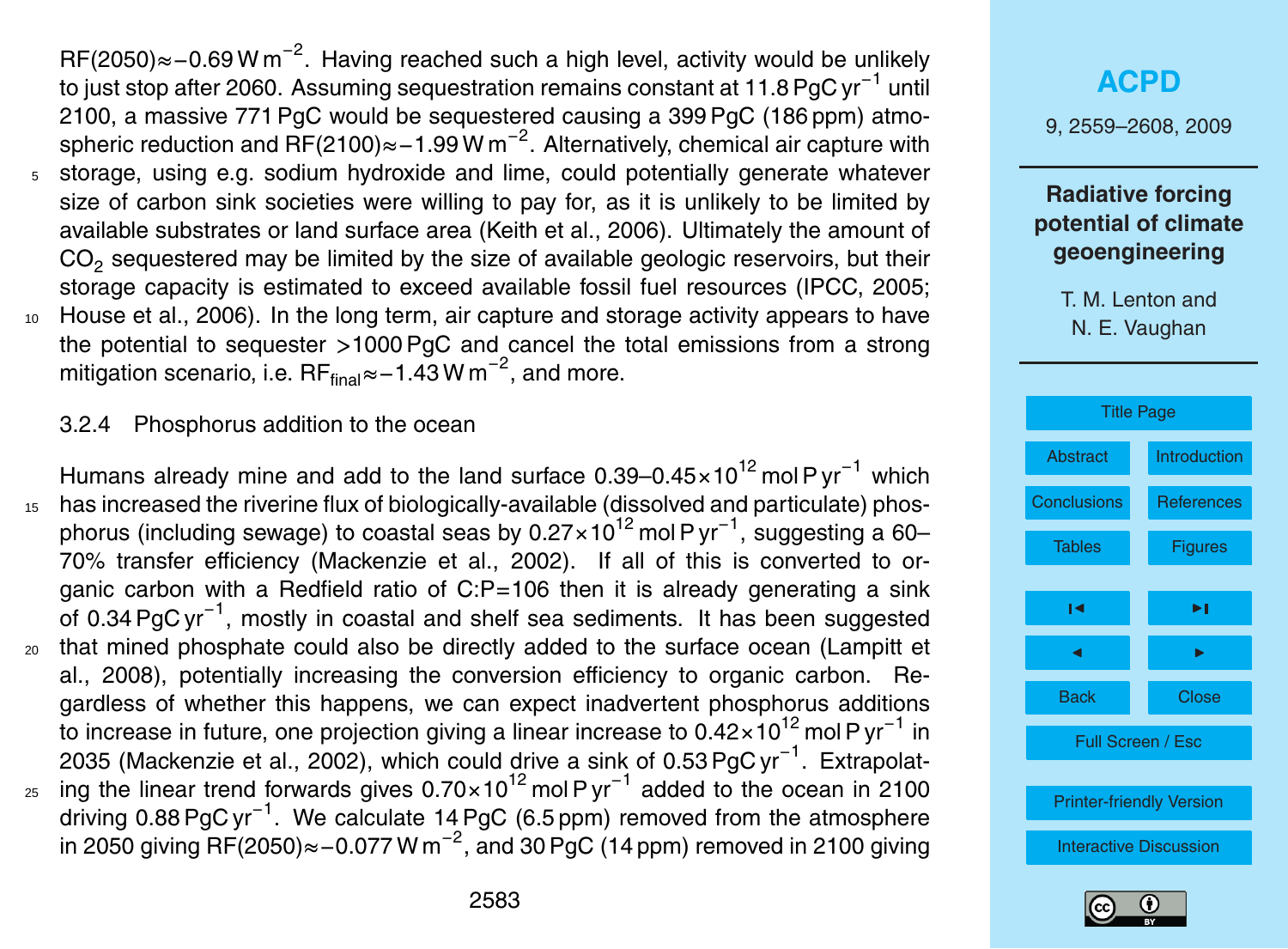RF(2100)≈-0.15 W m<sup>-2</sup>. On the millennial timescale, the total reservoir of mineable phosphate of  $323-645 \times 10^{12}$  mol P could readily be drained. Taking the upper estimate of the reservoir size, if 70% were to end up in bio-available form in the ocean and be converted to organic matter it would sequester 574 PgC giving RF $_{\sf final}$ ≈−0.83Wm<sup>−2</sup>,

- <sup>5</sup> due to removing 112 PgC (52 ppm) in our strong mitigation scenario. This assumes that nitrogen fixation will cause nitrogen availability in the ocean to track increased phosphorus availability (Redfield, 1958; Lenton and Watson, 2000a) and that micronutrients (e.g. iron) do not limit new production in the (currently coastal) regions to which phosphate is added.
- 10 3.2.5 Ocean nitrogen fertilisation

There is a deficit of available nitrogen relative to phosphorus in the world ocean, of on average 2.7 *µ*mol kg−<sup>1</sup> (Anderson and Sarmiento, 1994), compared to an average deep ocean nitrate concentration of 30.9 μmol kg<sup>-1</sup>. This deficit is maintained by negative feedbacks involving the processes of nitrogen fixation and denitrification (Lenton and <sup>15</sup> Watson, 2000a), but it might be at least partly removed by alleviating iron (Falkowski, 1997) and/or phosphorus (Karl and Letelier, 2008) limitation of nitrogen fixation in lownutrient low-chlorophyll (LNLC) regions (Lampitt et al., 2008). Removing the nitrogen deficit would result in a ∼9% (2.7/30.9) increase in the export flux. Estimates of the global export flux vary between methods, a recent model mean gives 17 PgC yr<sup>-1</sup> at <sup>20</sup> 75 m (Najjar et al., 2007), but the bottom of the photic zone is more typically taken to be

- 100 m where 11 PgC yr<sup>-1</sup> has been estimated (Laws et al., 2000; Gehlen et al., 2006). This could be increased by about 1 PgC yr<sup>-1</sup> by alleviating nitrogen limitation. However, what is critical for long term carbon storage is the sequestration flux below the depth of winter mixing, which ranges over 200–1000 m, depending on location (Lampitt et
- $25$  al., 2008). The sinking flux of carbon decays away with depth due to remineralisation, approximating a power law function (Martin et al., 1987), although the power is now known to vary significantly with surface community structure (Buesseler et al., 2007). If

## **[ACPD](http://www.atmos-chem-phys-discuss.net)** 9, 2559–2608, 2009 **Radiative forcing potential of climate geoengineering** T. M. Lenton and N. E. Vaughan [Title Page](#page-0-0) [Abstract](#page-1-0) [Introduction](#page-2-0) [Conclusions](#page-35-0) Reference [Tables](#page-47-0) [Figures](#page-49-0)  $\sim$  J  $\sim$ J I Back Close Full Screen / Esc



[Printer-friendly Version](http://www.atmos-chem-phys-discuss.net/9/2559/2009/acpd-9-2559-2009-print.pdf)

[Interactive Discussion](http://www.atmos-chem-phys-discuss.net/9/2559/2009/acpd-9-2559-2009-discussion.html)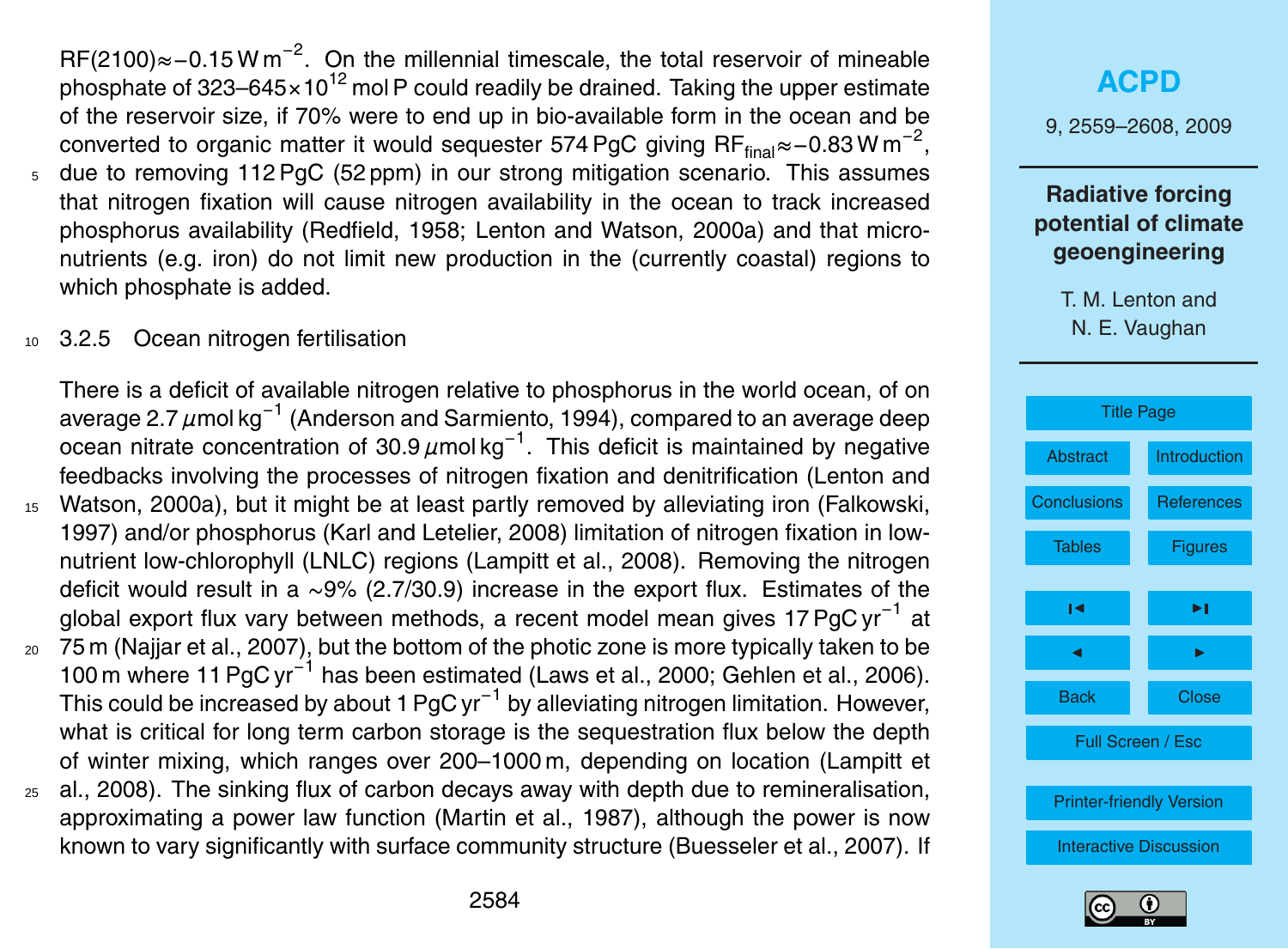we take 500 m as a reference depth, there the global sequestration flux is estimated to be in the range 2.3–5.5 PgC yr<sup>−1</sup> (i.e. 20–50% of the export flux at 100 m) (Buesseler et al., 2007), with a long-favoured formula (Martin et al., 1987) giving 2.8 PgC yr<sup>−1</sup> (i.e. 25% of the export flux). Sequestration at this depth would only be increased by 0.21– 0.50 PgC yr−<sup>1</sup> by alleviating nitrogen limitation. Using 0.5 PgC yr−<sup>1</sup> <sup>5</sup> as the upper limit for potential long-term sequestration due to global nitrogen fertilisation and starting at this constant level in 2020, then in 2050, 9.7 PgC (4.5 ppm) could be removed from the atmosphere and RF(2050)≈−0.054 W m<sup>−2</sup>, which in 2100 increases to 20 PgC (9.3 ppm) and RF(2100)≈-0.10 W m<sup>-2</sup>. In the long term, if the whole deficit of nitrogen in the <sup>10</sup> global ocean could be removed and converted to carbon, assuming an ocean volume of 1.36×10<sup>18</sup> m<sup>3</sup>, a density of 1027 kg m<sup>-3</sup> and a Redfield ratio of C:N~6.6, an additional 299 PgC might be stored in the deep ocean. However, at 0.5 PgC yr<sup>−1</sup> it would take 600 years to achieve an additional 300 PgC of deep ocean storage. If this could be realised, then on the millennial timescale RF<sub>final</sub>≈−0.38 W m<sup>-2</sup>, due to removing <sup>15</sup> 54 PgC (25 ppm) in our strong mitigation scenario.

#### 3.2.6 Ocean iron fertilisation

A number of model studies have assessed the potential carbon sink that could be generated by iron fertilisation of different high-nutrient low-chlorophyll (HNLC) areas of the world ocean (Aumount and Bopp, 2006; Jin et al., 2008; Zeebe and Archer, 2005). <sup>20</sup> The maximum potential is indicated by simulations that remove iron limitation globally for 100 years in a model run forced with SRES A2 emissions (Aumount and Bopp, 2006). Global export production across 100 m is increased initially by 3.5 PgC yr<sup>-1</sup>, decaying after 100 years to 1.8 PgC yr $^{-1}$ , and totalling 226 PgC. This causes a 33 ppm reduction in atmospheric CO<sub>2</sub> from ~800 ppm, equivalent to RF≈-0.22 W m<sup>-2</sup>. Di-

<sup>25</sup> atoms are predicted to make a greater contribution to export production, creating fast sinking particles that should maximise the sequestration flux. If we take the predicted time mean increase in export flux across 100 m of 2.26 PgC yr<sup>-1</sup>, and liken the remineralisation with depth to that at a station where diatoms dominate (K2 in the North-

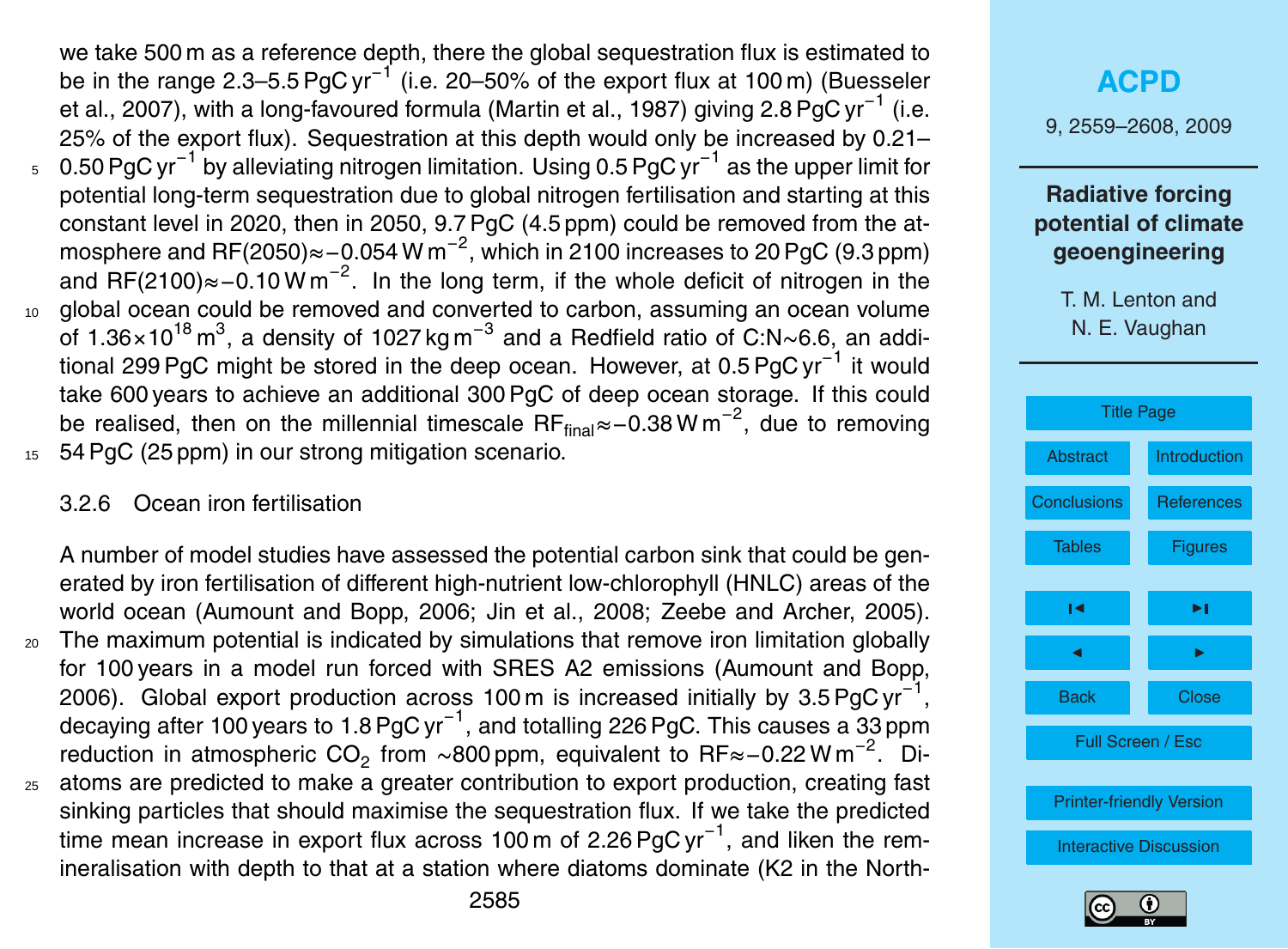west Pacific) (Buesseler et al., 2007), then we estimate an increase in sequestration flux across 500 m of 1 PgC yr<sup>-1</sup>. If activity started at this level in 2020 we calculate that by 2050, 19 PgC (9 ppm) would be removed from the atmosphere, giving RF(2050)≈-0.11 W m<sup>-2</sup>, and by 2100, 40 PgC (19 ppm) would be removed from the <sub>5</sub> atmosphere giving RF(2100)≈-0.20 W m<sup>-2</sup>. This is consistent with previous results (Aumount and Bopp, 2006) given our lower emissions scenario and the shorter interval of geoengineering – after 100 years of activity we estimate RF≈ – 0.23 W m<sup>−2</sup>. An earlier estimate that atmospheric  $CO<sub>2</sub>$  could be reduced by up to 15 ppm from a baseline of  $\sim$ 700 ppm in 2100 (Zeebe and Archer, 2005), equates to a smaller RF≈-0.11 W m<sup>-2</sup>. <sup>10</sup> On the millennial timescale, literature estimates of the extra carbon that could be stored in the deep ocean from alleviating iron limitation range over 106–227 PgC (Aumount and Bopp, 2006). The upper value translates to RF<sub>final</sub>≈−0.29 W m<sup>−2</sup> due to removing

41 PgC (19 ppm) from the atmosphere in our strong mitigation scenario.

3.2.7 Enhance upwelling

- <sup>15</sup> For ocean pipes (Lovelock and Rapley, 2007) or pumps to work as a method of carbon sequestration they must bring up water that is enriched in nitrogen relative to carbon (assuming nitrogen is the limiting nutrient) (Lampitt et al., 2008), or bring up water enriched in phosphorus relative to carbon and trigger nitrogen fixation (Karl and Letelier, 2008). Concentrating on the first option, it is well established that nitrogen is prefer-<sup>20</sup> entially remineralised from sinking organic matter relative to carbon, and the natural upwelling of this water is what allows net export of carbon to the deep ocean (i.e. the
- biological pump) to occur. Taking station ALOHA near Hawaii (in the North Pacific subtropical gyre) as representative of ocean gyres, approximately 20% of upwelling nitrate (and corresponding carbon export) is converted to a sequestration flux of car-
- <sup>25</sup> bon. Thus, if the upwelling flux into surface ocean gyres which all had and maintained complete nitrate utilisation could be enhanced by 1 Sv globally, assuming an average 30.9 µmol kg<sup>-1</sup> of nitrate in the upwelling water (which means pipes from ∼500 m depth), the global export flux could increase by 0.08 PgC yr<sup>-1</sup> (i.e. about 0.7%), but



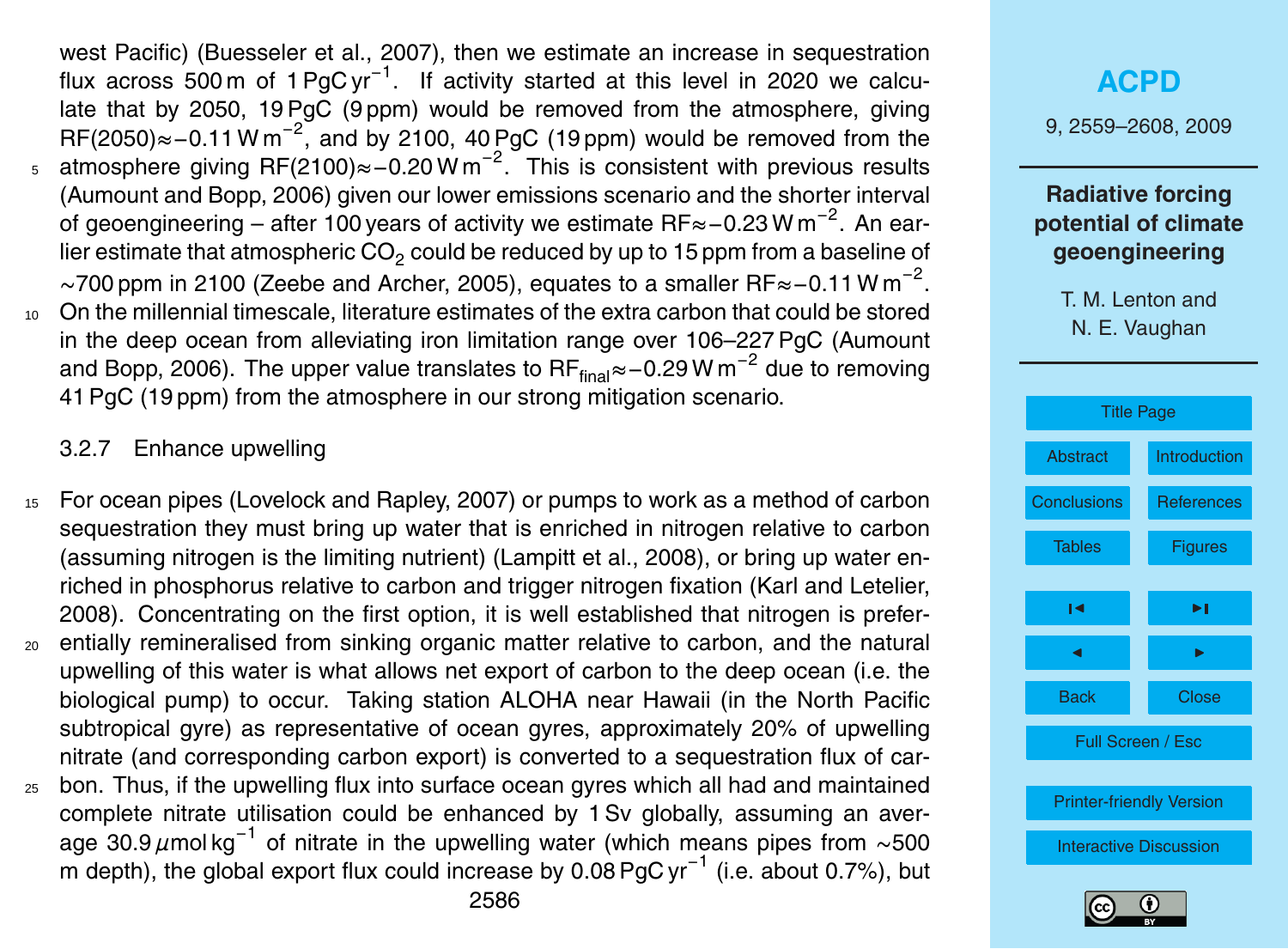the corresponding sequestration flux would only be  $\sim$ 0.016 PgC yr $^{-1}$ . To achieve 1 Sv of upwelling would require 4.32 million pumps of the capacity proposed by Atmocean Inc. [\(http://www.atmocean.com/sequestration.htm\)](http://www.atmocean.com/sequestration.htm). Assuming activity started in 2020, by 2050 0.3 PgC (0.1 ppm) could be removed from the atmosphere with a maximum  $5\quad$  RF(2050)≈−0.0017 W m<sup>−2</sup>, whilst in 2100, 0.6 PgC (0.3 ppm) could be removed with a maximum RF(2100)≈−0.0032 W m<sup>-2</sup>. Maintaining such activity to the end of the millennium gives RF<sub>final</sub>≈−0.028Wm<sup>−2</sup>, which in a strong mitigation scenario corresponds to removing 4.0 PgC (1.9 ppm).

#### 3.2.8 Enhance downwelling

- <sup>10</sup> A range of methods aimed at increasing the North Atlantic Deep Water (NADW) production by 1 Sverdrup (Sv,  $10^6 \text{ m}^3 \text{ s}^{-1}$ ), from its current flow rate of 13–20 Sv, have been considered (Zhou and Flynn, 2005). This could be achieved by cooling surface waters by 1<sup>°</sup>C, by having large floating pumps that form and thicken sea ice. The increase in downwelling current has been estimated to lead to a net annual incremen-<sup>15</sup> tal flux of 0.0095 PgC yr<sup>-1</sup> (Zhou and Flynn, 2005). Assuming activity starts in 2020, and that storage is permanent, and allowing for atmospheric adjustment, in 2050 a total of 0.18 PgC (0.08 ppm) would be removed from the atmosphere, giving a maximum RF(2050)≈-0.00095 W m<sup>-2</sup>. If the activity continued to 2100, a total of 0.38 PgC (0.18 ppm) would be removed from the atmosphere, giving RF(2100)≈–0.0019 W m<sup>-2</sup>. <sup>20</sup> Even if activity continued to 3000, on a strong mitigation scenario only 2.4 PgC (1.1 ppm) would be removed from the atmosphere, giving RF<sub>final</sub>≈−0.016 W m<sup>-2</sup>. The
	- actual value would be less as ocean storage is not permanent, and the method also has high costs (Zhou and Flynn, 2005).

## 3.2.9 Carbonate addition to the ocean

<sup>25</sup> The alkalinity of the ocean could be increased by adding carbonate, thus increasing carbon uptake (Kheshgi, 1995). A detailed account has been presented based

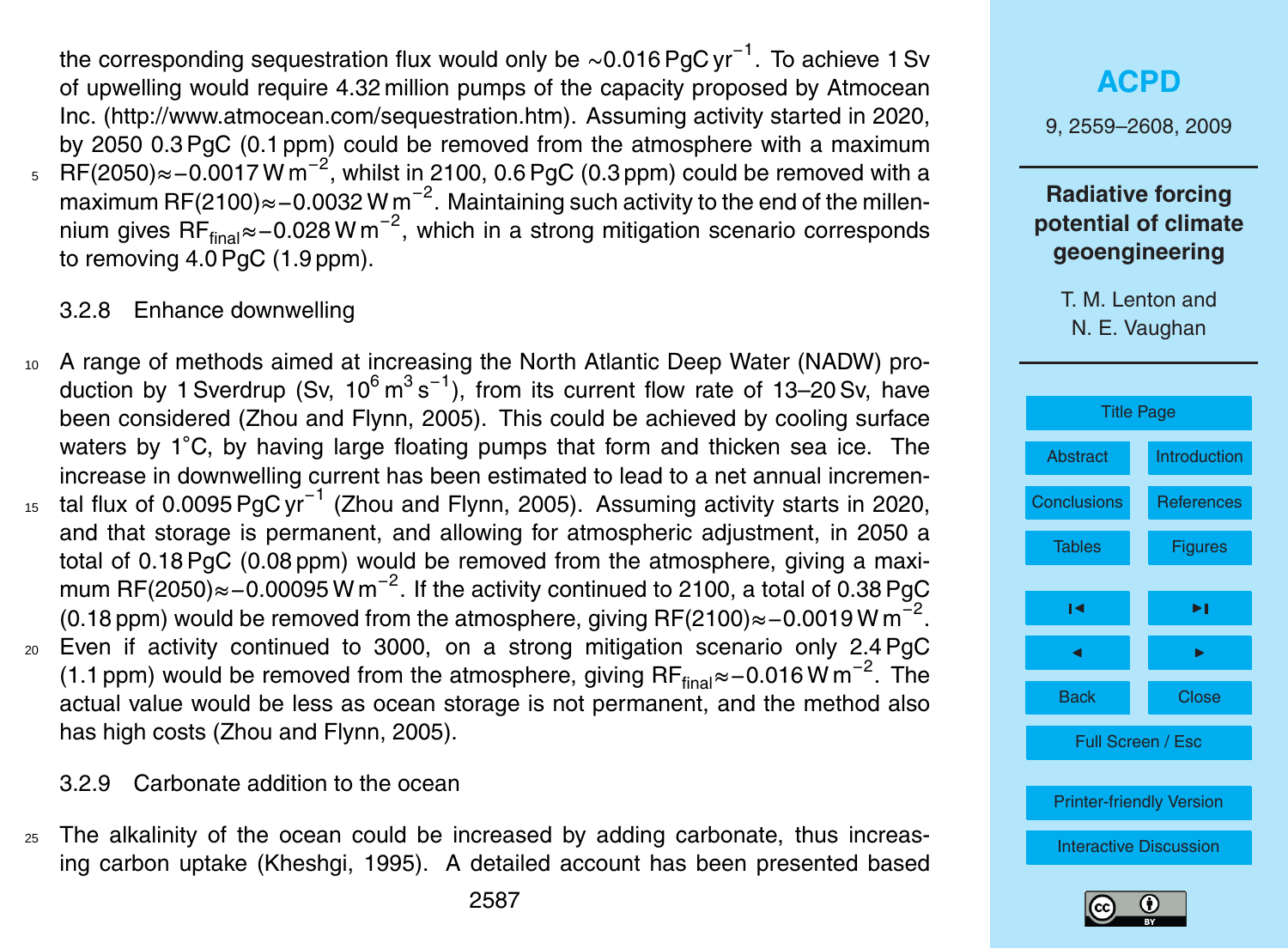on using a flotilla of ships to sprinkle finely ground limestone (CaCO $_3$ ) on areas of the surface ocean where the depth of the saturation horizon is shallow (250– 500 m) and the upwelling velocity is large (30–300 m yr<sup>-1</sup>) (Harvey, 2008). A sink of 0.27 PgC yr<sup>-1</sup> has been calculated after a century of linearly ramping up activity, and if maintained for a further  $\sim$ 400 years it could reduce atmospheric CO<sub>2</sub> 5 by ∼30 ppm relative to a strong mitigation baseline of 450 ppm (Harvey, 2008), giving RF(2500)≈-0.36 W m<sup>-2</sup>. In our strong mitigation scenario we calculate a weaker effect on atmospheric  $CO<sub>2</sub>$  of 36.2 PgC (17 ppm) removed in 2500 giving RF(2500)≈-0.20 W m<sup>-2</sup>. On the way there, in 2050 0.9 PgC (0.4 ppm) are removed 10 from the atmosphere and RF(2050)≈-0.0048 W m<sup>-2</sup>, in 2100 4.9 PgC (2.3 ppm) are removed and RF(2100)≈-0.025 W m<sup>-2</sup>. Assuming activity continued to 3000, a total of 251 PgC could be sequestered, removing 65 PgC (30 ppm) from the atmosphere in our strong mitigation scenario, and giving  $\mathsf{RF}_{\mathsf{final}}$ ≈−0.46 W m<sup>−2</sup>.

#### **4 Discussion**

<sup>15</sup> Our results (Tables 1 and 2) are only as good as the input data and the assumptions that go into the calculations. Taking them at face value for now, we can compare the maximum radiative forcing potential of quite different climate geoengineering options, and contrast them with the radiative forcing due to anthropogenic  $CO<sub>2</sub>$  emissions, which even in a strong mitigation scenario will remain *>*1 W m−<sup>2</sup> for the rest of the millennium, exceeding 3 W m<sup>-2</sup> on the century timescale. Without mitigation, anthropogenic CO<sub>2</sub>  $20$ forcing could reach ∼7 W m<sup>−2</sup> on the century timescale and remain >7 W m<sup>−2</sup> on the millennial timescale. If we take 2100 as a time horizon for comparison and assume that the different shortwave geoengineering options could all be deployed on this timescale, we can rank the potential of the various options, grouping those of similar magnitude, <sup>25</sup> but preserving the ordering of our estimates, and distinguishing distinct groups using

## **[ACPD](http://www.atmos-chem-phys-discuss.net)** 9, 2559–2608, 2009 **Radiative forcing potential of climate geoengineering** T. M. Lenton and N. E. Vaughan [Title Page](#page-0-0) [Abstract](#page-1-0) [Introduction](#page-2-0) [Conclusions](#page-35-0) [References](#page-40-0) [Tables](#page-47-0) **[Figures](#page-49-0)**  $\sim$  J  $\sim$ J I

Back Close

Full Screen / Esc

[Printer-friendly Version](http://www.atmos-chem-phys-discuss.net/9/2559/2009/acpd-9-2559-2009-print.pdf)

[Interactive Discussion](http://www.atmos-chem-phys-discuss.net/9/2559/2009/acpd-9-2559-2009-discussion.html)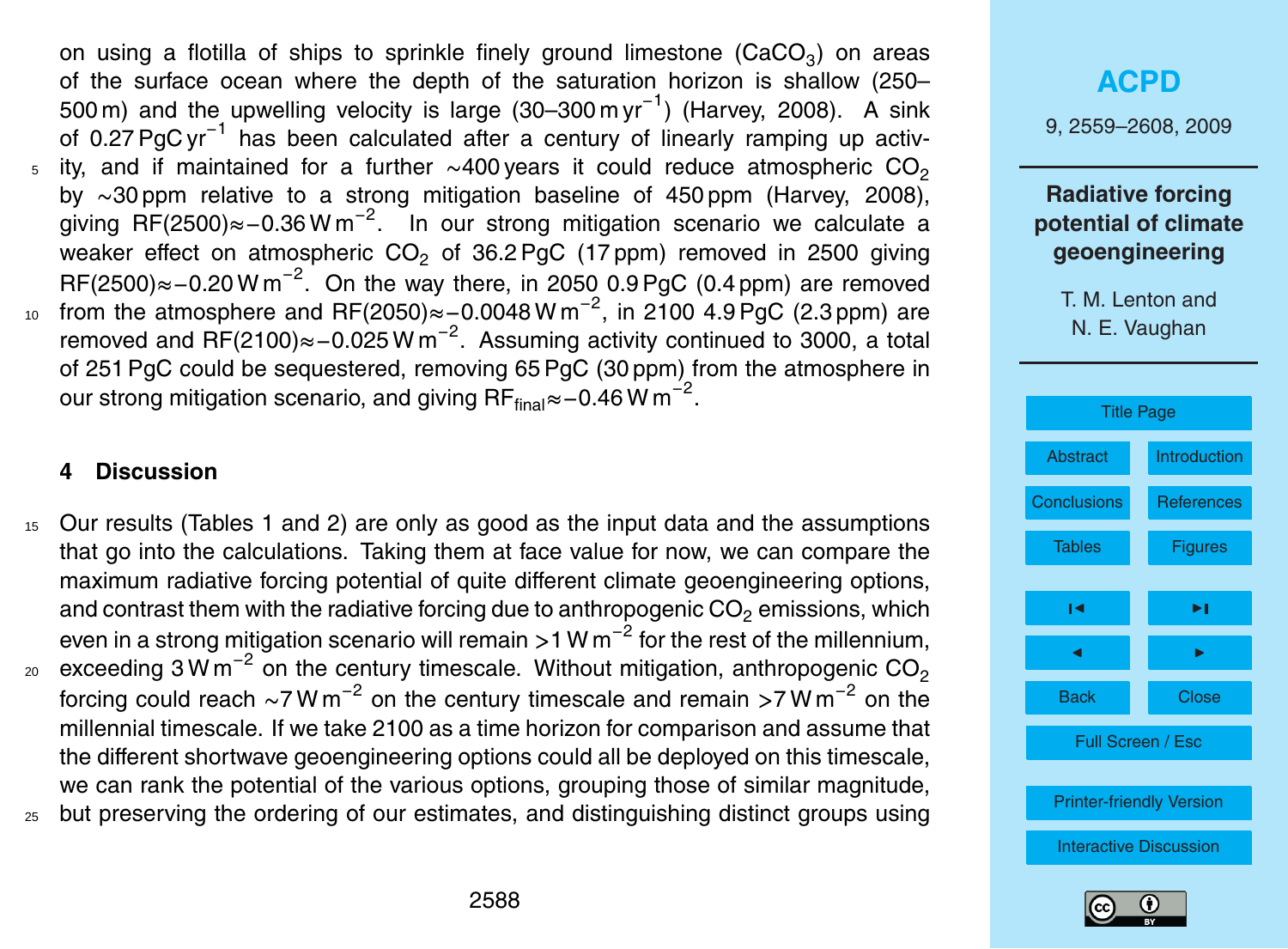">", or " $\gg$ " where differences are of an order of magnitude:

Sunshades Stratospheric aerosols *>* Cloud *α* mechanical Air capture *>* Cropland *α >* Settlement *α* Desert *α* Grassland *α* Fe fertilisation Bio−char Afforestation N fertilisation P addition  $\gg$  Cloud  $\alpha$  biological  $\gg$ Carbonate addition Urban *α* Upwelling **Downwelling** 

Relatively few geoengineering options have the potential to counteract *>*3 W m−<sup>2</sup> alone. Placing sunshades in space or increasing planetary albedo by injecting strato-<sup>5</sup> spheric aerosols appear to be the only options that can achieve a reasonably uniform −3 W m−<sup>2</sup> and be scaled up if necessary. Increasing marine stratiform cloud albedo might achieve  $-3$  W m<sup>-2</sup> of globally averaged radiative forcing but the effects are necessarily more regional and patchy, so less good regional cancellation of longwave radiative forcing is to be expected. These measures all have relatively short lifetimes so <sup>10</sup> need to be continually replenished to maintain their effects.

A couple of other measures could cancel >1 W m<sup>-2</sup> alone. Air capture of CO<sub>2</sub>, either by plants as bio-energy or by chemical means, followed by carbon storage could achieve ~–2 W m<sup>-2</sup> on the century timescale and has the advantage of acting globally. Greatly increasing the albedo of desert regions (if achievable) would be biased to those <sup>15</sup> regions, and the albedo change (and hence the radiative forcing) achievable may have been grossly over-estimated.

If the estimates for the aforementioned options are seriously in error, or they were deemed unacceptable for other reasons, then a number of other options have potential magnitude 0.1–1 W m<sup>-2</sup>. However, a combination of these would be required to coun-<sup>20</sup> teract foreseeable anthropogenic radiative forcing, reminiscent of how the mitigation challenge has been broken down into a series of carbon "wedges" (Pacala and Socolow, 2004). Increasing the albedo of all grasslands and croplands together achieves ~−1 W m<sup>-2</sup>, but it is unclear whether the ~−0.2 W m<sup>-2</sup> from increasing human settlement albedo can just be added to this, because there may be some overlap between <sup>25</sup> what is classed as cropland and what is classed as human settlement. Afforestation combined with bio-char production could give  $\sim$ -0.8 W m<sup>-2</sup>. Combined global iron,

**[ACPD](http://www.atmos-chem-phys-discuss.net)**

9, 2559–2608, 2009

## **Radiative forcing potential of climate geoengineering**



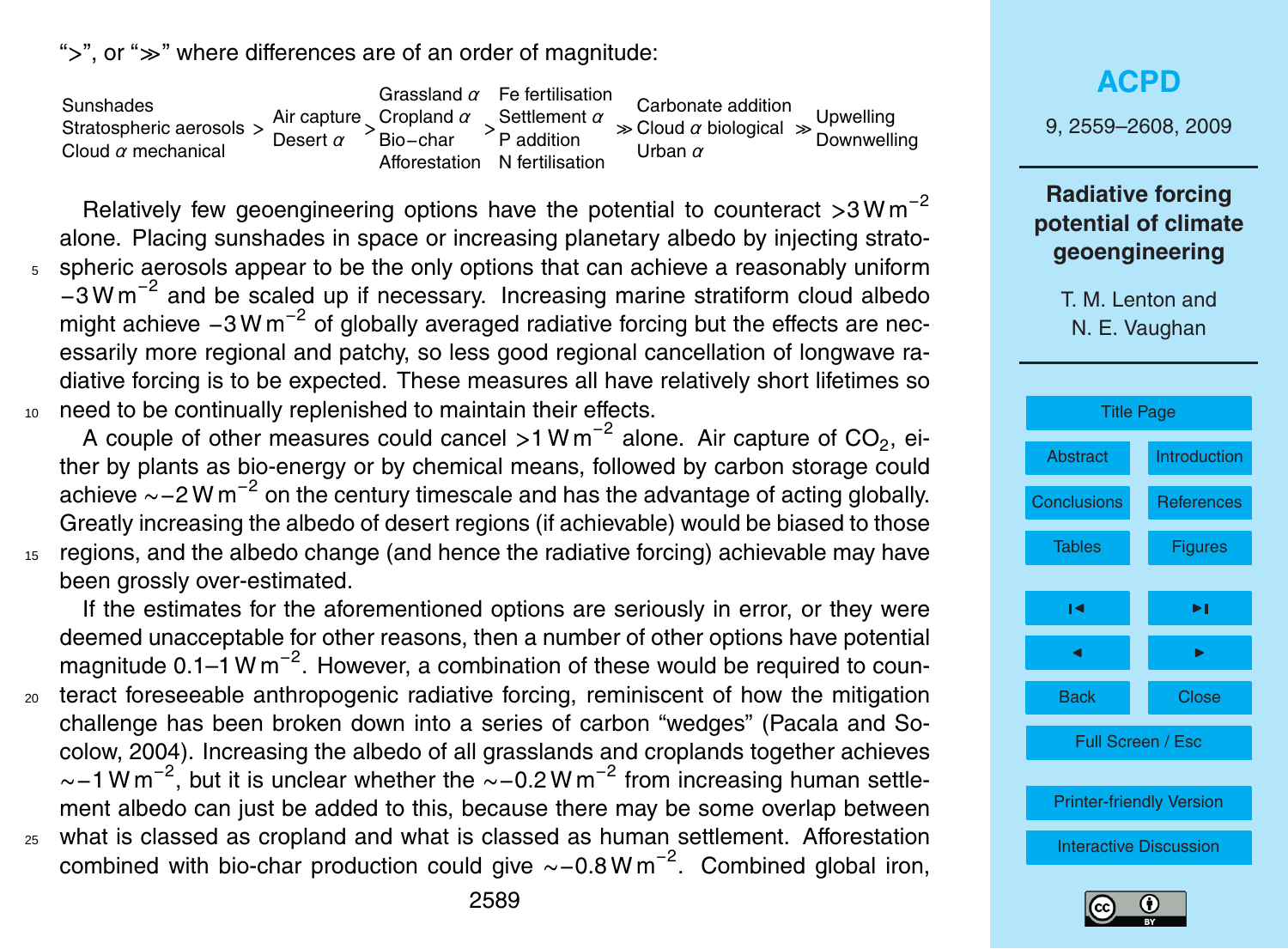nitrogen and phosphorus fertilisation of the ocean might just achieve ~-0.45 W m<sup>-2</sup>. If we could add up all these potential contributions (which is probably not valid), they would give a radiative forcing of  $\sim$  - 2.5 W m<sup>-2</sup>, not enough to cancel the contribution of even strongly mitigated  $CO<sub>2</sub>$  emissions (and it would not be globally uniform).

- <sup>5</sup> Increasing ocean alkalinity, biologically enhancing cloud albedo in the Southern Ocean summer, or increasing the albedo of urban areas, could each only cancel less than 1% of the anticipated forcing on the century timescale, even under strong mitigation of CO<sub>2</sub> emissions (i.e. <0.03 W m<sup>−2</sup>). Enhancing ocean upwelling or downwelling have an order of magnitude weaker effect still.
- 10 On the nearer time horizon of 2050, a minimum atmospheric  $CO<sub>2</sub>$  of 450 ppm in the absence of geoengineering would give ~2.6 W m<sup>-2</sup> radiative forcing, and combining all the upper estimates for carbon cycle geoengineering options (Table 2) gives ~-1.9 W m<sup>-2</sup>. Thus, it would appear that only rapid, repeated, large-scale deployment of potent shortwave geoengineering options (e.g. stratospheric aerosols) could
- <sup>15</sup> conceivably cool the climate to near its preindustrial state on the 2050 timescale. However, some carbon cycle geoengineering options could make a useful contribution of similar magnitude to identified mitigation "wedges" (Pacala and Socolow, 2004). In the most optimistic scenarios, air capture and storage by BECS, combined with afforestation and bio-char production appears to have the potential to remove  $\sim$ 100 ppm of CO<sub>2</sub>
- <sub>20</sub> from the atmosphere giving  $\sim$ −1.3 W m<sup>−2</sup>. Combined iron, nitrogen and phosphorus fertilisation of the ocean can only achieve a maximum ~20 ppm CO<sub>2</sub> drawdown and  $-0.24$  W m<sup> $-2$ </sup> on the 2050 timescale.

On the millennial timescale, the most potent options (sunshades, stratospheric aerosols, mechanically increasing marine cloud albedo, increasing desert albedo, and  $_{25}$  air capture and storage of CO<sub>2</sub>) remain so. However, the ranking of the remaining

## **[ACPD](http://www.atmos-chem-phys-discuss.net)**

9, 2559–2608, 2009

### **Radiative forcing potential of climate geoengineering**



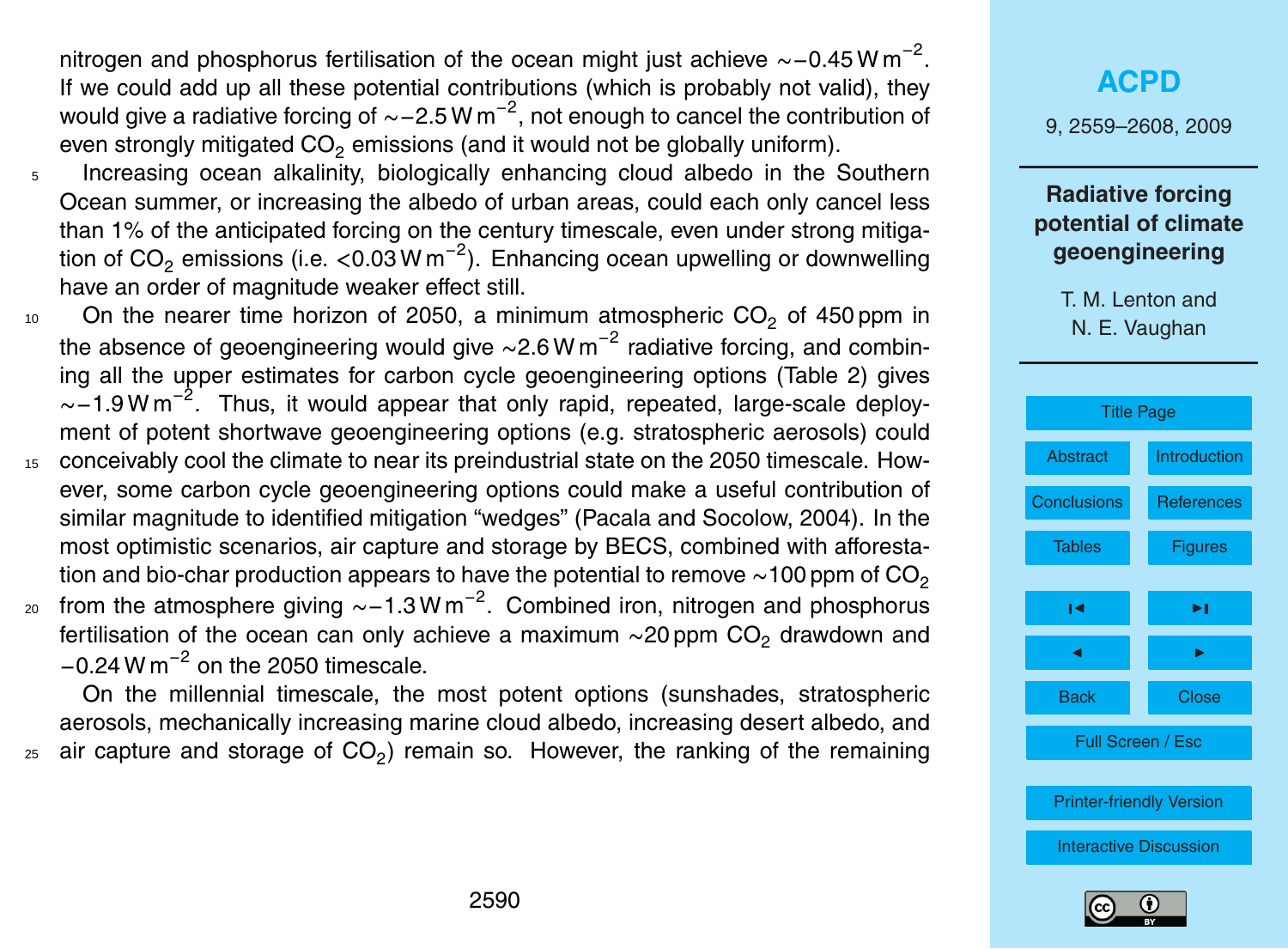geoengineering options changes significantly:

P addition *>* Grassland *α >* Carbonate addition *>* Fe fertilisation *>*Settlement *α* Bio−char Cropland *α* N fertilisation Afforestation Upwelling Downwelling Cloud *α* biological Urban *α*

After air capture and storage of liquid CO<sub>2</sub> (in sediments or geologic reservoirs), phosphorus addition to the ocean appears to offer the next largest long-term potential

- <sup>5</sup> carbon store, and it is unique in that it will probably continue to happen inadvertently. Bio-char in soil offers the greatest potential for long-term carbon storage on land. These two options combined may have the potential to store nearly all the cumulative carbon emissions from a strong mitigation scenario (1000 PgC). Increasing ocean alkalinity goes from being ineffective on the century timescale to having a potentially significant
- <sup>10</sup> role to play in climate cooling on the millennial timescale, as well as having a potentially valuable role to play in combating ocean acidification (Harvey, 2008). Nitrogen and iron fertilisation of the ocean may have greater long term potential for carbon storage than afforestation on land but they require centuries of sustained activity to achieve it (whereas the potential of afforestation and reforestation could be realised within this <sup>15</sup> century).

Enhancing ocean upwelling or downwelling can be "knocked out" as global cooling options on any of the timescales we consider, unless either could greatly exceed the 1 Sv we have assumed. Biologically enhancing cloud albedo in the Southern Ocean summer can be knocked out as a global cooling option, but might be effective as a re-

<sup>20</sup> gional seasonal cooling option to protect Antarctic ice shelves (Wingenter et al., 2007). Urban albedo alteration can also be knocked out as a global cooling option, but it can play a potentially important role in reducing urban heat islands and improving air quality (Taha, 2008).

Some interesting comparisons between shortwave and longwave options in a given <sup>25</sup> realm (land or ocean) emerge. Globally altering the albedo of all grasslands and croplands together may have greater cooling potential (~–1 W m<sup>−2</sup>) than the combination of

## **[ACPD](http://www.atmos-chem-phys-discuss.net)** 9, 2559–2608, 2009 **Radiative forcing potential of climate geoengineering** T. M. Lenton and N. E. Vaughan [Title Page](#page-0-0) [Abstract](#page-1-0) [Introduction](#page-2-0) [Conclusions](#page-35-0) [References](#page-40-0) [Tables](#page-47-0) **[Figures](#page-49-0)**  $\sim$  J  $\sim$ J I Back Close Full Screen / Esc [Printer-friendly Version](http://www.atmos-chem-phys-discuss.net/9/2559/2009/acpd-9-2559-2009-print.pdf) [Interactive Discussion](http://www.atmos-chem-phys-discuss.net/9/2559/2009/acpd-9-2559-2009-discussion.html)

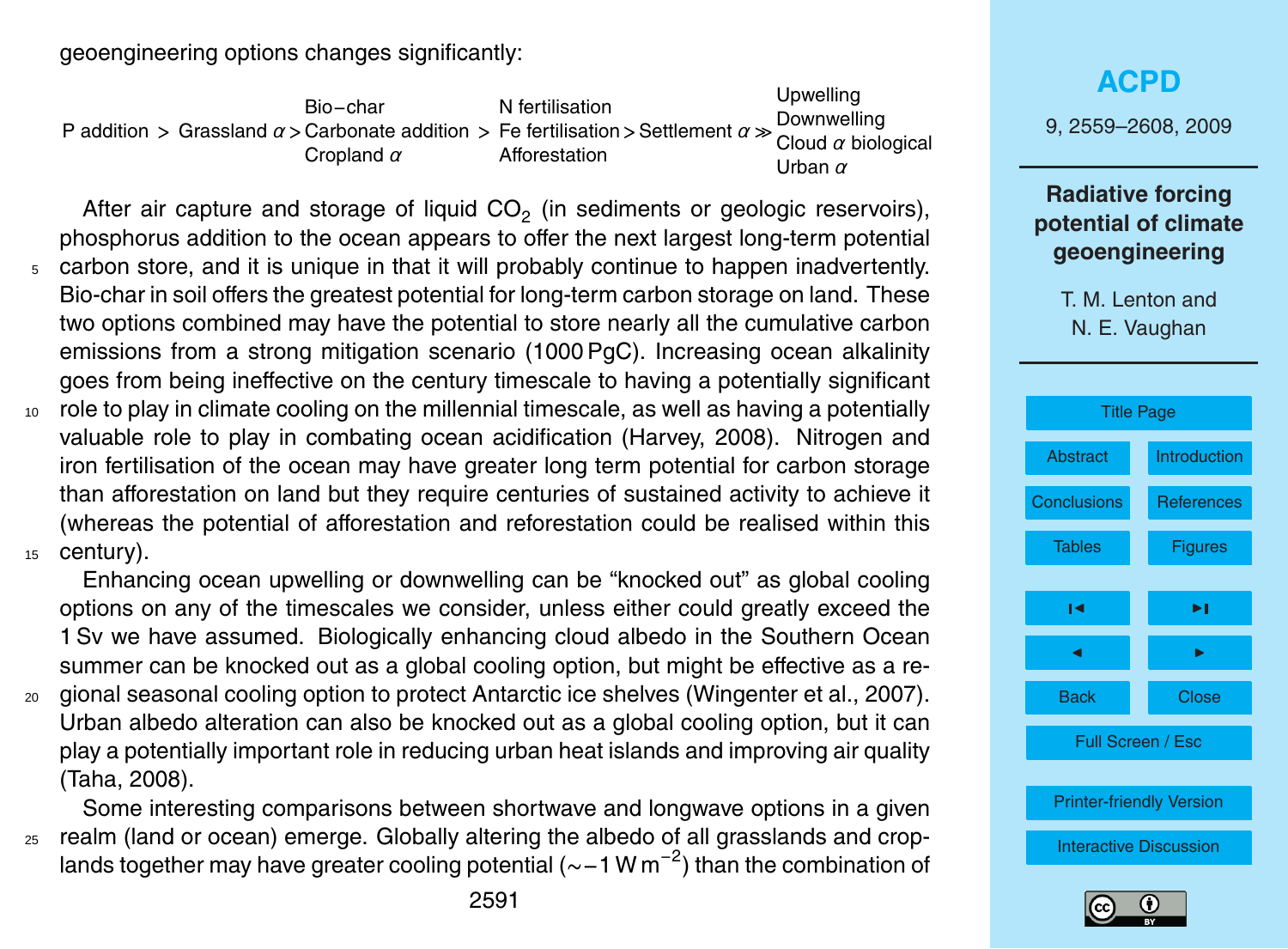afforestation/reforestation and adding bio-char to soil (~-0.6 to -0.8 W m<sup>-2</sup>, depending on the timescale). Mechanically enhancing marine stratiform cloud albedo appears to have a greater cooling potential than all ocean nutrient fertilisation measures combined. However, the longwave (CO<sub>2</sub>) options act globally on the radiation balance whilst <sup>5</sup> the shortwave options are regionally biased. Iron fertilisation of the Southern Ocean has ~−0.2 W m<sup>−2</sup> global cooling potential but might generate up to ~−2 W m<sup>−2</sup> regional cooling in summer via its effect on DMS emissions and cloud albedo (Wingenter et al., 2007).

On the face of it some encouraging results emerge from our analysis, but they come <sup>10</sup> with very large caveats. We have examined maximum effects, which entail truly global deployment and may not be physically achievable (as upper limit values have generally been assumed). Deployment itself costs energy, which if obtained from fossil fuels would tend to counteract any reductions in radiative forcing achieved. For some options, e.g. adding calcium carbonate to the ocean, the  $CO<sub>2</sub>$  emissions of deployment  $15$  could be of the same order as the CO<sub>2</sub> sink generated (Harvey, 2008). Generating the energy and materials required for global scale geoengineering in turn costs money, and we have ignored economic constraints.

If combined with strong mitigation, air capture of  $CO<sub>2</sub>$  by plants providing bio-energy, followed by carbon storage, might be able to return atmospheric CO<sub>2</sub> to pre-industrial

- <sup>20</sup> levels sometime next century, thus removing the need for shortwave geoengineering to cool the climate beyond that time. Others have even argued that combining all land carbon cycle geoengineering options, atmospheric  $CO<sub>2</sub>$  could be brought back to the pre-industrial level within this century (Read, 2008; Read and Parshotam, 2007). However, if one examines the land areas involved in such scenarios (which we have
- <sup>25</sup> adopted), they appear to be in conflict with food production and/or the preservation of natural ecosystems. Furthermore, arguments that such scenarios would generate revenue (Read, 2008; Read and Parshotam, 2007) appear questionable (Keith et al., 2006). In a model that includes the estimated costs of different technologies, which assumes air capture is implemented over 50 years, it makes little impression until late

## **[ACPD](http://www.atmos-chem-phys-discuss.net)** 9, 2559–2608, 2009 **Radiative forcing potential of climate geoengineering** T. M. Lenton and N. E. Vaughan



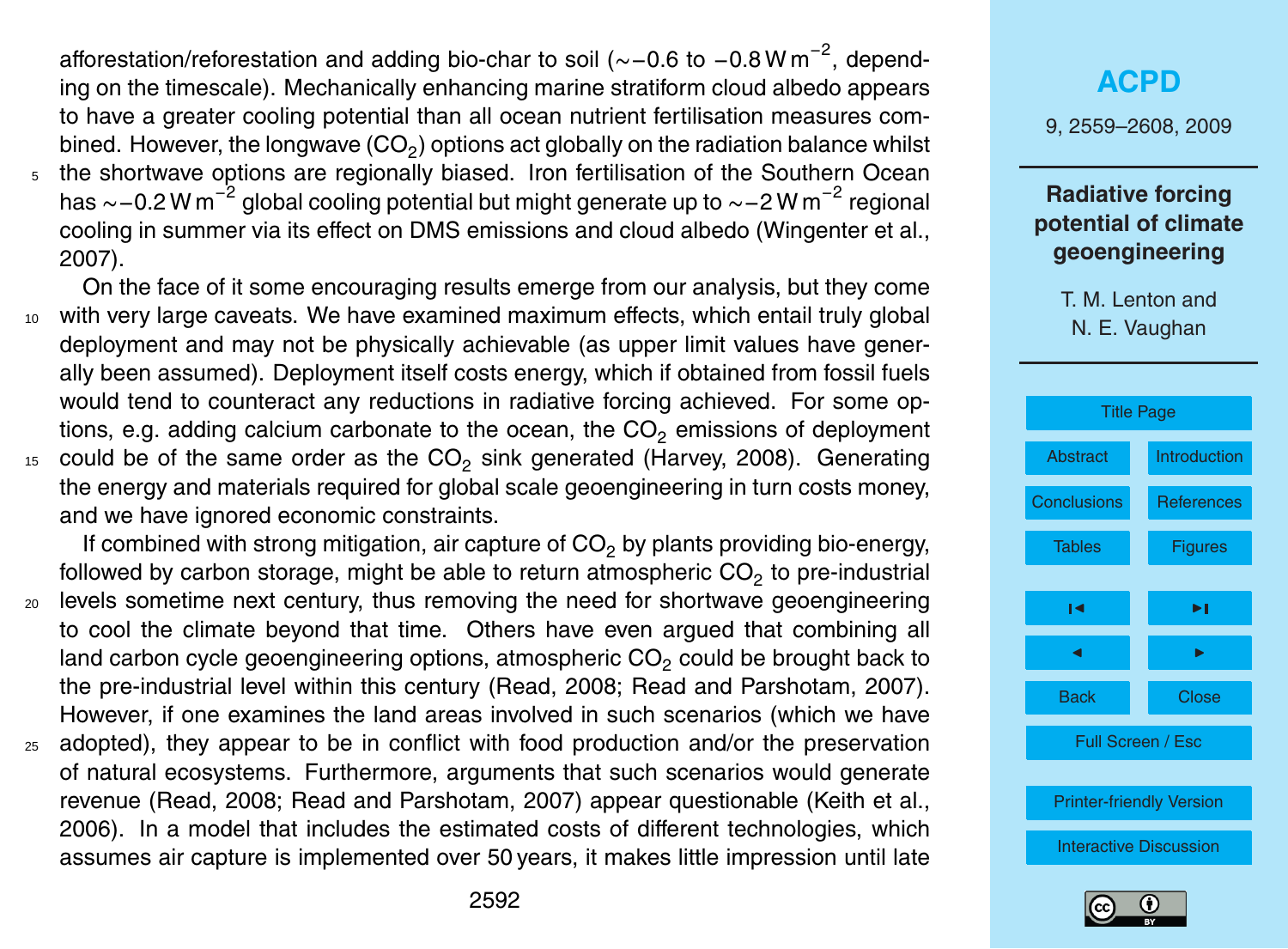this century with a sink of ∼2 PgC yr<sup>−1</sup> generated by 2100 (Keith et al., 2006), much smaller than we have assumed in the above calculations. Thus, we are sceptical about the feasibility or desirability of the BECS option, as currently framed. Concerns about land-use conflicts are largely eliminated by the chemical air capture and storage option, <sup>5</sup> but its estimated costs are considerably higher (Keith et al., 2006). Putting economic concerns aside, the main feasibility constraint is the size and accessibility of geologic reservoirs for storing the captured  $\text{CO}_2$ .

Continual addition of phosphorus, nitrogen, iron and calcium carbonate to the ocean, if it could eliminate nitrogen and iron limitation and allow global export production to <sup>10</sup> track increasing phosphorus input, could, when combined with strong mitigation, bring atmospheric CO<sub>2</sub> back to the pre-industrial level by the end of the millennium. However, this is a mammoth geoengineering task which would itself severely disrupt ma-

- rine ecosystems, and we doubt whether the elimination of nitrogen limitation could be achieved. If these methods started to be successful and carbon export to depth in-
- <sup>15</sup> creased significantly, it would generate widespread ocean anoxia as there would be no corresponding increase in oxygen supply. This in turn would be expected to trigger increased denitrification, removing nitrogen from the ocean and thus providing a strong negative feedback on increasing export production (Lenton and Watson, 2000a). Phosphorus addition generates a carbon sink in coastal seas where carbon is sequestered
- <sup>20</sup> in sediments (rather than deep water), but this also entails eutrophication and potentially toxic algal blooms.

Land surface albedo modification methods appear to have a combined global potential of ∼−3 W m<sup>−2</sup> (Table 1), but are best considered as regional climate cooling options, because the actual forcing over the relevant regions would be much greater than this,

<sup>25</sup> which could lead to excessive regional cooling. The effectiveness of albedo modification methods depends greatly on the magnitude of albedo enhancement achievable and the area it is applied to, and we question some of the values proposed. Increasing the albedo of deserts by 0.44 essentially involves covering them up with a highly reflective material, but this would surely itself get covered in matter deposited from the

## **[ACPD](http://www.atmos-chem-phys-discuss.net)**

9, 2559–2608, 2009

### **Radiative forcing potential of climate geoengineering**



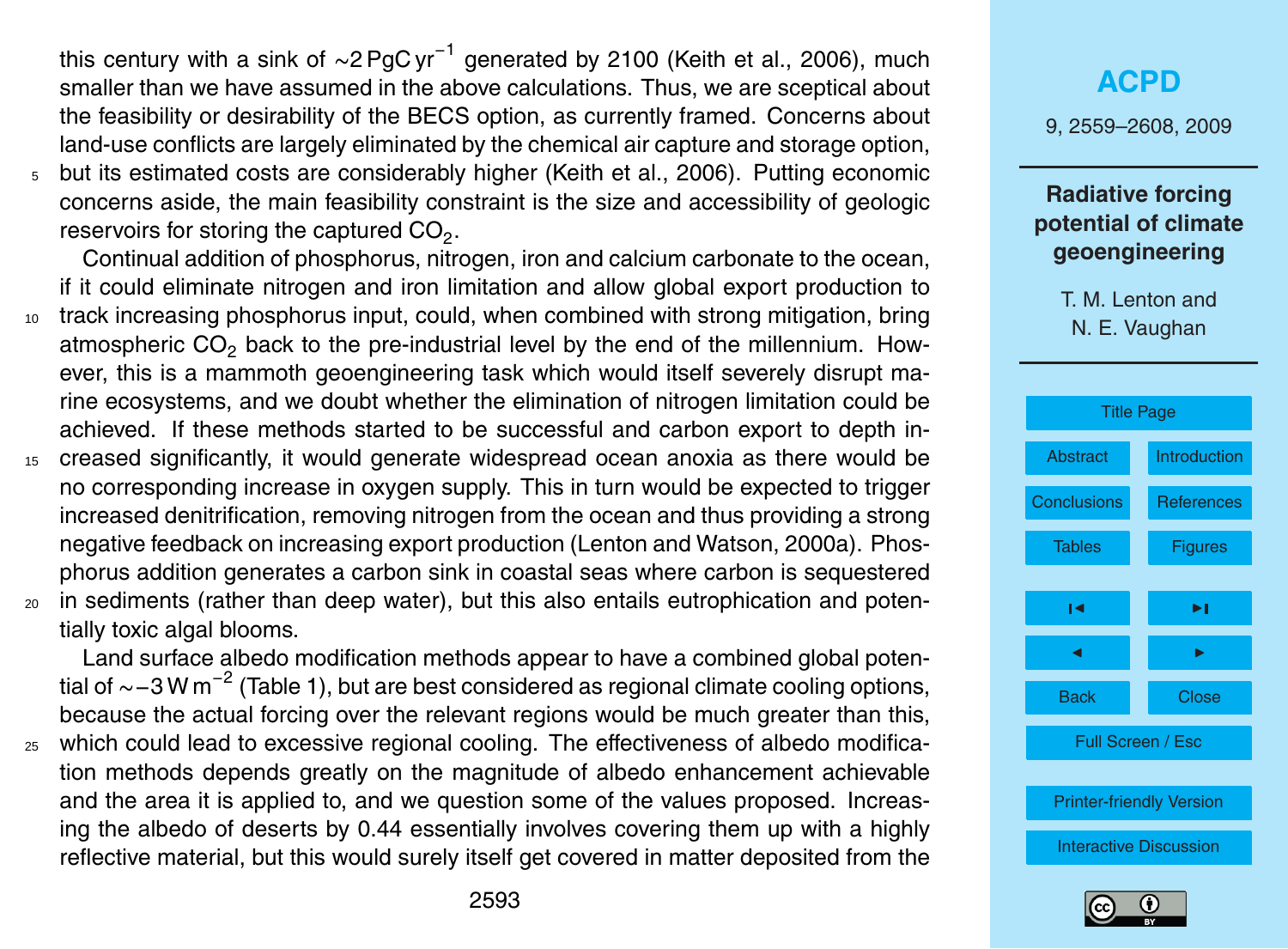<span id="page-35-0"></span>atmosphere, reducing its albedo or demanding regular cleaning and replacement. The assumption of 3.25 million km<sup>2</sup> of human settlement (Hamwey, 2007) appears questionable, given that urban areas are measured to cover less than a tenth of this. If realistic it must include many land surface types, probably dominated by pastures, for <sup>5</sup> which an increase of albedo of 0.15 seems questionable given that a value of 0.04 is

suggested for grasslands and croplands (Hamwey, 2007).

Turning to the ocean and proposals to mechanically enhance the albedo of marine stratiform clouds, all papers thus far (Bower et al., 2006; Latham, 2002; Latham et al., 2008) appear to have been based on under-estimates of the albedo change required

- <sup>10</sup> to provide a given radiative forcing. Thus, revised calculations are required of the source flux of CCN required in different regions to give the necessary top-of-cloud albedo change, given the known saturating response of cloud albedo to adding CCN (Twomey, 1991). The atmosphere over the Southern Ocean is the most pristine in this respect and should exhibit the strongest response, yet recent reassessments of the <sup>15</sup> biological approach to seasonally enhancing cloud albedo in this region (Woodhouse
- et al., 2008) suggest it may be a lot harder to achieve a given effect than originally assumed (Wingenter et al., 2007).

There are many other issues and caveats that should be considered in evaluating the various geoengineering proposals. In a separate paper (Vaughan and Lenton, 2009) <sup>20</sup> we consider the side effects on other aspects of the Earth system, the timescales to develop and deploy different technologies, their reversibility and the rate at which their effects decay. For a good example of calculations of the cost and  $CO<sub>2</sub>$  emissions associated with deploying a specific option see (Harvey, 2008).

#### **5 Conclusions**

<sup>25</sup> Climate geoengineering is best considered as a potential complement to the mitigation of  $CO<sub>2</sub>$  emissions, rather than as an alternative to it. Strong mitigation could achieve the equivalent of up to  $-4$  W m<sup>-2</sup> radiative forcing on the century timescale, relative

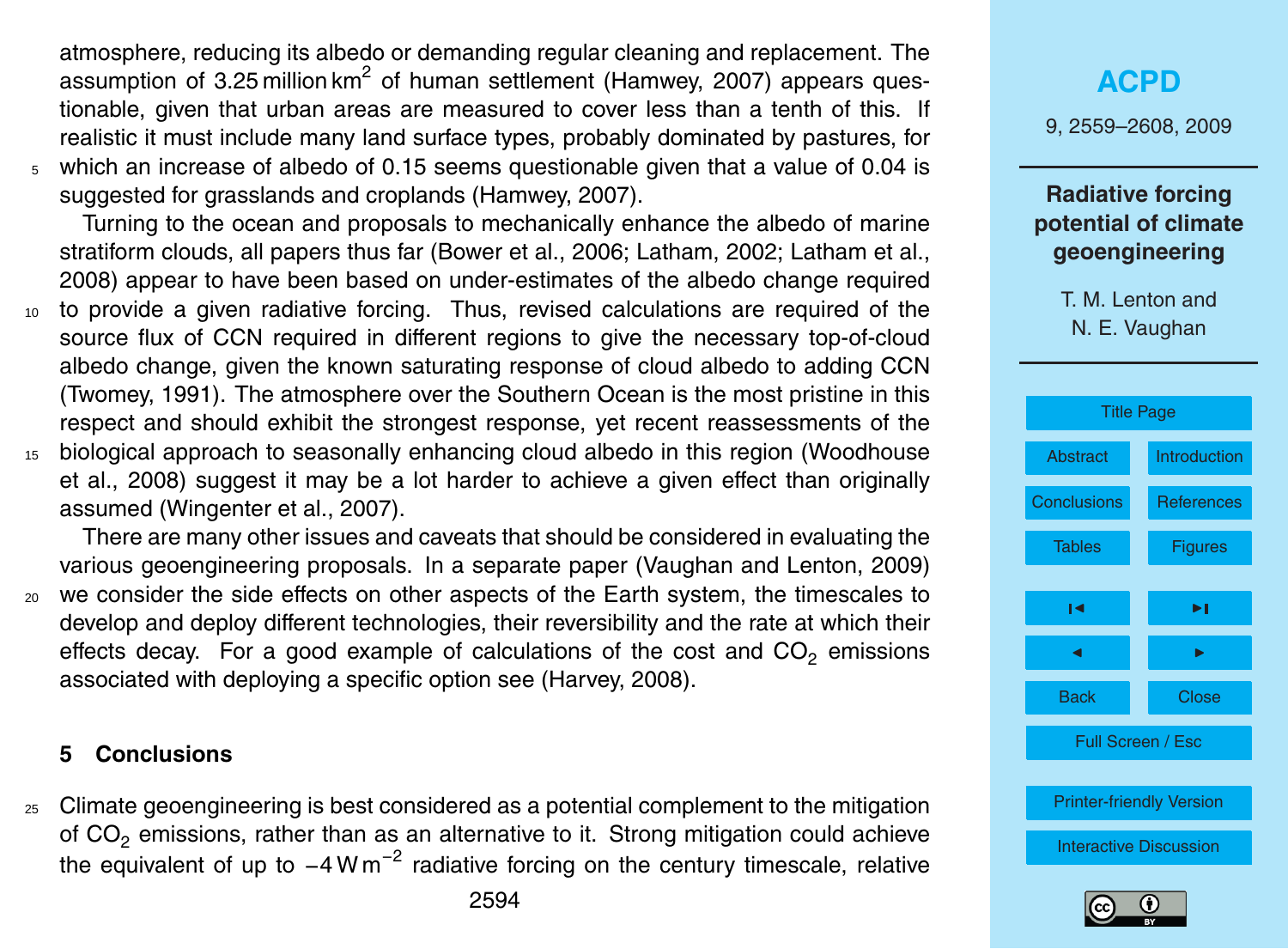to a worst case scenario for rising CO<sub>2</sub>. However, to tackle the remaining 3Wm<sup>-2</sup>, which are likely even in a best case scenario of strongly mitigated CO<sub>2</sub>, a number of geoengineering options show promise. Some shortwave geoengineering measures, most promisingly stratospheric aerosol injections, have the potential to roughly cancel  $_5$  mitigated CO<sub>2</sub> radiative forcing. Alternatively, a combination of land surface albedo modifications and mechanical enhancement of marine stratiform cloud albedo, could achieve a patchy or partial cancellation of mitigated CO<sub>2</sub> radiative forcing. However, most shortwave options carry a heavy burden of risk because they have to be continually replenished and if deployment is suddenly stopped, extremely rapid warming

- <sup>10</sup> could ensue. Carbon cycle geoengineering carries less risk associated with failure and some options appear to have the unique potential to return CO<sub>2</sub> to its pre-industrial level within a couple of centuries, which will not happen naturally, even on a millennial timescale. Air capture and storage shows the greatest potential, potentially combined with afforestation/reforestation and bio-char production. If our estimates are even re-
- <sup>15</sup> motely accurate, recent interest in ocean carbon cycle geoengineering seems a little misplaced, because even the more promising options are only worth considering as a millennial timescale activity. Perhaps the most surprising result is that activities that are already underway, particularly inadvertent phosphorus addition to coastal and shelf seas, may have greater long-term carbon sequestration potential than the much-
- <sup>20</sup> studied iron fertilisation. Some other suggestions that have received considerable media attention, in particular "ocean pipes" appear to be ineffective. The real value of such suggestions has been to redirect attention to the whole topic area. We hope that the present contribution provides a useful quantitative first step that can inform the prioritisation of further research into various climate geoengineering options, and provide
- a common framework for the evaluation of new proposals.

## **[ACPD](http://www.atmos-chem-phys-discuss.net)**

9, 2559–2608, 2009

### **Radiative forcing potential of climate geoengineering**



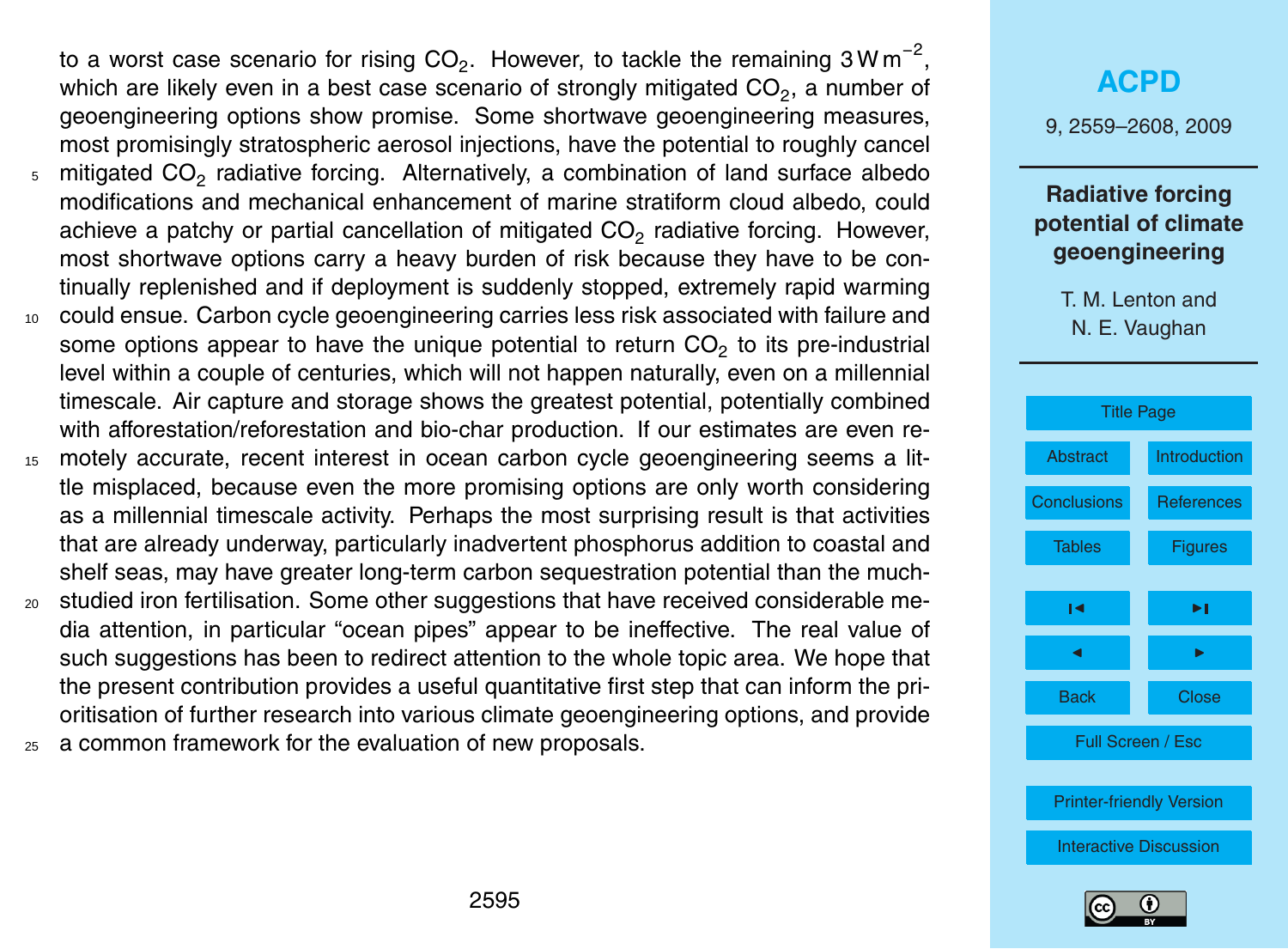#### **Appendix A**

## **Solutions for CO**<sup>2</sup> **removed from the atmosphere**

Letting ∆*t*=*t<sup>f</sup>* − *t* and inserting Eqs. (11) and (12) into (13) gives:

$$
\Delta C_{\text{atm}} = -\int_{t_s}^{t_c} R(t)g(t_f - t)f(t_f - t)dt
$$
  
\n
$$
= -\int_{t_s}^{t_c} R(t) \begin{pmatrix} 0.18e^{\frac{(t-t_f)}{\tau}} + 0.14e^{(t-t_f)(\frac{1}{\tau} + \frac{1}{420})} + 0.18e^{(t-t_f)(\frac{1}{\tau} + \frac{1}{70})} \\ + 0.24e^{(t-t_f)(\frac{1}{\tau} + \frac{1}{21})} + 0.26e^{(t-t_f)(\frac{1}{\tau} + \frac{1}{34})} \end{pmatrix} dt
$$
 (A1)

Alternatively, assuming permanent sequestration,  $g(t_f - t) = 1$ :

$$
\Delta C_{\text{atm}} = -\int_{t_s}^{t_c} R(t) f(t_f - t) dt
$$
  
=  $-\int_{t_s}^{t_c} R(t) \left( 0.18 + 0.14 e^{(t - t_f)/420} + 0.18 e^{(t - t_f)/70} + 0.24 e^{(t - t_f)/21} + 0.26 e^{(t - t_f)/3.4} \right) dt$  (A2)

The presentation is simplified if we define the start time of geoengineering action,  $t_s$ =0. We then consider 3 cases for the geoengineering carbon removal function,  $R(t)$ : (a) Constant removal *R*(*t*)=*a* (in PgC yr−<sup>1</sup> <sup>10</sup> ) is the simplest case:

$$
\Delta C_{\text{atm}} = -\int_{0}^{t_{c}} R(t)g(t_{f} - t)f(t_{f} - t)dt = -a\int_{0}^{t_{c}} g(t_{f} - t)f(t_{f} - t)dt
$$
\n
$$
= -a \left(\begin{array}{c} 0.18\tau \left(e^{\frac{(t_{c} - t_{f})}{\tau}} - e^{-\frac{t_{f}}{\tau}}\right) + \frac{0.14}{\left(\frac{1}{\tau} + \frac{1}{420}\right)} \left(e^{(t_{c} - t_{f})\left(\frac{1}{\tau} + \frac{1}{420}\right)} - e^{-t_{f}\left(\frac{1}{\tau} + \frac{1}{420}\right)}\right) \\ + \frac{0.18}{\left(\frac{1}{\tau} + \frac{1}{70}\right)} \left(e^{(t_{c} - t_{f})\left(\frac{1}{\tau} + \frac{1}{70}\right)} - e^{-t_{f}\left(\frac{1}{\tau} + \frac{1}{70}\right)}\right) + \frac{0.24}{\left(\frac{1}{\tau} + \frac{1}{21}\right)} \left(e^{(t_{c} - t_{f})\left(\frac{1}{\tau} + \frac{1}{21}\right)} - e^{-t_{f}\left(\frac{1}{\tau} + \frac{1}{21}\right)}\right) \\ + \frac{0.26}{\left(\frac{1}{\tau} + \frac{1}{3.4}\right)} \left(e^{(t_{c} - t_{f})\left(\frac{1}{\tau} + \frac{1}{3.4}\right)} - e^{-t_{f}\left(\frac{1}{\tau} + \frac{1}{3.4}\right)}\right)
$$

## **[ACPD](http://www.atmos-chem-phys-discuss.net)**

9, 2559–2608, 2009

**Radiative forcing potential of climate geoengineering**

T. M. Lenton and

N. E. Vaughan



(A3)

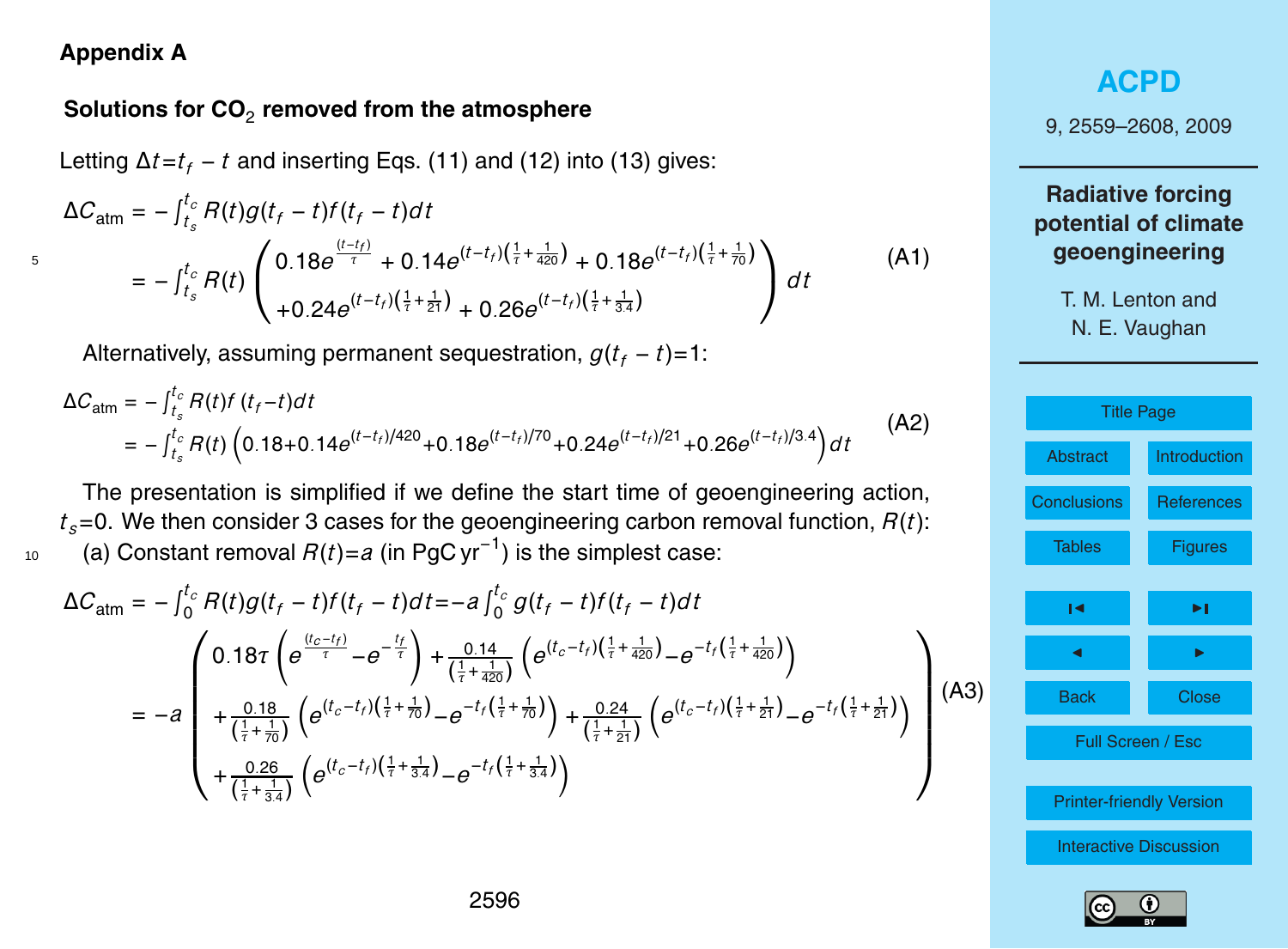In the case of permanent sequestration,  $g(t_f - t) = 1$ :

$$
\Delta C_{\text{atm}} = -a \int_0^{t_c} f(t_f - t) dt
$$
\n
$$
= -a \begin{pmatrix} 0.18t_c + 58.8 \left( e^{\frac{(t_c - t_f)}{420}} - e^{-\frac{t_f}{420}} \right) + 12.6 \left( e^{\frac{(t_c - t_f)}{70}} - e^{-\frac{t_f}{70}} \right) \\ + 5.04 \left( e^{\frac{(t_c - t_f)}{21}} - e^{-\frac{t_f}{21}} \right) + 0.884 \left( e^{\frac{(t_c - t_f)}{3.4}} - e^{-\frac{t_f}{3.4}} \right) \end{pmatrix}
$$
\n(A4)

(b) Linearly increasing removal with time *R*(*t*)=*bt*, where *b* (in PgC yr−<sup>2</sup> ) is the rate of increase in removal, requires integration by parts and gives:

$$
\Delta C_{\text{atm}} = -\int_{0}^{t_{c}} R(t)g(t_{f} - t)f(t_{f} - t)dt = -b\int_{0}^{t_{c}} t g(t_{f} - t)f(t_{f} - t)dt
$$
\n
$$
\begin{pmatrix}\n0.18\tau e^{\frac{(t_{c} - t_{f})}{\tau}}(t_{c} - \tau) + 0.18\tau^{2} e^{-\frac{t_{f}}{\tau}} + \frac{0.14}{(\frac{1}{\tau} + \frac{1}{420})} e^{(t_{c} - t_{f})(\frac{1}{\tau} + \frac{1}{420})}\n\end{pmatrix}\n+ \frac{0.14}{(\frac{1}{\tau} + \frac{1}{420})^{2}} e^{-t_{f}(\frac{1}{\tau} + \frac{1}{420})} + \frac{0.18}{(\frac{1}{\tau} + \frac{1}{70})} e^{(t_{c} - t_{f})(\frac{1}{\tau} + \frac{1}{70})}\n\begin{pmatrix}\nt_{c} - \frac{1}{(\frac{1}{\tau} + \frac{1}{420})}\n\end{pmatrix}\n+ \frac{0.18}{(\frac{1}{\tau} + \frac{1}{40})^{2}} e^{-t_{f}(\frac{1}{\tau} + \frac{1}{70})} + \frac{0.24}{(\frac{1}{\tau} + \frac{1}{21})} e^{(t_{c} - t_{f})(\frac{1}{\tau} + \frac{1}{21})}\n\begin{pmatrix}\nt_{c} - \frac{1}{(\frac{1}{\tau} + \frac{1}{21})}\n\end{pmatrix}\n+ \frac{0.24}{(\frac{1}{\tau} + \frac{1}{21})^{2}} e^{-t_{f}(\frac{1}{\tau} + \frac{1}{21})} + \frac{0.26}{(\frac{1}{\tau} + \frac{1}{3.4})} e^{(t_{c} - t_{f})(\frac{1}{\tau} + \frac{1}{3.4})}\n\begin{pmatrix}\nt_{c} - \frac{1}{(\frac{1}{\tau} + \frac{1}{3.4})}\n\end{pmatrix}
$$
\n(A5)

## **[ACPD](http://www.atmos-chem-phys-discuss.net)**

9, 2559–2608, 2009

## **Radiative forcing potential of climate geoengineering**

T. M. Lenton and

N. E. Vaughan

|                    | <b>Title Page</b>               |  |  |  |  |  |
|--------------------|---------------------------------|--|--|--|--|--|
| Abstract           | <b>Introduction</b>             |  |  |  |  |  |
| <b>Conclusions</b> | <b>References</b>               |  |  |  |  |  |
| <b>Tables</b>      | <b>Figures</b>                  |  |  |  |  |  |
| ıч                 | ►∣                              |  |  |  |  |  |
|                    |                                 |  |  |  |  |  |
|                    |                                 |  |  |  |  |  |
| <b>Back</b>        | <b>Close</b>                    |  |  |  |  |  |
|                    | Full Screen / Esc               |  |  |  |  |  |
|                    |                                 |  |  |  |  |  |
|                    | <b>Printer-friendly Version</b> |  |  |  |  |  |
|                    | <b>Interactive Discussion</b>   |  |  |  |  |  |
|                    |                                 |  |  |  |  |  |

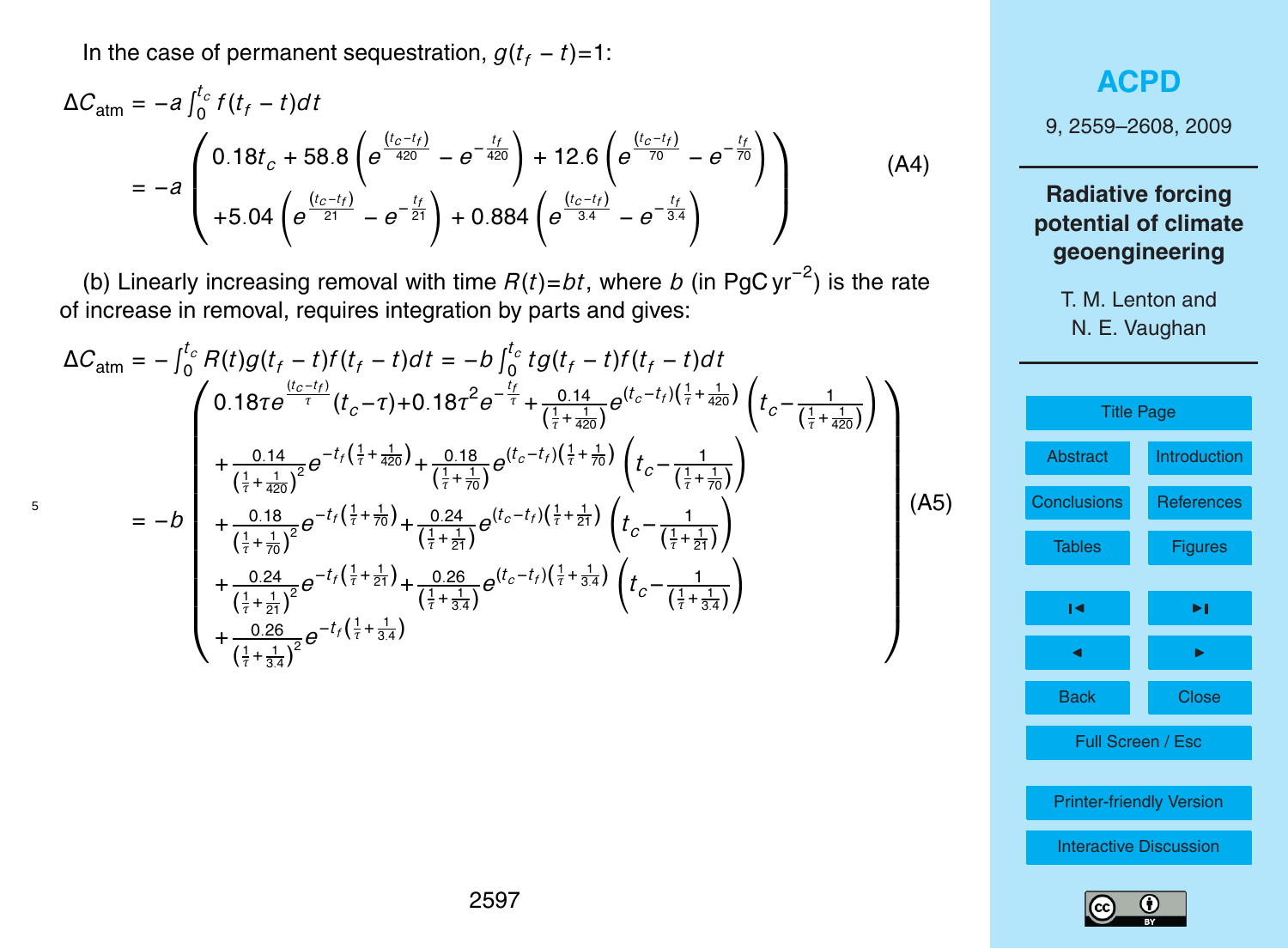In the case of permanent sequestration,  $g(t_f - t) = 1$ :

$$
\Delta C_{atm} = -b \int_{0}^{t_c} t f(t_f - t) dt
$$
\n
$$
= -b \begin{pmatrix}\n0.09t_c^2 + 58.8t_c e^{\frac{(t_c - t_f)}{420}} + 24696 \left( e^{-\frac{t_f}{420}} - e^{\frac{(t_c - t_f)}{420}} \right) + 12.6t_c e^{\frac{(t_c - t_f)}{70}} \\
+ 882 \left( e^{-\frac{t_f}{70}} - e^{\frac{(t_c - t_f)}{70}} \right) + 5.04t_c e^{\frac{(t_c - t_f)}{21}} + 105.84 \left( e^{-\frac{t_f}{21}} - e^{\frac{(t_c - t_f)}{21}} \right) \\
+ 0.884t_c e^{\frac{(t_c - t_f)}{3.4}} + 3.0056 \left( e^{-\frac{t_f}{3.4}} - e^{\frac{(t_c - t_f)}{3.4}} \right)\n\end{pmatrix}
$$
\n(A6)

(c) Exponentially increasing removal with time,  $R(t)$ = $R_0e^{ct}$ , where  $R_0$  (in PgC yr<sup>−1</sup>) is the initial removal rate and *c* (yr<sup>−1</sup>) is the fractional rate of increase in geoengineering <sup>5</sup> activity, gives:

$$
\Delta C_{\text{atm}} = -\int_{0}^{t_{c}} R(t) g(t_{f} - t) f(t_{f} - t) dt = -R_{0} \int_{0}^{t_{c}} e^{ct} g(t_{f} - t) f(t_{f} - t) dt \n= -R_{0} \begin{pmatrix} \frac{0.18}{(c + \frac{1}{t})} \left( e^{(c + \frac{1}{t})t_{c} - \frac{t_{f}}{t}} - e^{-\frac{t_{f}}{t}} \right) + \frac{0.14}{(c + \frac{1}{t} + \frac{1}{420})} \left( e^{(c + \frac{1}{t} + \frac{1}{420})t_{c} - (\frac{1}{t} + \frac{1}{420})t_{f}} - e^{-(\frac{1}{t} + \frac{1}{420})t_{f}} \right) \right. \\ \left. + \frac{0.18}{(c + \frac{1}{t} + \frac{1}{70})} \left( e^{(c + \frac{1}{t} + \frac{1}{70})t_{c} - (\frac{1}{t} + \frac{1}{70})t_{f}} - e^{-(\frac{1}{t} + \frac{1}{70})t_{f}} \right) \right. \\ \left. + \frac{0.24}{(c + \frac{1}{t} + \frac{1}{21})} \left( e^{(c + \frac{1}{t} + \frac{1}{21})t_{c} - (\frac{1}{t} + \frac{1}{21})t_{f}} - e^{-(\frac{1}{t} + \frac{1}{21})t_{f}} \right) \right) \left. (A7) \right] \end{pmatrix} \tag{A7}
$$

In the case of permanent sequestration,  $g(t_f-t)=1$ :

$$
\Delta C_{\text{atm}} = -R_0 \int_0^{t_c} e^{ct} f(t_f - t) dt
$$
\n
$$
= -R_0 \begin{pmatrix} \frac{0.18}{c} \left( e^{ct_c} - 1 \right) + \frac{0.14}{(c + \frac{1}{420})} \left( e^{ct_c + \frac{(t_c - t_f)}{420}} - e^{-\frac{t_f}{420}} \right) + \frac{0.18}{(c + \frac{1}{70})} \left( e^{ct_c + \frac{(t_c - t_f)}{70}} - e^{-\frac{t_f}{70}} \right) \\ + \frac{0.24}{(c + \frac{1}{21})} \left( e^{ct_c + \frac{(t_c - t_f)}{21}} - e^{-\frac{t_f}{21}} \right) + \frac{0.26}{(c + \frac{1}{34})} \left( e^{ct_c + \frac{(t_c - t_f)}{34}} - e^{-\frac{t_f}{34}} \right) \end{pmatrix} \tag{A8}
$$

These solutions can readily be combined for removal scenarios that have different <sup>10</sup> phases using different removal functions drawn from cases (a)–(c).

9, 2559–2608, 2009

## **Radiative forcing potential of climate geoengineering**

T. M. Lenton and

N. E. Vaughan



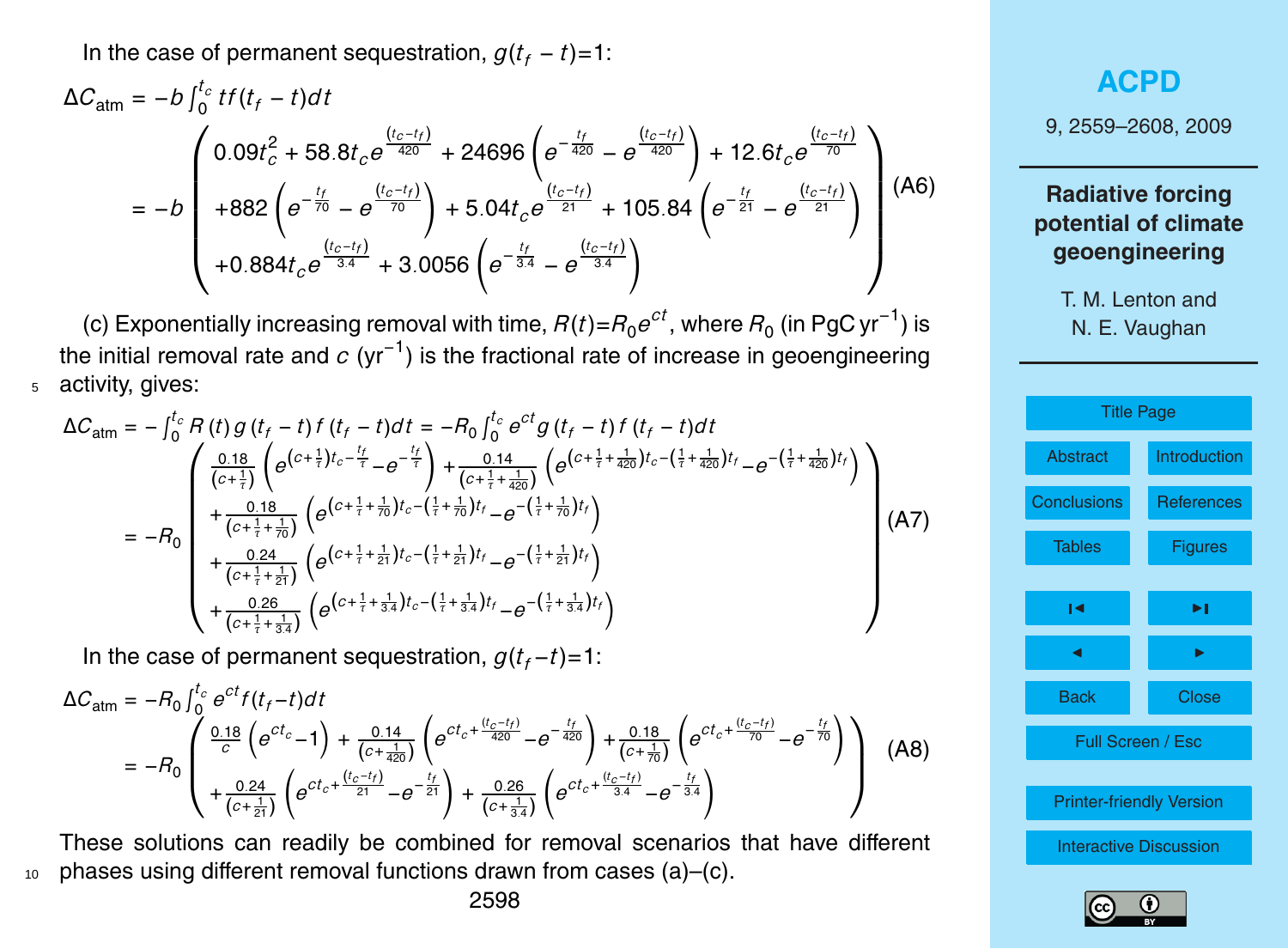<span id="page-40-0"></span>*Acknowledgements.* We thank Jim Lovelock for inspiring TML to think about the topic and Andy Watson, Phil Williamson and Phil Goodwin for comments on earlier drafts. We thank the organisers and participants of the 38th Session of the International Seminar on Nuclear War and Planetary Emergencies in Erice, Italy, August 2007 and of the Workshop on Earth

<sup>5</sup> System Engineering in Wilbad Kreuth, Germany, September 2008 for stimulating discussions on climate geoengineering. TML's contribution is part of the "Feedbacks QUEST" project of the Natural Environment Research Council (NE/F001657/1). NEV is a Tyndall PhD student funded by the School of Environmental Sciences.

#### **References**

- <sup>10</sup> Akbari, H., Menson, S., and Rosenfeld, A.: Global Cooling: Increasing world-wide urban albedos to offset CO<sub>2</sub>, Climatic Change, doi:10.1007/s10584-008-9515-9, 2008.
	- Anderson, L. A. and Sarmiento, J. L.: Redfield ratios of remineralization determined by nutrient data analysis, Global Biogeochem. Cy., 8, 65–80, 1994.
- Angel, R.: Feasibility of cooling the earth with a cloud of small spacecraft near the inner La-<sup>15</sup> grange point (l1), Proc. Natl. Acad. Sci. USA, 103, 17 184–17 189, 2006.
	- Aumount, O. and Bopp, L.: Globalizing results from ocean in situ iron fertilization studies, Global Biogeochem. Cy., 20, GB2017, doi:10.1029/2005GB002591, 2006.
- Bower, K., Choularton, T., Latham, J., Sahraei, J., and Salter, S.: Computational assessment of a proposed technique for global warming mitigation via albedo enhancement of marine <sup>20</sup> stratocumulus clouds, Atmos. Res., 82, 328–336, 2006.
- Boyd, P. W.: Ranking geo-engineering schemes, Nature Geoscience, 1, 722–724, 2008. Buesseler, K. O., Lamborg, C. H., Boyd, P. W., Lam, P. J., Trull, T. W., Bidigare, R. R., Bishop, J. K. B., Casciotti, K. L., Dehairs, F., Elskens, M., Honda, M., Karl, D. M., Siegel, D. A., Silver, M. W., Steinberg, D. K., Valdes, J., Van Mooy, B., and Wilson, S.: Revisiting Carbon Flux <sup>25</sup> Through the Ocean's Twilight Zone, Science, 316, 567–570, 2007.
	- Canadell, J. G., LeQuere, C., Raupach, M. R., Field, C. B., Buitenhuis, E. T., Ciais, P., Conway, T. J., Gillett, N. P., Houghton, R. A., and Marland, G.: Contributions to accelerating atmospheric  $CO<sub>2</sub>$  growth from economic activity, carbon intensity, and efficiency of natural sinks, Proc. Natl. Acad. Sci. USA, 104, 18 866–18 870, 2007.

9, 2559–2608, 2009

## **Radiative forcing potential of climate geoengineering**

| <b>Title Page</b>  |                                 |  |  |  |  |
|--------------------|---------------------------------|--|--|--|--|
| <b>Abstract</b>    | <b>Introduction</b>             |  |  |  |  |
| <b>Conclusions</b> | <b>References</b>               |  |  |  |  |
| <b>Tables</b>      | <b>Figures</b>                  |  |  |  |  |
| ы                  | ►∣                              |  |  |  |  |
|                    | ▶                               |  |  |  |  |
| <b>Back</b>        | <b>Close</b>                    |  |  |  |  |
|                    | Full Screen / Esc               |  |  |  |  |
|                    | <b>Printer-friendly Version</b> |  |  |  |  |
|                    | <b>Interactive Discussion</b>   |  |  |  |  |
|                    |                                 |  |  |  |  |

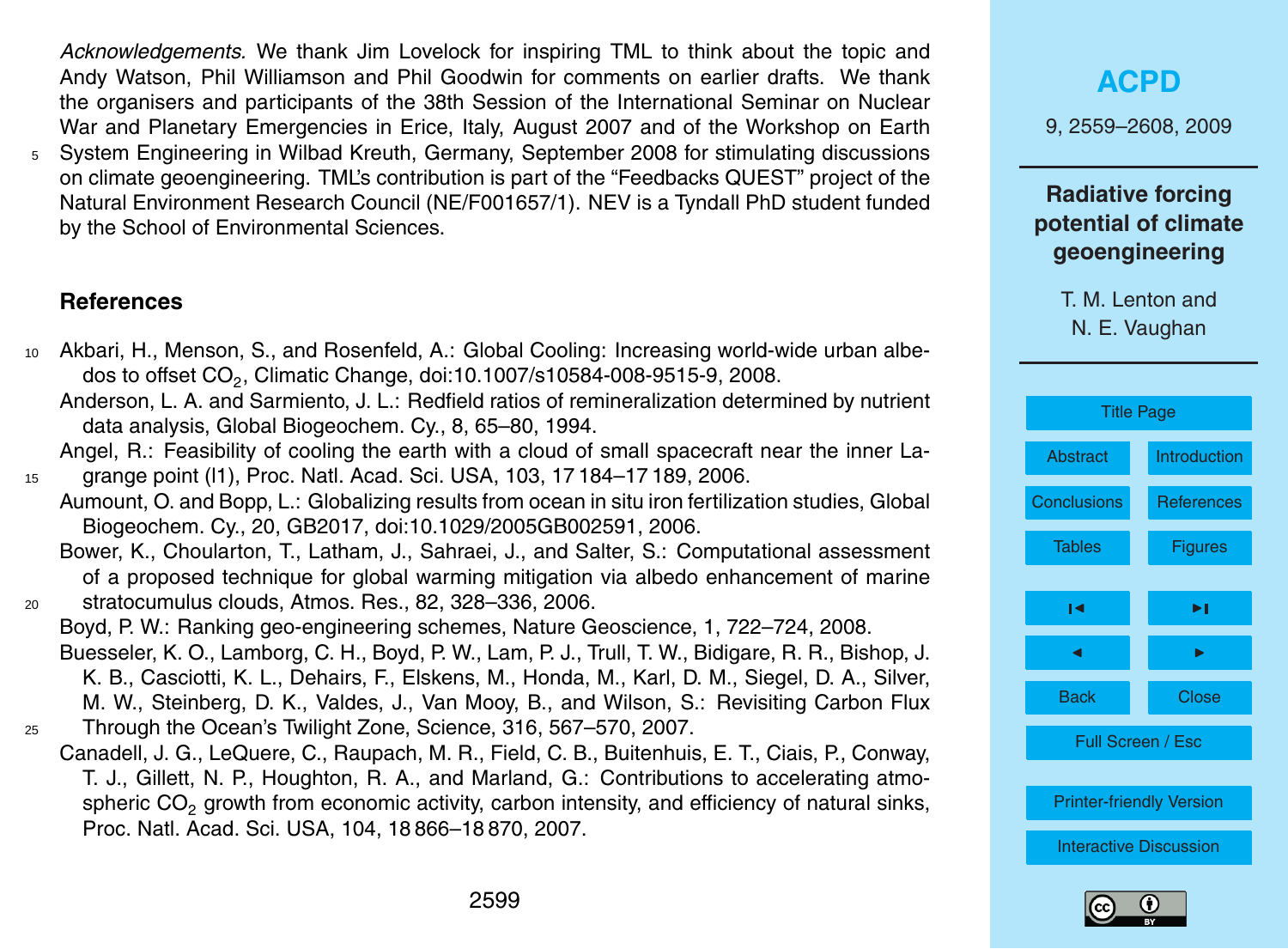- Charlson, R. J., Lovelock, J. E., Andreae, M. O., and Warren, S. G.: Oceanic phytoplankton, atmospheric sulphur, cloud albedo and climate, Nature, 326, 655–661, 1987.
- Cox, P. M., Betts, R. A., Jones, C. D., Spall, S. A., and Totterdell, I. J.: Acceleration of global warming due to carbon-cycle feedbacks in a coupled climate model, Nature, 408, 184–187,  $5$  2000.
	- Crutzen, P. J.: Albedo enhancement by stratospheric sulphur injections: A contribution to resolve a policy dilemma?, Climatic Change, 77, 211–219, 2006.
	- Falkowski, P. G.: Evolution of the nitrogen cycle and its influence on the biological sequestration of CO<sub>2</sub> in the ocean, Nature, 387, 272–275, 1997.
- <sup>10</sup> Friedlingstein, P., Cox, P., Betts, R., Bopp, L., Bloh, W. v., Brovkin, V., Doney, S., Eby, M., Fung, I., Govindasamy, B., John, J., Jones, C., Joos, F., Kato, T., Kawamiya, M., Knorr, W., Lindsay, K., Matthews, H. D., Raddatz, T., Rayner, P., Reick, C., Roeckner, E., Schnitzler, K.- G., Schnur, R., Strassmann, K., Thompson, S., Weaver, A. J., Yoshikawa, C., and Zeng, N.: Climate-carbon cycle feedback analysis: Results from the C4MIP model intercomparison, J.
- <sup>15</sup> Climate, 19, 3337–3353, 2006.
- Gaskill, A.: Summary of Meeting with US DOE to discuss Geoengineering options to prevent abrupt and long-term climate change, available at:
	- [http://www.global-warming-geo-engineering.org/DOE-Meeting/](http://www.global-warming-geo-engineering.org/DOE-Meeting/DOE-Geoengineering-Climate-Change-Meeting/ag1.html)

[DOE-Geoengineering-Climate-Change-Meeting/ag1.html](http://www.global-warming-geo-engineering.org/DOE-Meeting/DOE-Geoengineering-Climate-Change-Meeting/ag1.html)(last access: 20 January 2009), <sup>20</sup> 2004.

Gehlen, M., Bopp, L., Emprin, N., Aumont, O., Heinze, C., and Ragueneau, O.: Reconciling surface ocean productivity, export fluxes and sediment composition in a global biogeochemical ocean model, Biogeosciences, 3, 521–537, 2006,

[http://www.biogeosciences.net/3/521/2006/.](http://www.biogeosciences.net/3/521/2006/)

- $_{25}$  Govindasamy, B. and Caldeira, K.: Geoengineering Earth's radiation balance to mitigate CO<sub>2</sub>induced climate change, Geophys. Res. Lett., 27, 2141–2144, 2000.
	- Hamwey, R. M.: Active amplification of the terrestrial albedo to mitigate climate change: An exploratory study, Mitigation and Adaptation Strategies for Global Change, 12, 419–439, 2007.
- <sup>30</sup> Hansen, M. C., DeFries, R. S., Townshend, J. R. G., and Sohlberg, R.: Global land cover classification at 1 km spatial resolution using a classification tree approach, Int. J. Remote Sens., 21, 1331–1364, 2000.

## **[ACPD](http://www.atmos-chem-phys-discuss.net)**

9, 2559–2608, 2009

## **Radiative forcing potential of climate geoengineering**

|                               | <b>Title Page</b>               |  |  |  |  |  |
|-------------------------------|---------------------------------|--|--|--|--|--|
| <b>Abstract</b>               | <b>Introduction</b>             |  |  |  |  |  |
| <b>Conclusions</b>            | References                      |  |  |  |  |  |
| <b>Tables</b>                 | <b>Figures</b>                  |  |  |  |  |  |
| ы                             | ы                               |  |  |  |  |  |
| ◢                             | ▶                               |  |  |  |  |  |
|                               |                                 |  |  |  |  |  |
| <b>Back</b>                   | Close                           |  |  |  |  |  |
|                               | Full Screen / Esc               |  |  |  |  |  |
|                               |                                 |  |  |  |  |  |
|                               | <b>Printer-friendly Version</b> |  |  |  |  |  |
| <b>Interactive Discussion</b> |                                 |  |  |  |  |  |
|                               |                                 |  |  |  |  |  |



T. M. Lenton and

N. E. Vaughan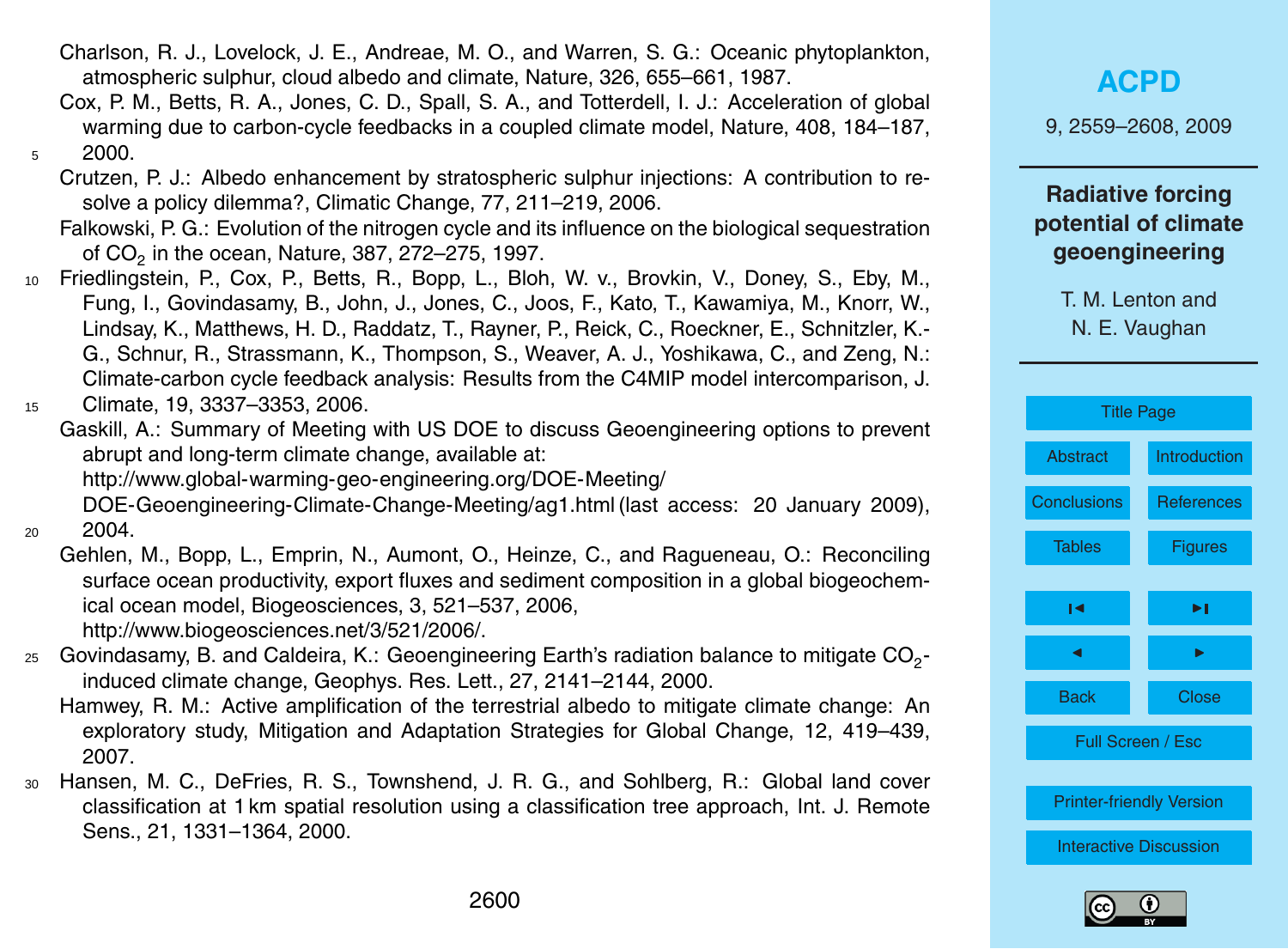- Harvey, L. D. D.: Mitigating the atmospheric  $CO_2$  increase and ocean acidification by adding limestone powder to upwelling regions, J. Geophys. Res.-Oceans, 113, C04028, doi:10.1029/2007JC004373, 2008.
- Houghton, R. A.: Carbon Flux to the Atmosphere from Land-Use Changes: 1850–2005, in:
- <sup>5</sup> TRENDS: A Compendium of Data on Global Change, Carbon Dioxide Information Analysis Center, Oak Ridge National Laboratory, US Department of Energy, Oak Ridge, Tennesee, USA, 2008.
	- House, K. Z., Schrag, D. P., Harvey, C. F., and Lackner, K. S.: Permanent carbon dioxide storage in deep-sea sediments, Proc. Natl. Acad. Sci. USA, 103, 12 291–12 295, 2006.
- <sup>10</sup> IPCC: Climate Change 2001: The Scientific Basis, Cambridge University Press, Cambridge, 881 pp., 2001.
	- IPCC: Carbon Dioxide Capture and Storage, Cambridge University Press, Cambridge, 442 pp., 2005.
- IPCC: Climate Change 2007: The Physical Science Basis, Cambridge University Press, Cam-<sup>15</sup> bridge, 996 pp., 2007.
	- Jin, M., Dickinson, R. E., and Zhang, D.-L.: The Footprint of Urban Areas on Global Climate as Characterized by MODIS, J. Climate, 18, 1551–1565, 2005.
- Jin, X., Gruber, N., Frenzel, H., Doney, S. C., and McWilliams, J. C.: The impact on atmospheric CO<sub>2</sub> of iron fertilization induced changes in the ocean's biological pump, Biogeosciences, 5, <sup>20</sup> 385–406, 2008, [http://www.biogeosciences.net/5/385/2008/.](http://www.biogeosciences.net/5/385/2008/)
	- Joos, F., Bruno, M., Fink, R., Siegenthaler, U., Stocker, T. F., LeQuere, C., and Sarmiento, J. L.: An efficient and accurate representation of complex oceanic and biospheric models of anthropogenic carbon uptake, Tellus B, 48, 397–417, 1996.
- Karl, D. M. and Letelier, R.: Nitrogen fixation-enhanced carbon sequestration in low nitrate, low <sup>25</sup> chlorophyll seascapes, Mar. Ecol.-Prog. Ser., 364, 257–268, 2008.
	- Keith, D. W., Ha-Doung, M., and Stolaroff, J. K.: Climate strategy with CO<sub>2</sub> capture from the air, Climatic Change, 74, 17–45, 2006.
	- Kharecha, P. A. and Hansen, J. E.: Implications of "peak oil" for atmospheric  $CO<sub>2</sub>$  and climate, Global Biogeochem. Cy., 22, GB3012, 2008.
- <sup>30</sup> Kheshgi, H. S.: Sequestering Atmospheric carbon dioxide by increasing ocean alkalinity, Energy, 20, 915–922, 1995.
	- Kiehl, J. T. and Trenberth, K. E.: Earth's annual global mean energy budget, B. Am. Meteorol. Soc., 78, 197–208, 1997.

9, 2559–2608, 2009

## **Radiative forcing potential of climate geoengineering**

| <b>Title Page</b>             |                                 |  |  |  |  |
|-------------------------------|---------------------------------|--|--|--|--|
| Abstract                      | <b>Introduction</b>             |  |  |  |  |
| <b>Conclusions</b>            | <b>References</b>               |  |  |  |  |
| <b>Tables</b>                 | <b>Figures</b>                  |  |  |  |  |
| ы                             | ►∣                              |  |  |  |  |
|                               | ь                               |  |  |  |  |
| <b>Back</b>                   | Close                           |  |  |  |  |
|                               | Full Screen / Esc               |  |  |  |  |
|                               |                                 |  |  |  |  |
|                               | <b>Printer-friendly Version</b> |  |  |  |  |
| <b>Interactive Discussion</b> |                                 |  |  |  |  |

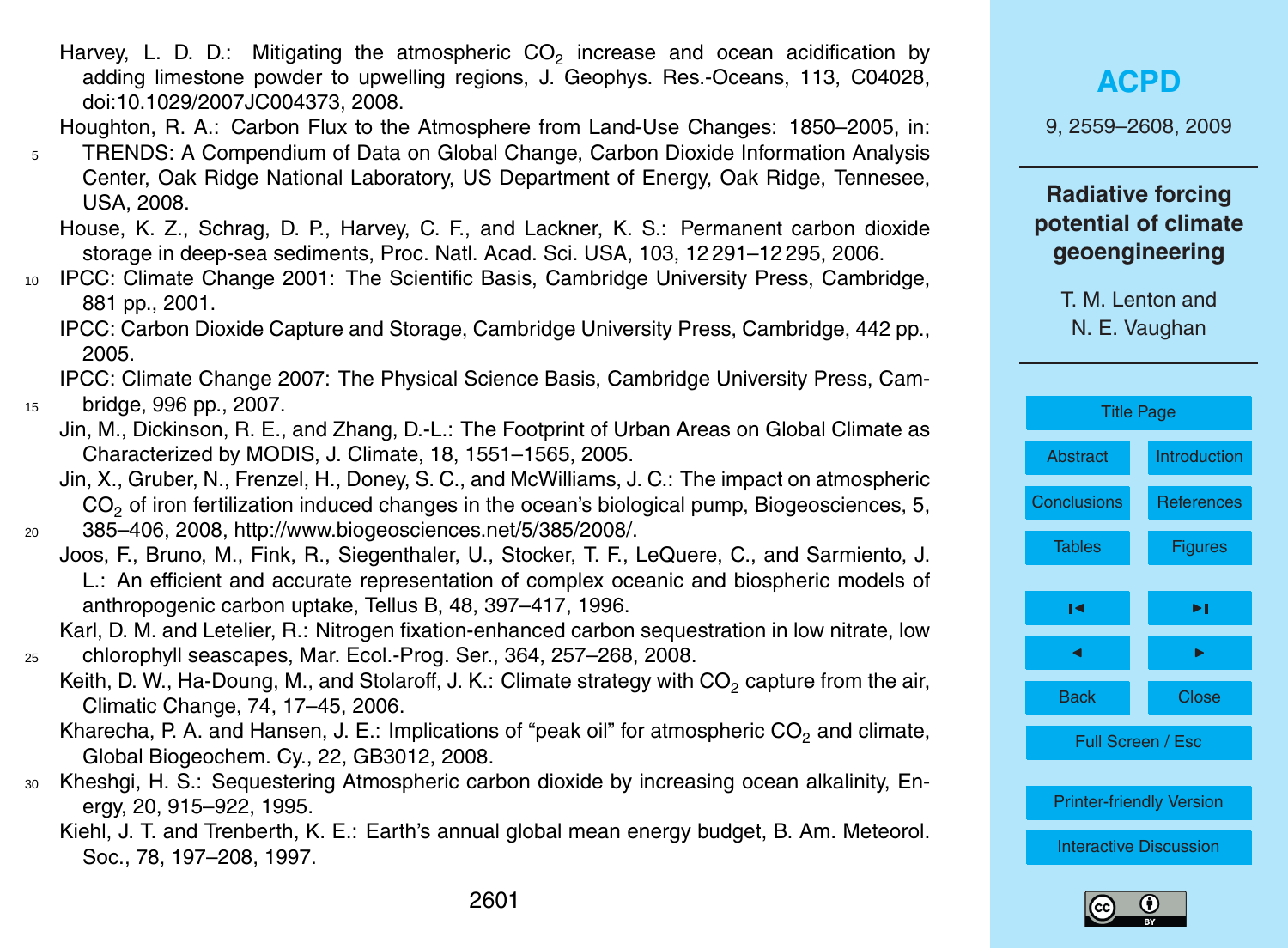- Lampitt, R. S., Achterberg, E. P., Anderson, T. R., Hughes, J. A., Iglesias-Rodriguez, M. D., Kelly-Gerreyn, B. A., Lucas, M., Popove, E. E., Sanders, R., Shepherd, J. G., Smythe-Wright, D., and Yool, A.: Ocean fertilization: a potential means of geoengineering, Philos. T. R. Soc. A, 366(1882), 3919–3945, doi:10.1098/rsta.2008.0139, 2008.
- <sup>5</sup> Latham, J.: Control of global warming?, Nature, 347, 339–340, 1990. Latham, J.: Amelioration of global warming by controlled enhancement of the albedo and longevity of low-level maritime clouds, Atmospheric Science Letters, 3, 52–58, 2002.
	- Latham, J., Rasch, P., Chen, C.-C., Kettles, L., Gadian, A., Gettelman, A., Morrison, H., Bower, K., and Choularton, T.: Global temperature stabilization via controlled albedo en-
- <sup>10</sup> hancement of low-level maritime clouds, Philos. T. R. Soc. A, 366(1882), 3969–3987, doi:10.1098/rsta.2008.0137, 2008.
	- Laws, E. A., Falkowski, P. G., Smith, W. O., Ducklow, H., and McCarthy, J. J.: Temperature effects on export production in the open ocean, Global Biogeochem. Cy., 14, 1231–1246, 2000.
- <sup>15</sup> Leake, J. E.: "Biosphere carbon stock management: Addressing the threat of abrupt climate change in the next few decades." By Peter Read, An editorial comment., Climatic Change, 87, 329–334, 2008.
	- Lehmann, J., Gaunt, J., and Rondon, M.: Bio-char sequestration in terrestrial ecosystems a review, Mitigation and Adaptation Strategies for Global Change, 11, 403–427, 2006.
- <sup>20</sup> Lenton, T. M.: Land and ocean carbon cycle feedback effects on global warming in a simple Earth system model, Tellus B, 52, 1159–1188, doi:10.1034/j.1600-0889.2000.01104.x, 2000.
	- Lenton, T. M. and Watson, A. J.: Redfield revisited: 1. Regulation of nitrate, phosphate and oxygen in the ocean, Global Biogeochem. Cy., 14, 225–248, 2000a.
- <sup>25</sup> Lenton, T. M.: Climate Change to the end of the Millennium, Climatic Change, 76, 7–29, doi:10.1007/s10584-005-9022-1, 2006.
	- Loveland, T. R., Reed, B. C., Brown, J. F., Ohlen, D. O., Zhu, Z., Yang, L., and Merchant, J. W.: Development of a global land cover characteristics database and IGBP DISCover from 1 km AVHRR data, Int. J. Remote Sens., 21, 1303–1330, 2000.
- <sup>30</sup> Lovelock, J. E. and Rapley, C. G.: Ocean pipes could help the earth to cure itself, Nature, 449, p. 403, 2007.
	- MacCracken, M. C.: Geoengineering: Worthy of cautious evaluation?, Climatic Change, 77, 235–243, 2006.

9, 2559–2608, 2009

### **Radiative forcing potential of climate geoengineering**

|                    | <b>Title Page</b>               |  |  |  |  |  |
|--------------------|---------------------------------|--|--|--|--|--|
| Abstract           | Introduction                    |  |  |  |  |  |
| <b>Conclusions</b> | <b>References</b>               |  |  |  |  |  |
| <b>Tables</b>      | <b>Figures</b>                  |  |  |  |  |  |
| ы                  | ы                               |  |  |  |  |  |
|                    |                                 |  |  |  |  |  |
|                    |                                 |  |  |  |  |  |
| <b>Back</b>        | Close                           |  |  |  |  |  |
|                    | <b>Full Screen / Esc</b>        |  |  |  |  |  |
|                    |                                 |  |  |  |  |  |
|                    | <b>Printer-friendly Version</b> |  |  |  |  |  |
|                    | <b>Interactive Discussion</b>   |  |  |  |  |  |
|                    |                                 |  |  |  |  |  |



T. M. Lenton and

N. E. Vaughan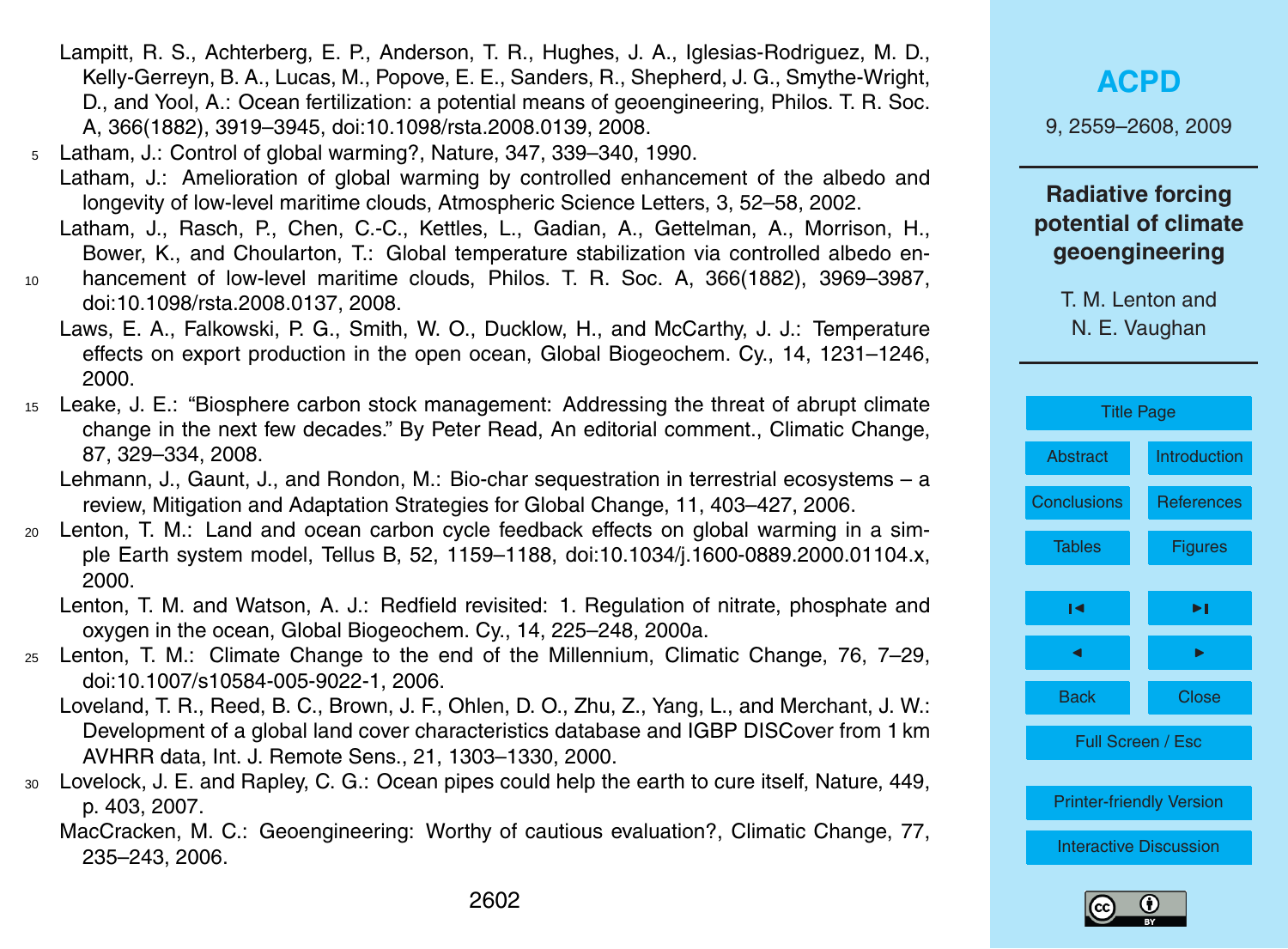- Mackenzie, F. T., Ver, L. M., and Lerman, A.: Century-scale nitrogen and phosphorus controls of the carbon cycle, Chem. Geol., 190, 13–32, 2002.
- Martin, J. H., Knauer, G. A., Karl, D. M., and Broenkow, W. W.: VERTEX: Carbon cycling in the northeast Pacific, Deep Sea-Res., 34, 267–285, 1987.
- <sup>5</sup> Najjar, R. G., Jin, X., Louanchi, F., Aumont, O., Caldeira, K., Doney, S. C., Dutay, J.-C., Follows, M., Gruber, N., Joos, F., Lindsay, K., Maier-Reimer, E., Matear, R. J., Matsumoto, K., Monfray, P., Mouchet, A., Orr, J. C., Plattner, G.-K., Sarmiento, J. L., Schlitzer, R., Slater, R. D., Weirig, M.-F., Yamanaka, Y., and Yool, A.: Impact of circulation on export production, dissolved organic matter, and dissolved oxygen in the ocean: Results from Phase II of the
- <sup>10</sup> Ocean Carbon-cycle Model Intercomparison Project (OCMIP-2), Global Biogeochem. Cy., 21, GB3007, 10.1029/2006GB002857, 2007.
	- NAS: Policy Implications of Greenhouse Warming: Mitigation, Adaptation, and the Science Base, Washington, DC, 918 pp., 1992.

Oman, L., Robock, A., Stenchikov, G. L., Schmidt, G. A., and Ruedy, R.: Climatic <sup>15</sup> response to high-latitude volcanic eruptions, J. Geophys. Res.-Atmos., 110, D13103,

Pacala, S. and Socolow, R.: Stabilization Wedges: Solving the Climate Problem for the Next 50 Years with Current Technologies, Science, 305, 968–972, 2004.

doi:10.1029/2004JD005487, 2005.

Pearson, J., Oldson, J., and Levin, E.: Earth rings for planetary environment control, Acta <sup>20</sup> astronaut., 58, 44–57, 2006.

Rasch, P. J., Crutzen, P. J., and Coleman, D. B.: Exploring the geoengineering of climate using stratospheric sulphate aerosols: The role of particle size, Geophys. Res. Lett., 35, L02809, doi:10.1029/2007GL032179, 2008.

Raupach, M. R., Marland, G., Ciais, P., LeQuere, C., Canadell, J. G., Klepper, G., and Field, C.

- 25 B.: Global and regional drivers of accelerating CO<sub>2</sub> emissions, Proceedings of the National Academy of Science, 104, 10 288–10 293, 2007.
	- Read, P. and Lermit, J.: Bio-energy with carbon storage (BECS): A sequential decision approach to the threat of abrupt climate change, Energy, 30, 2654–2671, 2005.
- Read, P. and Parshotam, A.: Holistic greenhouse gas management strategy (with reviewers' <sup>30</sup> comments and authors' rejoinders), Victoria University of Wellington, Wellington, New Zealand, available at: <http://ips.ac.nz/publications/publications/show/205> (last access: 20 January 2009), 2007.

**[ACPD](http://www.atmos-chem-phys-discuss.net)**

9, 2559–2608, 2009

## **Radiative forcing potential of climate geoengineering**

T. M. Lenton and

N. E. Vaughan

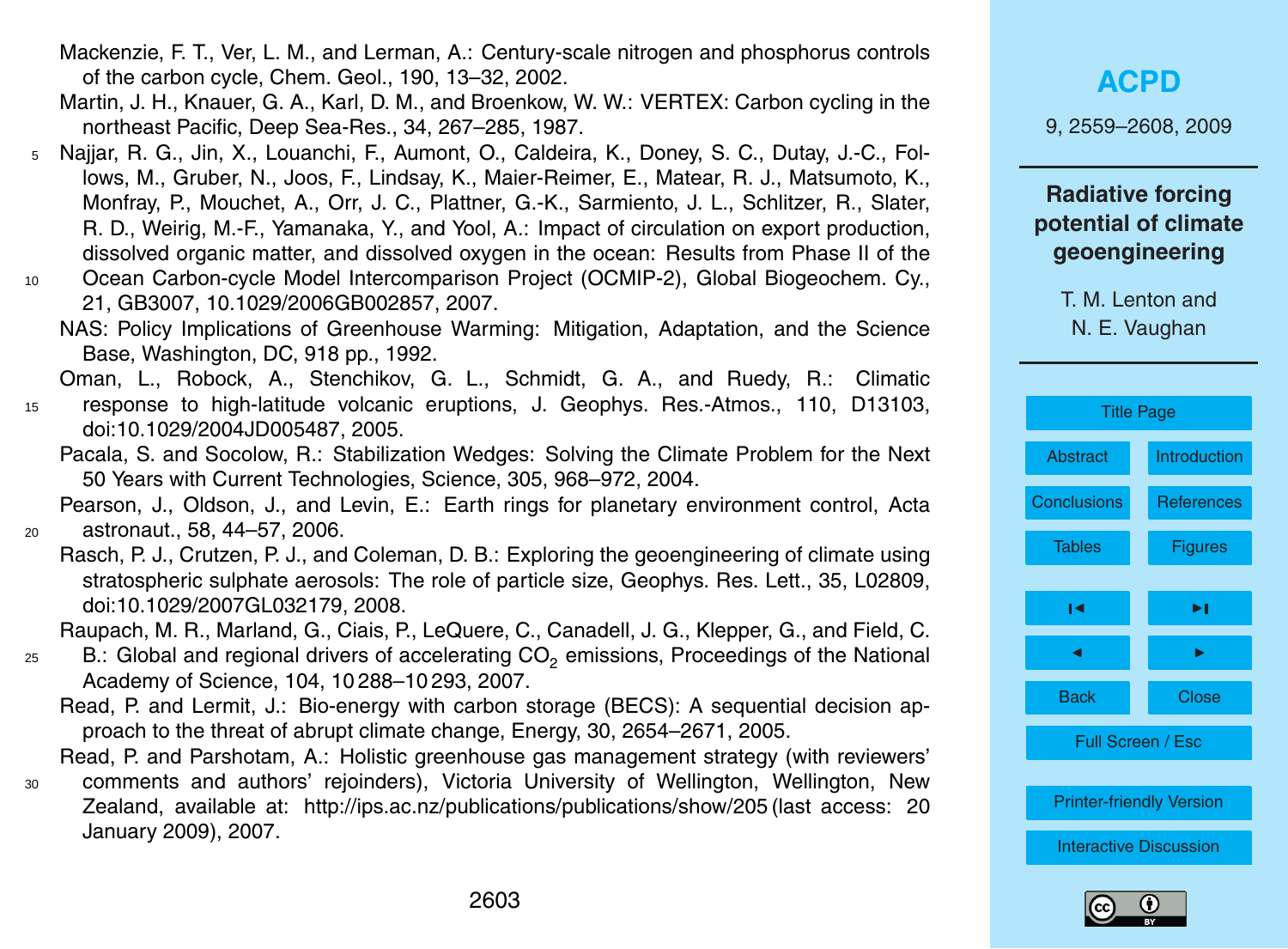- Read, P.: Biosphere carbon stock management: addressing the threat of abrupt climate change in the next few decades: an editorial essay, Climatic Change, 87, 305–320, 2008.
- Redfield, A. C.: The biological control of chemical factors in the environment, Am. Sci., 46, 205–221, 1958.
- <sup>5</sup> Ridgwell, A., Singarayer, J. S., Hetherington, A. M., and Valdes, P. J.: Tackling regional climate change by leaf albedo bio-geoengineering, Curr. Biol., 19, doi:10.1016/j.cub.2008.12.025, 2009.
- Robock, A., Oman, L., and Stenchikov, G. L.: Regional climate responses to geoengineering with tropical and Arctic  $\mathsf{SO}_2$  injections, J. Geophys. Res.-Atmos., 113, D16101, <sup>10</sup> doi:10.1029/2008JD010050, 2008.
	- Rosenfeld, A. H., Romm, J. J., Akbari, H., and LLoyd, A. C.: Painting the town white and green, Technol. Rev., 100, 52–59, 1997.
		- Stenchikov, G. L., Kirchner, I., Robock, A., Graf, H. F., Antuna, J. C., Grainger, R. G., Lambert, A., and Thomason, L.: Radiative forcing from the 1991 mount Pinatubo volcanic eruption, J.
- <sup>15</sup> Geophys. Res.-Atmos., 103, 13 837–13 857, 1998.
	- Stern, N.: The Economics of Climate Change: The Stern Review, Cambridge University Press, Cambrige, 692 pp., 2006.
		- Taha, H.: Urban surface modification as a potential ozone air-quality improvement strategy in California: a mesoscale modelling study, Bound.-Lay. Meteorol., 127, 219–239, 2008.
- <sup>20</sup> Teller, E., Wood, L., and Hyde, R.: Global Warming and Ice Ages: I. Prospects For Physics Based Modulation of Global Change, Lawrence Livermore National Laboratory (LLNL), CA (USA), Preprint UCRL-JC-128715, 1997.
- Teller, E., Hyde, R., and Wood, L.: Active Climate Stabilization: Practical Physics-Based Approaches to Prevention of Climate Change, Lawrence Livermore National Laboratory (LLNL), <sup>25</sup> CA (USA), Preprint UCRL-JC-148012, 2002.
	- Tsvetsinskaya, E. A., Schaaf, C. B., Gao, F., Strahler, A. H., Dickinson, R. E., Zeng, X., and Lucht, W.: Relating MODIS-derived surface albedo to soils and rock types over Northern Africa and the Arabian peninsula, Geophys. Res. Lett., 29, 1353, doi:10.1029/2001GL014096, 2002.
- <sup>30</sup> Twomey, S.: Aerosols, clouds and radiation, Atmos. Environ., 25A, 2435–2442, 1991. Vaughan, N. E. and Lenton, T. M.: A review of climate geoengineering proposals, Climatic Change, submitted, 2009.

9, 2559–2608, 2009

## **Radiative forcing potential of climate geoengineering**

| <b>Title Page</b>             |                                 |  |  |  |  |
|-------------------------------|---------------------------------|--|--|--|--|
| <b>Abstract</b>               | <b>Introduction</b>             |  |  |  |  |
| <b>Conclusions</b>            | <b>References</b>               |  |  |  |  |
| <b>Tables</b>                 | <b>Figures</b>                  |  |  |  |  |
| ы                             | ▶।                              |  |  |  |  |
| ▶                             |                                 |  |  |  |  |
| <b>Back</b>                   | <b>Close</b>                    |  |  |  |  |
|                               | Full Screen / Esc               |  |  |  |  |
|                               | <b>Printer-friendly Version</b> |  |  |  |  |
| <b>Interactive Discussion</b> |                                 |  |  |  |  |

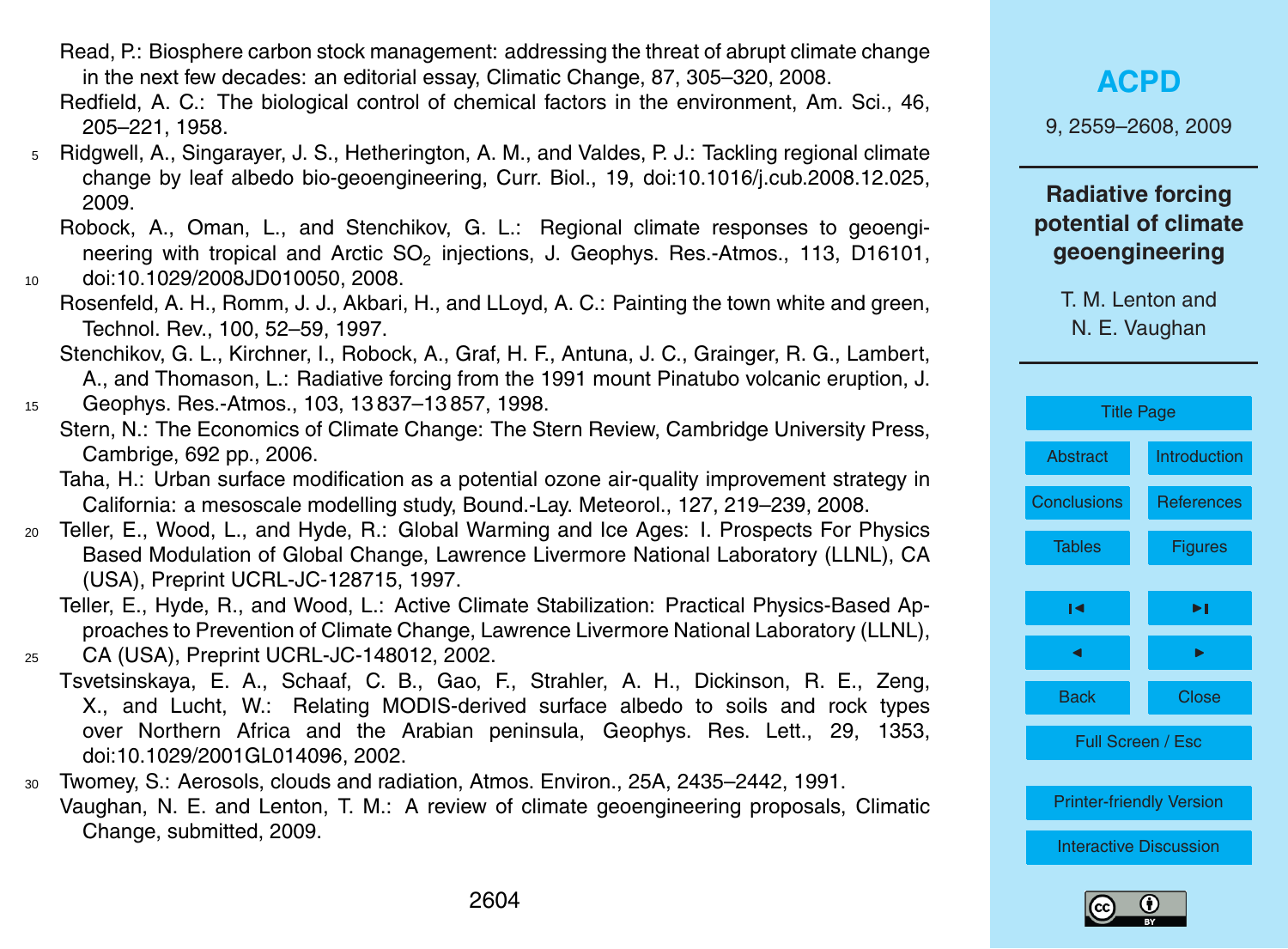- Vogt, M., Vallina, S., and von Glasow, R.: New directions: Correspondence on "enhancing the natural cycle to slow global warming", Atmos. Environ., 42, 4803–4805, 2008.
- Wigley, T. M. L.: A combined mitigation/geoengineering approach to climate stabilization, Science, 314, 452–454, 2006.
- <sup>5</sup> Wingenter, O. W., Elliot, S. M., and Blake, D. R.: New directions: Enhancing the natural sulphur cycle to slow global warming, Atmos. Environ., 41, 7373–7375, 2007.
	- Winjum, J. K., Dixon, R. K., and Schroeder, P. E.: Estimating the global potential of forest and agroforest management practices to sequester carbon, Water Air Soil Poll., 64, 213–227, 1992.
- <sup>10</sup> Woodhouse, M. T., Mann, G. W., Carslaw, K. S., and Boucher, O.: New Directions: The impact of oceanic iron fertilisation on cloud condensation nuclei, Atmos. Environ., 42, 5728–5730, 2008.

Zeebe, R. E. and Archer, D.: Feasibility of ocean fertilization and its impact on future atmospheric CO $_{\rm 2}$  levels, Geophys. Res. Lett., 32, L09703, doi:10.1029/2005GL022449, 2005.

- $_{15}$  Zeman, F.: Energy and material balance of CO<sub>2</sub> capture from ambient air, Environ. Sci. Technol., 41, 7558–7563, 2007.
	- Zhou, S. and Flynn, P. C.: Geoengineering downwelling ocean currents: A cost assessment, Climatic Change, 71, 203–220, 2005.

## **[ACPD](http://www.atmos-chem-phys-discuss.net)**

9, 2559–2608, 2009

### **Radiative forcing potential of climate geoengineering**

N. E. Vaughan

[Title Page](#page-0-0)

[Abstract](#page-1-0) [Introduction](#page-2-0)

[Conclusions](#page-35-0) [References](#page-40-0)

[Tables](#page-47-0) [Figures](#page-49-0)

 $\sim$  J  $\sim$ 

J I

Back Close

Full Screen / Esc

[Printer-friendly Version](http://www.atmos-chem-phys-discuss.net/9/2559/2009/acpd-9-2559-2009-print.pdf)

[Interactive Discussion](http://www.atmos-chem-phys-discuss.net/9/2559/2009/acpd-9-2559-2009-discussion.html)

T. M. Lenton and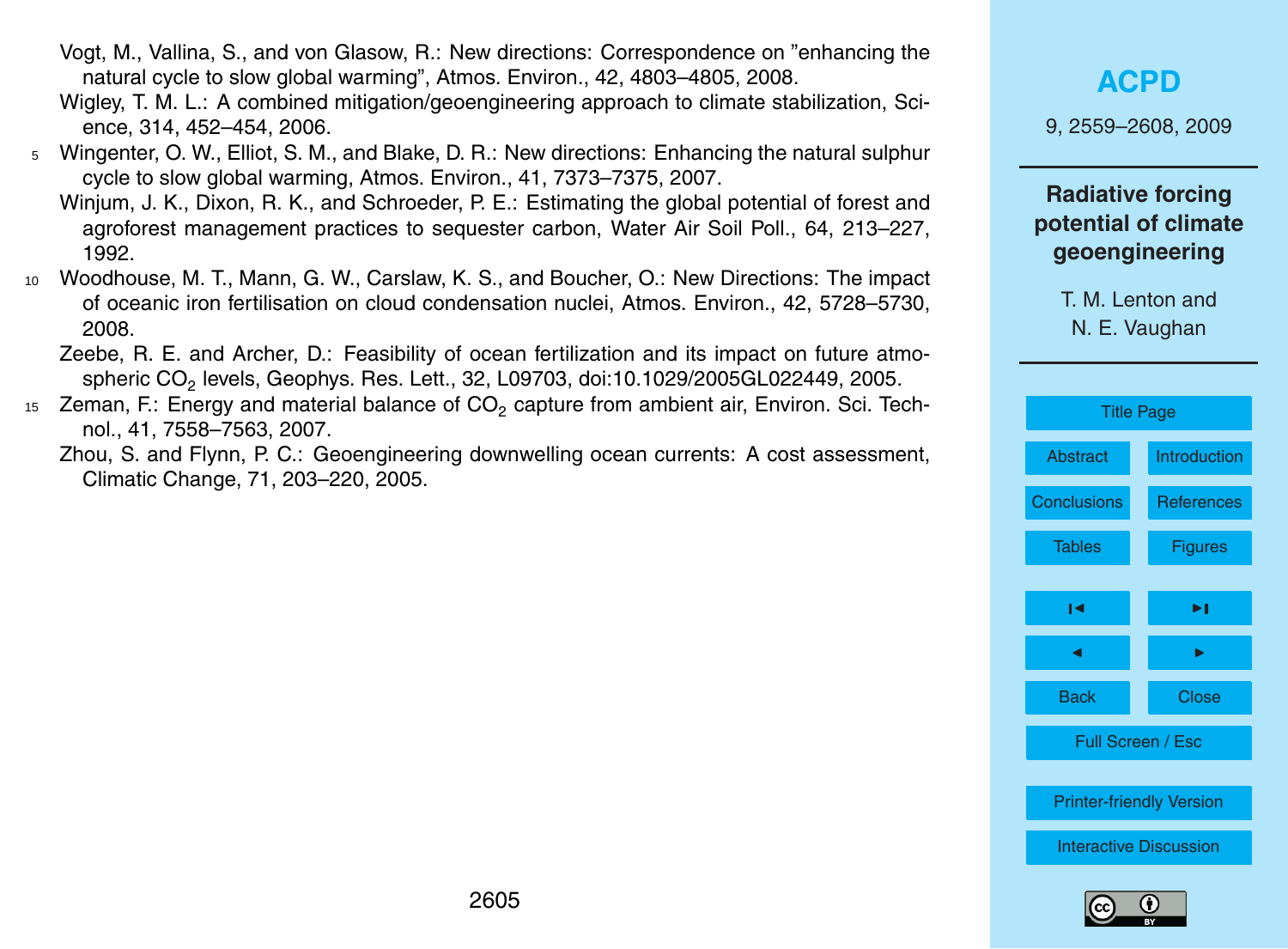<span id="page-47-0"></span>**Table 1.** Estimated radiative forcing potential of geoengineering options to alter planetary albedo. In common with the literature, for the first two options, back calculations are made of the albedo change required to counteract the radiative forcing due to doubling CO<sub>2</sub>, whereas for the remaining options, forward calculations are made of the maximum potential radiative forcing. The latter are based on upper limit albedo changes and areas suggested in the literature (see text). Calculations were done at full precision but outputs are generally given to 2 significant figures commensurate with our first order approach.

| Option                      | Area                  | Fraction<br>of Earth | Proposed<br>albedo<br>change<br>within | Scaled<br>albedo<br>change<br>of layer | Eq.<br>used | Planetary<br>albedo<br>change | <b>RF</b>    |
|-----------------------------|-----------------------|----------------------|----------------------------------------|----------------------------------------|-------------|-------------------------------|--------------|
|                             |                       |                      | area                                   |                                        |             |                               |              |
|                             | (m <sup>2</sup> )     | $f_{\rm Earth}$      |                                        |                                        |             | $\Delta \alpha_{p}$           | $(W m^{-2})$ |
| Increase atmospheric albedo |                       |                      |                                        | $\Delta \alpha_{a}$                    |             |                               |              |
| Stratospheric aerosols      | $5.1 \times 10^{14}$  | 1                    | 0.012                                  | 0.012                                  | (4)         | 0.011                         | $-3.71$      |
| Cloud albedo - mechanical   | $8.9 \times 10^{13}$  | 0.175                | 0.091                                  | 0.016                                  | (6)         | 0.011                         | $-3.71$      |
| Cloud albedo – biological   | $5.1 \times 10^{13}$  | 0.1                  | 0.008                                  | 0.000067*                              | (6)         | 0.000045                      | $-0.016$     |
| Increase surface albedo     |                       |                      |                                        | $\Delta \alpha_{\rm s}$                |             |                               |              |
| Desert                      | $1.0 \times 10^{13}$  | 0.02                 | 0.44                                   | 0.0088                                 | (7)         | 0.0051                        | $-1.74$      |
| Grassland                   | $3.85 \times 10^{13}$ | 0.075                | 0.0425                                 | 0.0032                                 | (7)         | 0.0019                        | $-0.64$      |
| Cropland                    | $1.4 \times 10^{13}$  | 0.028                | 0.08                                   | 0.0022                                 | (7)         | 0.0013                        | $-0.44$      |
| Human settlement            | $3.25 \times 10^{12}$ | 0.0064               | 0.15                                   | 0.00096                                | (7)         | 0.00055                       | $-0.19$      |
| Urban areas                 | $2.6 \times 10^{11}$  | 0.00051              | 0.1                                    | 0.000051                               | (7)         | 0.000030                      | $-0.010$     |
|                             |                       |                      |                                        |                                        |             |                               |              |

<sup>∗</sup> Biological enhancement of cloud albedo is only applied for 1 month per year hence division by 12.

## **[ACPD](http://www.atmos-chem-phys-discuss.net)**

9, 2559–2608, 2009

## **Radiative forcing potential of climate geoengineering**

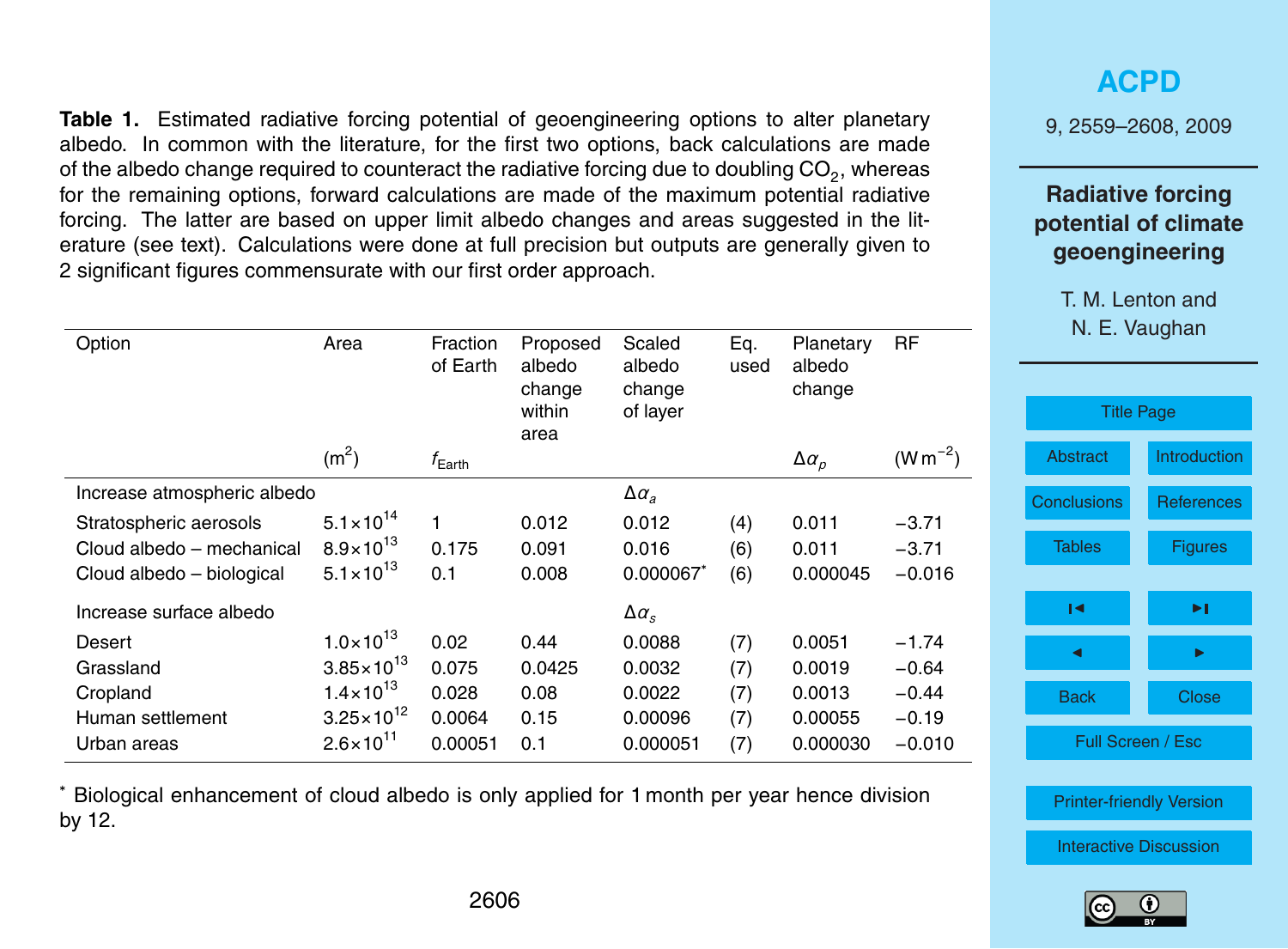**Table 2.** Estimated maximum radiative forcing potential of carbon cycle geoengineering options. Effects are calculated relative to a strong mitigation scenario in which a total of 1000 PgC are emitted and atmospheric CO<sub>2</sub> (and corresponding radiative forcing) reaches 450 ppm (2.58 W m<sup>-2</sup>) in 2050, stabilises at 500 ppm (3.14 W m<sup>-2</sup>) in 2100 and then declines to 363 ppm  $(1.43 \text{ W m}^{-2})$  on a millennial timescale.

| Option                                                                                                                                |                                                           | 2050                                                                    |                                                         | 2100                                                                |                                                | 3000                                                 |                                                                  |
|---------------------------------------------------------------------------------------------------------------------------------------|-----------------------------------------------------------|-------------------------------------------------------------------------|---------------------------------------------------------|---------------------------------------------------------------------|------------------------------------------------|------------------------------------------------------|------------------------------------------------------------------|
|                                                                                                                                       | $\Delta CO_{2}$                                           | RF                                                                      | $\Delta CO_{2}$                                         | RF                                                                  | $\Sigma C_{\rm seq}$                           | $\Delta CO_{2}$                                      | $\mathsf{RF}_{\mathsf{final}}$                                   |
|                                                                                                                                       | (ppm)                                                     | $(W m^{-2})$                                                            | (ppm)                                                   | $(W m^{-2})$                                                        | (PgC)                                          | (ppm)                                                | $(W m^{-2})$                                                     |
| Enhance land carbon sink                                                                                                              |                                                           |                                                                         |                                                         |                                                                     |                                                |                                                      |                                                                  |
| Afforestation<br>Bio-char production<br>Air capture and storage                                                                       | $-41$<br>$-10$<br>$-58$                                   | $-0.49$<br>$-0.12$<br>$-0.69$                                           | $-34$<br>$-37$<br>$-186$                                | $-0.37$<br>$-0.40$<br>$-1.99$                                       | 183<br>399<br>>1000                            | $-16$<br>$-34$<br>$>$ $ -85 $                        | $-0.27$<br>$-0.52$<br>$> -1.43 $                                 |
| Enhance ocean carbon sink                                                                                                             |                                                           |                                                                         |                                                         |                                                                     |                                                |                                                      |                                                                  |
| Phosphorus addition<br>Nitrogen fertilisation<br>Iron fertilisation<br>Enhance upwelling<br>Enhance downwelling<br>Carbonate addition | $-6.5$<br>$-4.5$<br>$-9.0$<br>$-0.1$<br>$-0.08$<br>$-0.4$ | $-0.077$<br>$-0.054$<br>$-0.11$<br>$-0.0017$<br>$-0.00095$<br>$-0.0048$ | $-14$<br>$-9.3$<br>$-19$<br>$-0.3$<br>$-0.18$<br>$-2.3$ | $-0.15$<br>$-0.10$<br>$-0.20$<br>$-0.0032$<br>$-0.0019$<br>$-0.025$ | 574<br>299<br>227<br>$16^*$<br>$9^*$<br>$251*$ | $-52$<br>$-25$<br>$-19$<br>$-1.9$<br>$-1.1$<br>$-30$ | $-0.83$<br>$-0.38$<br>$-0.29$<br>$-0.028$<br>$-0.016$<br>$-0.46$ |

<sup>∗</sup> Activities assumed to continue to year 3000 hence larger airborne fraction than for other ocean options.

## **[ACPD](http://www.atmos-chem-phys-discuss.net)**

9, 2559–2608, 2009

## **Radiative forcing potential of climate geoengineering**

| <b>Title Page</b>               |                     |  |  |  |
|---------------------------------|---------------------|--|--|--|
| Abstract                        | <b>Introduction</b> |  |  |  |
| <b>Conclusions</b>              | <b>References</b>   |  |  |  |
| <b>Tables</b>                   | Figures             |  |  |  |
| ы                               | ы                   |  |  |  |
|                                 |                     |  |  |  |
|                                 |                     |  |  |  |
| Back                            | Close               |  |  |  |
| Full Screen / Esc               |                     |  |  |  |
|                                 |                     |  |  |  |
| <b>Printer-friendly Version</b> |                     |  |  |  |
| <b>Interactive Discussion</b>   |                     |  |  |  |